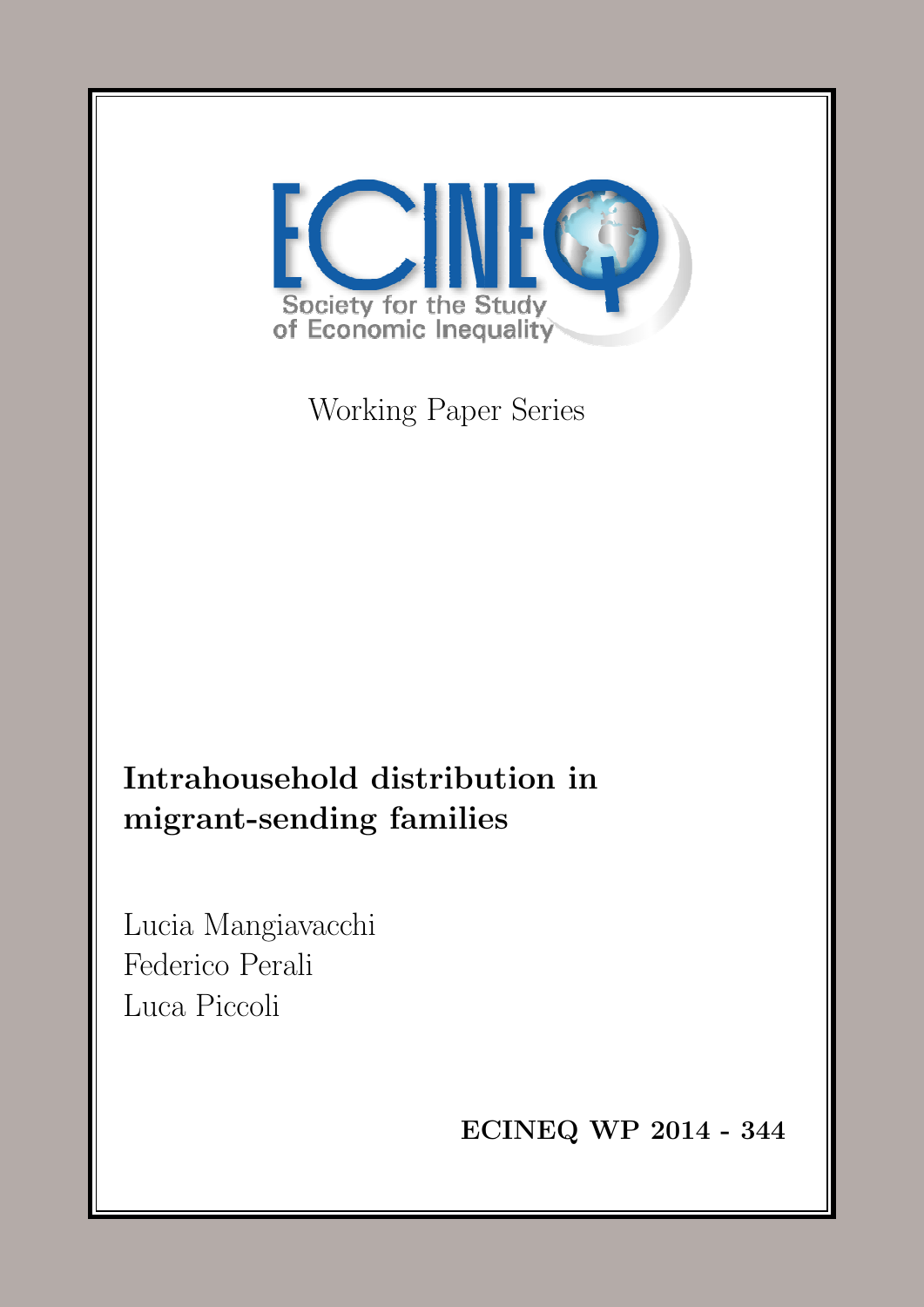

[www.ecineq.org](file:www.ecineq.org)

# Intrahousehold distribution in migrant-sending families[∗](#page-0-0)

Lucia Mangiavacchi[†](#page-0-0) University of Balearic Islands, Spain

> Federico Perali University of Verona, Italy

Luca Piccoli University of Balearic Islands, Spain

### Abstract

This study proposes a novel approach for estimating the rules governing the distribution of resources among wife, husband and children, using a complete collective demand system with individual Engel effects. The model contributes to the literature by explicitly modeling intrahousehold inequality and offering a powerful tool to analyze the impact of specific factors or policies on the share of resources of each household member. We apply the model to Albania, a country where gender and inter-generation inequalities are relevant social issues stemming from traditional patriarchal family values and massive international migration of male adults. The results show that the female share of resources is substantially lower respect to a fair distribution. The share of resources freed by the male migrant shifts to the left behind children but not to women, especially when migration increases the influence of women in the decision making process. This effect is increasing with the proportion of daughters.

Keywords: Intrahousehold distribution, individual welfare, collective consumption models, sharing rule, migration, left behind, Albania.

### JEL Classification: D13 H31 I32 O15.

<sup>∗</sup>We acknowledge useful comments and suggestions received by Orazio Attanasio, Arnab K. Basu, Eliane El Badaoui, Jean-Paul Chavas, Gianna Claudia Giannelli, Costas Meghir, Martina Menon and Marcella Veronesi. We also thank participants to the workshop 'Advances in Family Economics and Applications to Developing Countries' in Paris, to the 'Inequalities in Children's Outcomes in Developing Countries' Conference in Oxford, to the 'Conference on the Economics of the Family in honor of Gary Becker' in Paris, to the 'Conference in memoriam of Etta Chiuri' in Bari and to the 'Forth meeting of the ECINEQ society' in Catania. Lucia Mangiavacchi and Luca Piccoli acknowledge funding from the Spanish Government (Grant ECO2011-28999).

†Contact details: (L. Mangiavacchi) lucia.mangiavacchi@uib.es; (F. Perali) federico.perali@univr.it; (L. Piccoli) luca.piccoli@uib.es.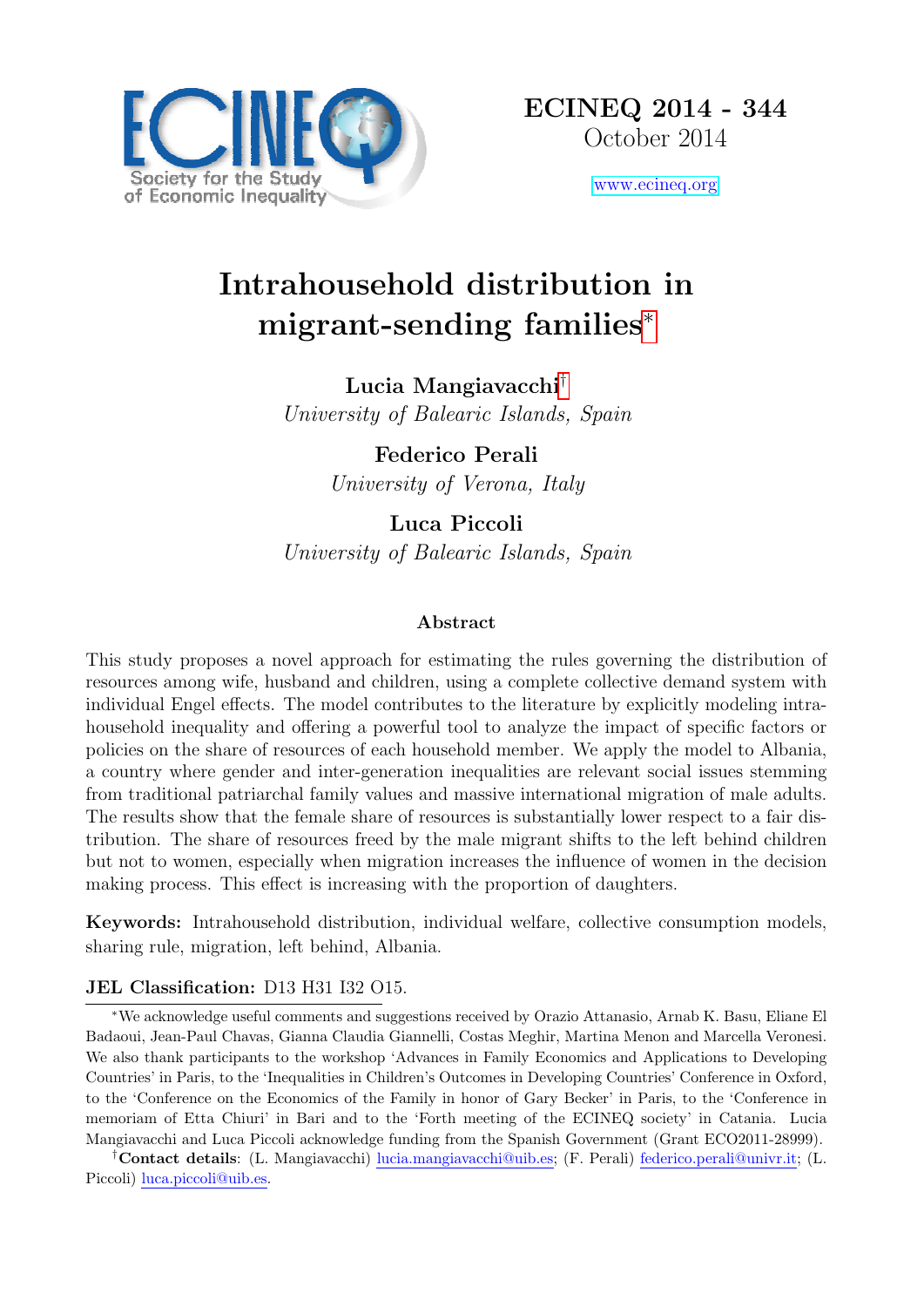### 1 Introduction

This work describes how resources are allocated among members of Albanian families, placing special emphasis on the consequences of parental and spousal migration. We use a novel collective consumption model based on a complete demand system with price variation to estimate the rule governing distribution of resources between female, male adults and children. Another original contribution to the literature is the evaluation of the impact of family split due to international migration on the rule governing the allocation of resources using a post-estimation approach on the predicted share of resources.

In the traditional unitary model, household decisions are analyzed under the hypothesis that the household is a single decision unit that maximizes the welfare of its members. This unitary family is a black-box where individual consumption decisions and resource allocation processes are not taken into account. In this framework, the household head makes all the relevant decisions, including child and spouse consumption, as if decisions were optimal for the welfare of all household members. However,the welfare consequences caused by an unfair intrahousehold distribution may be relatively large specially in developing countries, where the households' endowment of resources is often meager.

How resources are allocated within the family is also relevant when the interest is to properly evaluate the impact of a policy or other exogenous events on individual welfare and to design public interventions aiming at favoring a more equal distribution within the household, such as those targeted to females or children in needs. Rosenzweig (1986) and several recent empirical tests (Kusago and Barham, 2001; Attanasio and Lechene, 2002; Mangyo, 2008; Alam, 2012; de Brauw et al., 2014; Vijaya et al., 2014; Wang, 2014; Dunbar et al., 2013; Bargain et al., 2014) have highlighted the weakness of treating the household as an individual decision maker when studying microeconomic behaviours in developing countries, where highly variable socioeconomic conditions and culture may strongly influence intrahousehold inequality. For instance, the impact of cash transfers on poverty among children depends on the different response of each household in terms of intrahousehold re-allocation of resources (Alderman et al., 1995; Duflo, 2000; Attanasio and Lechene, 2002; Jacoby, 2002), especially considering that the identity of the recipient of a cash transfer does matter in terms of outcomes (Alderman et al., 1995; Duflo, 2000, 2003).

One way to study intrahousehold distribution of resources is to model family behavior in a collective setting. The collective approach was originally introduced by Chiappori (1988, 1992) to identify the rule governing the distribution of resources and intrahousehold inequality. The method permits recovering the structure of preferences and welfare functions of each household member. Most applications of the collective household theory estimate the sharing rule between husband and wife. Children as bargaining agents were introduced byBourguignon (1999), who show how to derive the sharing rule both between parents and between parents and children. Arias et al. (2004) estimate the sharing rule between adults and children using a complete demand system in the context of a developed country. Dunbar et al. (2013)implement a collective consumption model, although not based on a complete demand system,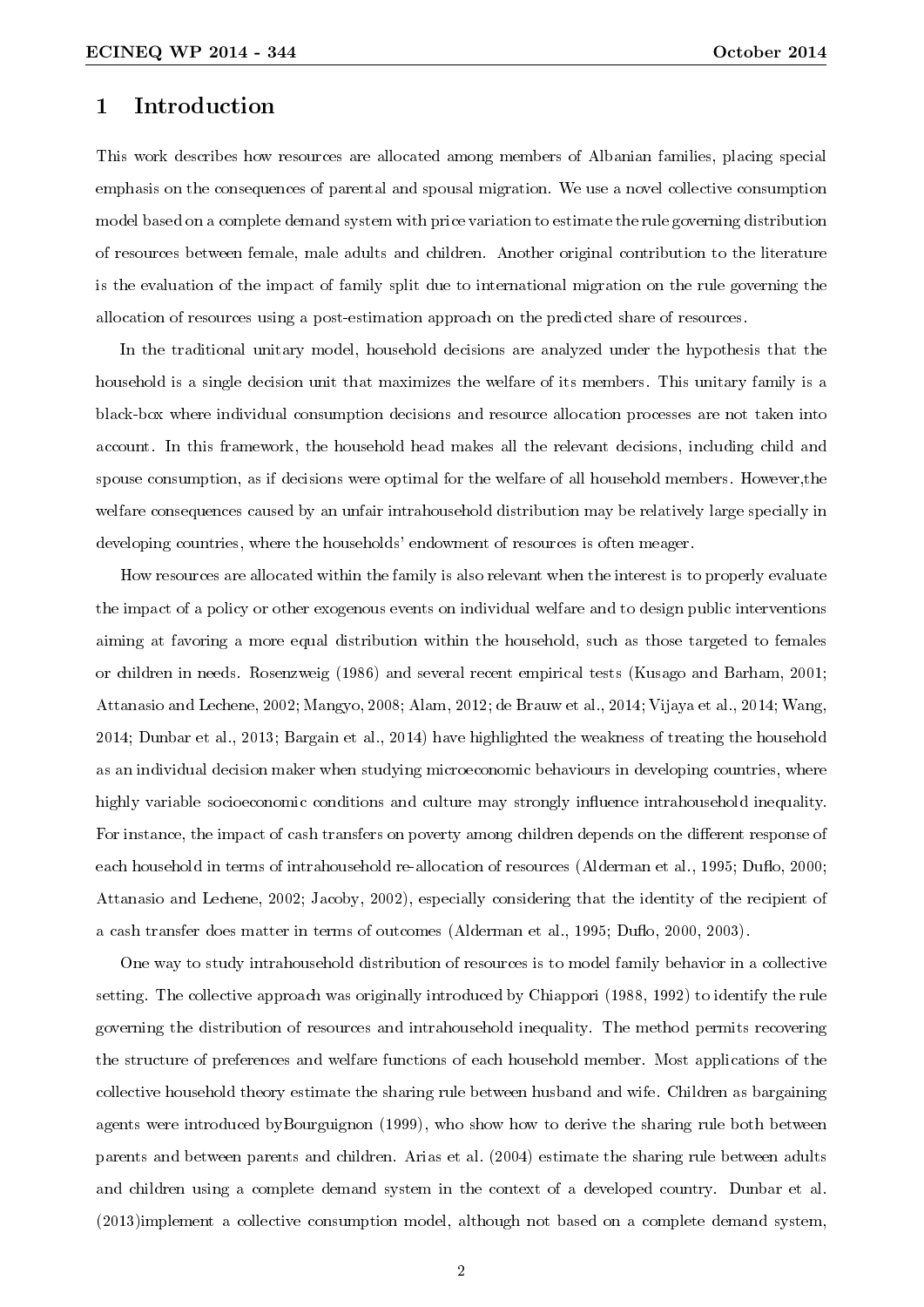in a development setting. They extended Browning et al. (1994)'s model studying how resources are allocated both between parents and between parents and children in Malawi. Their main findings are that resource allocation varies by family size and structure and standard poverty indices understate the incidence of child poverty. Similar results have been obtained by Bargain et al.  $(2014)$ , using a different identification strategy, in the context of Cote d'Ivoire.

A proper implementation of collective models requires the sharing rule to be correctly identied. While intrahousehold allocation is not (fully) observable, it can be recovered using specific identifying assumptions based on observable household data about the exclusive or assignable consumption of at least one good, such as clothing for male, female and children (Browning et al., 1994; Menon and Perali, 2012; Chiappori and Meghir, 2014). Our identification strategy is based on this individual-specific consumption information and the observation of suitable distribution factors, exogenous variables that modify the intrahousehold distribution of resources but do not affect consumption choices. Differently from all other studies with the exception of Arias et al. (2004), Menon et al. (2012c) and Caiumi and Perali (2014), we also exploit exogenous price variation by constructing (pseudo) unit values using the technique first introduced by Lewbel (1989) and applied by Atella et al. (2004), Hoderlein and Mihaleva (2008) and McLaren and Yang (2014).

In the context of our collective study it is interesting to investigate how the outcome of the household decision process is affected by a family split generated by the migration of one of the spouses. The impact of migration on family members left behind has been studied by a recent stream of research, concentrating on spouses (Amuedo-Dorantes and Pozo, 2006; Lokshin and Glinskaya, 2009; Mendola and Carletto, 2012), children (Giannelli and Mangiavacchi, 2010; Antman, 2011; McKenzie and Rapoport, 2011; Antman, 2012) or elderly (Antman, 2010). This literature argues that the change in family composition due to migration leads to a shift in decision making power, possibly affecting individual outcomes. However, none of these studies deals directly with transmission mechanisms behind the empirical evidence or models intrahousehold allocation of resources explicitly. Chen (2013) proposes a non cooperative model of household decision-making finding that when the father migrates without his family, children spend more time in household production, while mothers spend less time in both household production and income-generating activities. Antman (2014) studies the relationship between international migration and children's gender discrimination in Mexico focusing on the spousal control over resources. She found empirical evidence that a greater share of resources is spent on girls relative to boys when the father is emigrated and the mother has greater decision power. Differently from these studies, we investigate the consequences of migration explicitly taking into account individual decision making and intrahousehold distribution issues.

To pursue this strategy, we face an additional empirical issue. The decision to migrate abroad is likely to be endogenous to the intrahousehold allocation of resources. In the literature, international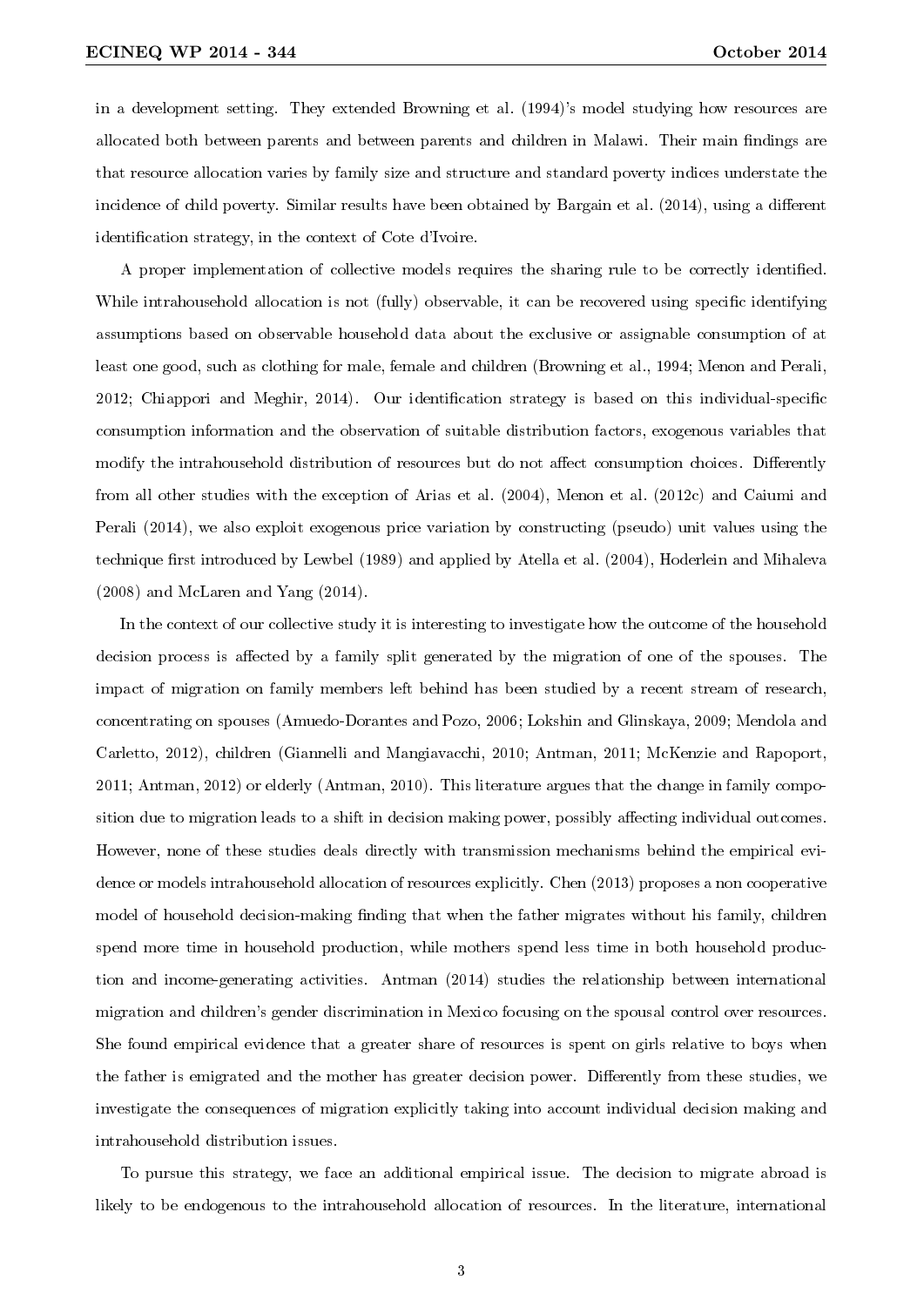migration has been considered endogenous with respect to many family outcomes such as consumption, labour supply, children's education. Antman (2014) and Chen (2013) link intrahousehold gender discrimination among children and fathers' migration. Antman (2014) treats migration as endogenous with respect to household expenditure for girls and boys. Chen (2013) adopts a panel approach to deal with possible unobservable factors influencing both the decision to migrate and time use allocation. Our paper is the first one dealing with the potential endogeneity arising between the decision to migrate and the sharing rule. The share of resources allocated to each household member can be influenced by a change in household composition due to migration episodes. However, the sharing rule depends on the intrahousehold decision making process, which in turns is also determined by family values and culture. These unobservable factors may influence the decision to migrate as well, thus posing an identification problem. We address this difficulty with a post estimation approach, applying an endogenous binary treatment model to the predicted shares of resources of males, females and children.

Albania is a particularly interesting setting to study the intrahousehold allocation of resources related to migration choices. At the end of the Second World War, Albania was a traditional rural society with patriarchal family values and patrilineal kinship system. In mountain and rural areas the social and economic structure was governed by the Kanun of Lek Dukagjini, a set of traditional and unwritten laws, based on patriarchy handed down from generation to generation since the Middle Ages (Gjonca et al., 2008; King and Vullnetari, 2009; Vullnetari, 2012). This set of laws gave males unquestioned authority within the household. For instance, the heritage could not be transmitted to a daughter unless no sons were present. In this case, the daughter needed to become a burrnesha (sworn virgin) dressing and behaving like a man also in smoking and drinking habits, and, therefore, renouncing to form a family. In the Kanun, the "blood of a woman is not comparable to that of a man", and she was considered just as a "jar made just to bear." During the isolationist communist regime, the educational policies targeted on females tried to dilute the patriarchal values of Albanian household without full success. The family maintained a central position in the society archetype of Albania and patriarchal values resurfaced with the regime's fall in the 1990s and the following rise of economic uncertainty. The country partially set back to a traditional family structure with the risk of delegating women -and indirectly children-<sup>1</sup> to a marginal role, becoming more and more vulnerable to suffering severe poverty and malnutrition problems especially among northern communities.

In Albania, large migration flows out of the country have represented an additional challenge to the family model after 1990, especially in the rural areas where poverty is more rooted. The household structure has changed deeply since migration strongly affected family stability and role equilibria, exposing especially the left behind family members to the risk of chronic poverty. In the Albanian tradition migration is historically a male-led phenomenon (King and Vullnetari, 2009). The post-communist mi-

<sup>&</sup>lt;sup>1</sup>With the collapse of the communist regime, the supporting system of kindergartens and day-care nurseries that had been put in place to enable women to participate in labor market also crumbled.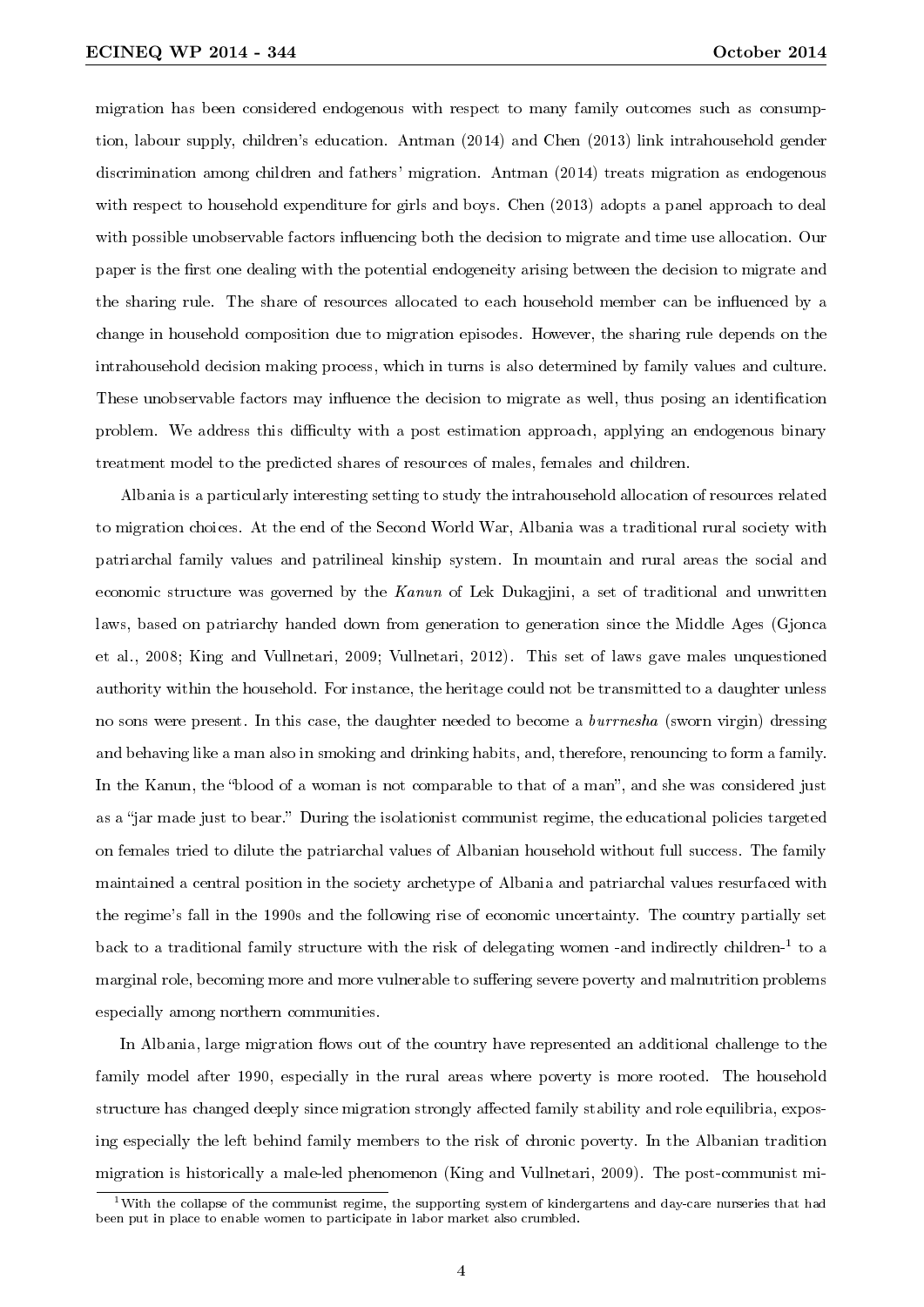gration flow was also male-dominated with a 95 percent of migrants being young males. Such pervasive male-centered migration has left a socially relevant portion of female spouses and children behind (Giannelli and Mangiavacchi, 2010; Piracha and Vadean, 2010; Mendola and Carletto, 2012). Vullnetari (2012) studies how Albanian women participate in the migratory process suggesting that they are often the most important pillar for supporting the family migration strategy, when remaining behind, through their participation to the labor market, provision of domestic work and as caretaker for children and male migrant's parents. The absence of fathers may change the decision-making process, the distribution of duties and responsibilities, with possible implications for children's development. For example, changes in household structure and responsibilities can lead to more pressure on older children to help in the household, to assist with agricultural duties or to work in the market. In our sample, when the father migrates in 49.1 percent of families the headship shifts to the mother as compared to 6.8 percent of the whole sample, while an old male takes the headship in 21.4 percent of the left behind sub-sample. This scenario reveals a double sided research question. On one hand, we aim at understanding whether and how mothers can manage household resources after the father's departure. On the other hand, we aim at verifying whether the shift of the decision power to the hands of an elderly male poses a risk of returning towards traditional values with the consequent increase in women discrimination.

Our main results suggest that when a father migrates abroad leaving the family at home, and the control of family resources shifts to the mother, she allocates substantially more resources to the children, especially when the proportion of female children is larger often at the expenses of her own resource share. We also find no evidence of a significant change in the distribution of resources when the control of resources shifts to older males. As an additional result, we find that independently on the left behind status, Albanian women sacrifice a large part of their resource share in favor of their children, with an average resource share devoted to women of 26.5 percent, respect to 37.5 percent for men and 36 percent for children. This suggests that women in Albania are suffering a prominent discrimination in the allocation of resources within the household. In general, our results show that, if appropriate policies are applied, there is scope to signicantly improve the equitable distribution of resources and power within the household while relaxing the excessive burden of migration from mothers' shoulders.

The paper is organized as follows. Section 2 presents the collective model of consumption choices and specifies both the functional structure of the sharing rule and the complete collective demand system. Section 3 deals with the empirical issues faced in the application and the strategy proposed to address them. Section 4 describes the data used and the sample selection. Results are discussed in Section 5, lending special emphasis on the factors influencing the distribution of resources and the implications of international migration on the family members left behind. Section 6 reports our conclusive remarks.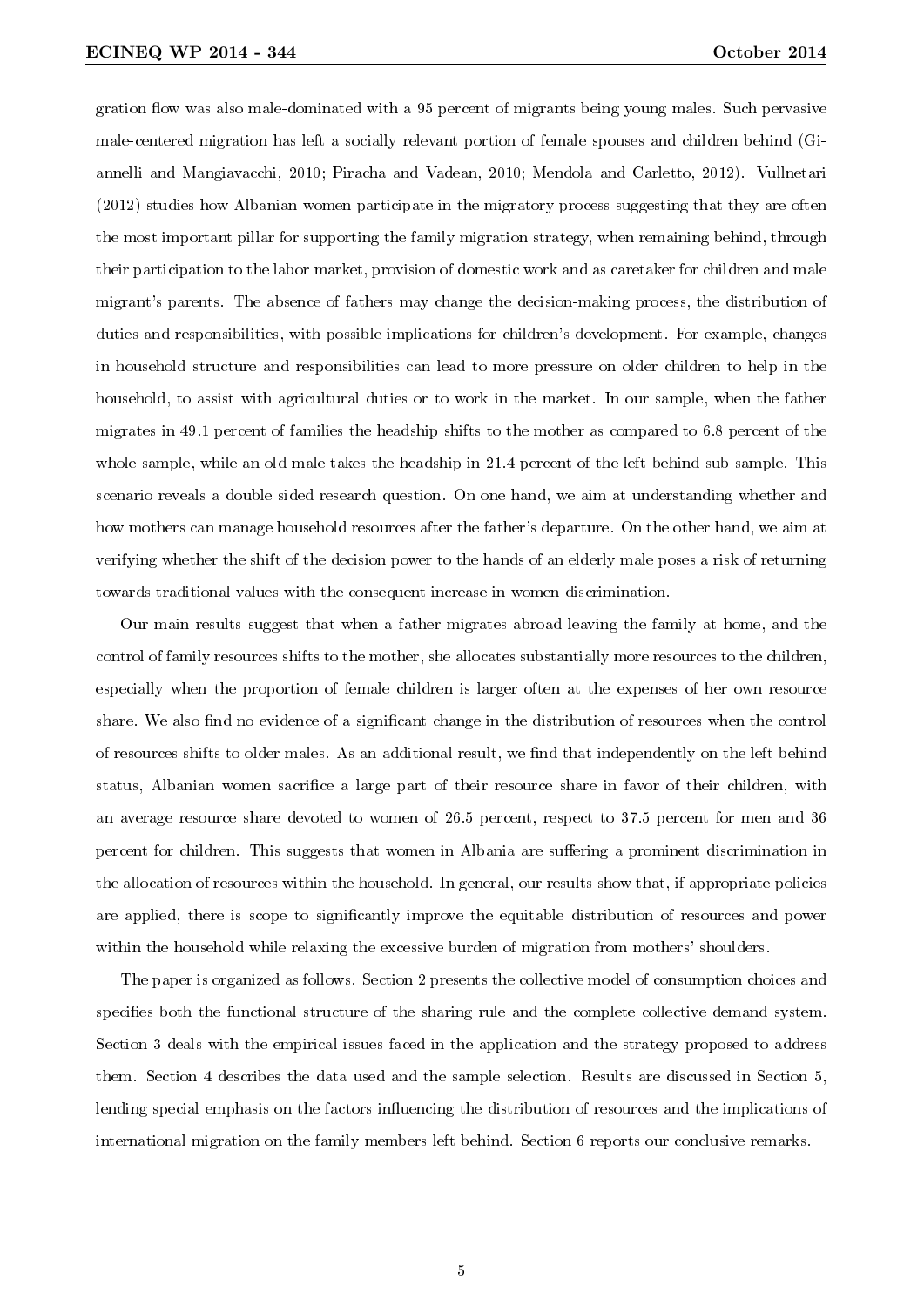### 2 The collective consumption framework

Our collective model of consumption assumes that the family decision process, conducted in a deterministic environment, leads to Pareto-efficient outcomes provided that individual utility functions are well-behaved and the budget sets are convex. These assumptions of the collective approach are common to all cooperative models and are necessary to implement the second fundamental welfare theorem leading to the decentralized decision program (Chiappori, 1992).

Market goods are assumed to be consumed privately by each household member. Consumption of private goods can be either assigned or non-assigned to a specific member of the household. Goods like food items are traditionally non-assignable because consumption surveys do not record individual consumption of food. On the other hand, clothing is a common example of private good whose consumption can be exclusively assigned to a specific member of the family. This individual-specific information is commonly available in household surveys and we exploit it to develop our identification strategy.

The household is composed by two adults - one male and one female - and a child indexed as  $k = 1, 2, 3$ . We assume that the family purchases N non-assignable goods  $c_j^k$  for  $j = 1, ..., N$  and n assignable goods  $q_i^k$ , for  $i = 1, ..., n$ . Each privately consumed good  $q_i^k$  can be assigned to a specific family member, while for the non-assignable goods we can observe only consumption at the household level so that  $c_j = c_j^1 + c_j^2 + c_j^3$ . The associated vectors of market prices for assignable and non-assignable goods are  $\mathbf{p}_{\alpha^k}$  and  $\mathbf{p}_{\alpha}$ , respectively. Note that market prices of non-assignable goods are not specific to each household member: they are observed at the household level.<sup>3</sup> The set of demographic characteristics  $\mathbf{d} =$  $(d_1, d_2, d_3, d_{123})$  describes observable heterogeneity composed by the subset of characteristics specific to each individual k and the subset of household characteristics common to the family  $\mathbf{d}_{123}$ .

The family decision problem can be decentralized in two stages. In the first stage household members decide how to share household total expenditure y assigning to each of them a given amount  $\phi_k$  of the household resources so that  $y = \phi_1 + \phi_2 + \phi_3$ . The function  $\phi_k$  represents the sharing rule and must be strictly positive ( $\phi_k > 0$ ). Then, in the second stage each member chooses her own optimal consumption bundle maximizing her utility function given her budget constraint.

In the decentralized program, each family member maximizes her own utility function

$$
\max_{\mathbf{c}^k,\mathbf{q}^k} \qquad u^k(\mathbf{c}^k,\mathbf{q}^k;\mathbf{d})
$$

<sup>&</sup>lt;sup>2</sup>For clarity of notation, we maintain that the index  $k = 1, 2, 3$  refers to household members, while j and i index goods. Further, superscript  $k = 1, 2, 3$  is associated with endogenous variables and subscript  $k = 1, 2, 3$  with exogenous variables. <sup>3</sup>We recognize that it would be possible to derive shadow prices at the individual level using, for example, a household technology a la Barten (1964) through a scaling modification of prices (Atella et al., 2004; Browning et al., 2013). We do not do so here because we use a technology that scales income rather than prices as discussed in Section 2.1. The skewed

consumption of assignable goods induces an income redistribution effect within the family. For example, at the same level of total expenditure, families with a male "bias" may spend less on female or child goods. Our empirical identification strategy intends to capture these income reallocation effects.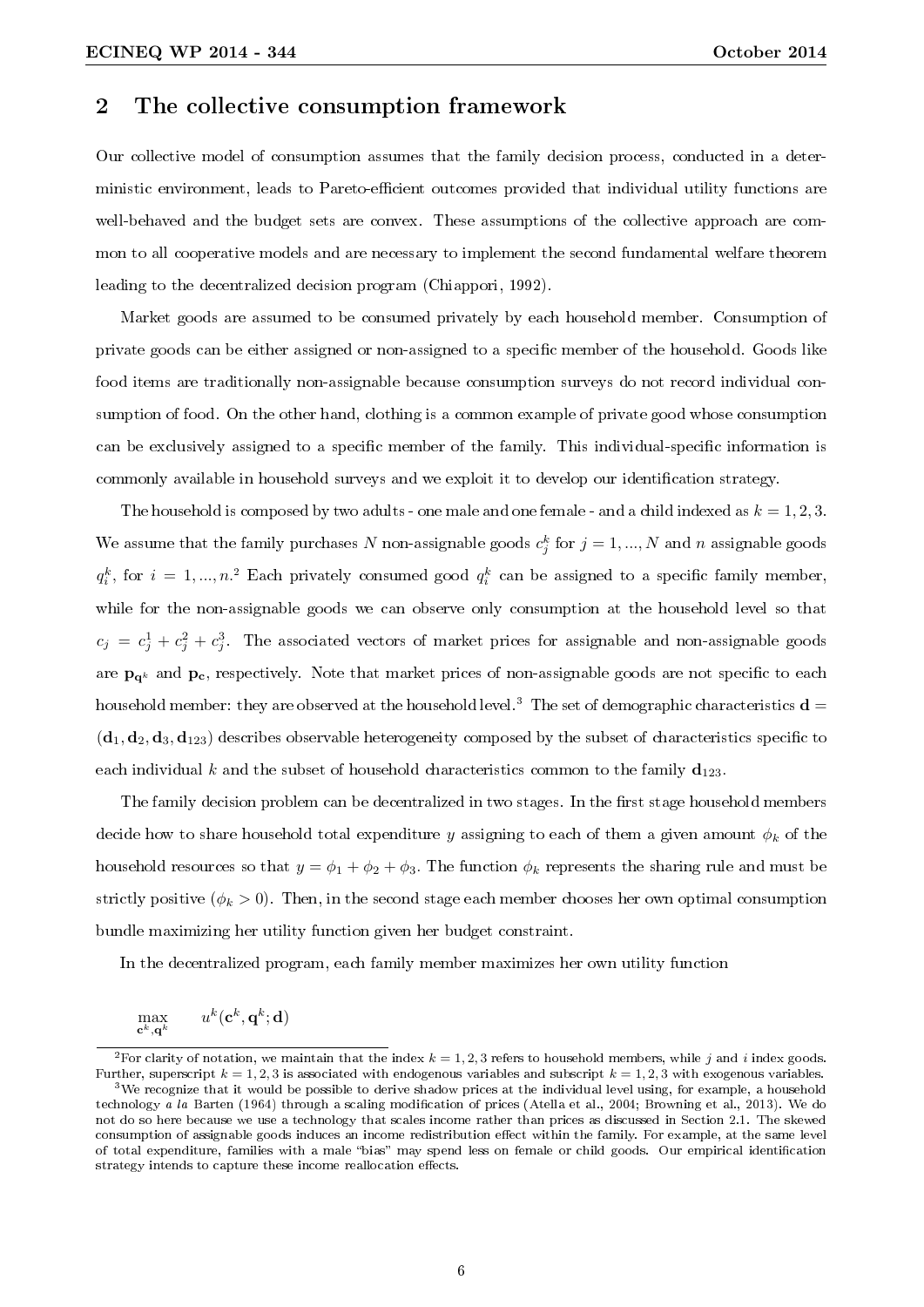subject to her own budget constraint

$$
\mathbf{p_c'}\mathbf{c}^k + \mathbf{p_{q^k}'}\mathbf{q}^k = \phi_k,
$$

where, in line with the caring assumption, individual utility functions may be affected also by characteristics of the other household members. The solution of this problem yields the following individual Marshallian demand functions

$$
\begin{array}{rcl} \hat{\mathbf{q}}^k & = & \mathbf{q}^k \left( \mathbf{p_c}, \mathbf{p_{q^k}}, \phi_k, \mathbf{d} \right), \\[2mm] \hat{\mathbf{c}}^k & = & \mathbf{c}^k \left( \mathbf{p_c}, \mathbf{p_{q^k}}, \phi_k, \mathbf{d} \right), \end{array}
$$

where optimal consumption of the non-assignable good is observed at the household level as a function of the sharing rule, prices and demographic attributes.

The aggregate collective Marshallian demand system at the household level is

$$
\begin{array}{lcl} \hat{\mathbf{q}}\left(\mathbf{p_c}, \mathbf{p_{q^1}}, \mathbf{p_{q^2}}, \mathbf{p_{q^3}}, y, \mathbf{d}\right) & = & \mathbf{q^1}\left(\mathbf{p_c}, \mathbf{p_{q^1}}, \phi_1, \mathbf{d}\right) + \mathbf{q^2}\left(\mathbf{p_c}, \mathbf{p_{q^2}}, \phi_2, \mathbf{d}\right) + \mathbf{q^3}\left(\mathbf{p_c}, \mathbf{p_{q^3}}, \phi_3, \mathbf{d}\right), \\[5pt] \hat{\mathbf{c}}\left(\mathbf{p_c}, \mathbf{p_{q^1}}, \mathbf{p_{q^2}}, \mathbf{p_{q^3}}, y, \mathbf{d}\right) & = & \mathbf{c^1}\left(\mathbf{p_c}, \mathbf{p_{q^1}}, \phi_1, \mathbf{d}\right) + \mathbf{c^2}\left(\mathbf{p_c}, \mathbf{p_{q^2}}, \phi_2, \mathbf{d}\right) + \mathbf{c^3}\left(\mathbf{p_c}, \mathbf{p_{q^3}}, \phi_3, \mathbf{d}\right). \end{array}
$$

#### 2.1 The collective demand system

The Quadratic Almost Ideal Demand System (QUAIDS) (Banks et al., 1997) is now derived for the collective model. For clarity of exposition we omit, for the time being, demographic information. Let the extended PIGLOG individual expenditure function be

$$
\ln y_k(u_k, \mathbf{p}) = \ln A_k(\mathbf{p}) + \frac{\varphi(u_k) B_k(\mathbf{p})}{1 - \varphi(u_k) \lambda_k(\mathbf{p})} = \ln A_k(p) + \frac{B_k(\mathbf{p})}{\varphi(u_k)^{-1} - \lambda_k(\mathbf{p})}
$$

where  $\varphi(u_k)^{-1} = 1/\varphi(u_k)$  is an index decreasing in utility  $\varphi(u_k)$ . In line with the tradition of the Almost Ideal demand systems, the differentiable and concave price aggregators have the following functional forms

$$
\ln A_k(\mathbf{p}) = \frac{1}{2} \left( \alpha_0 + \sum_i \alpha_i \ln p_i + \frac{1}{2} \sum_i \sum_j \gamma_{ij} \ln p_i \ln p_j \right),\,
$$

and

$$
B_k(\mathbf{p}) = \beta_0 \prod_i p_i^{\beta_i^k}.
$$

 $\lambda_k(\mathbf{p})$  is a differentiable function of prices specified as  $\lambda_k(\mathbf{p}) = \sum_i \lambda_i^k \ln p_i$ .

The translog term  $A_k$  (p) can be interpreted as the level of subsistence expenditure of individual k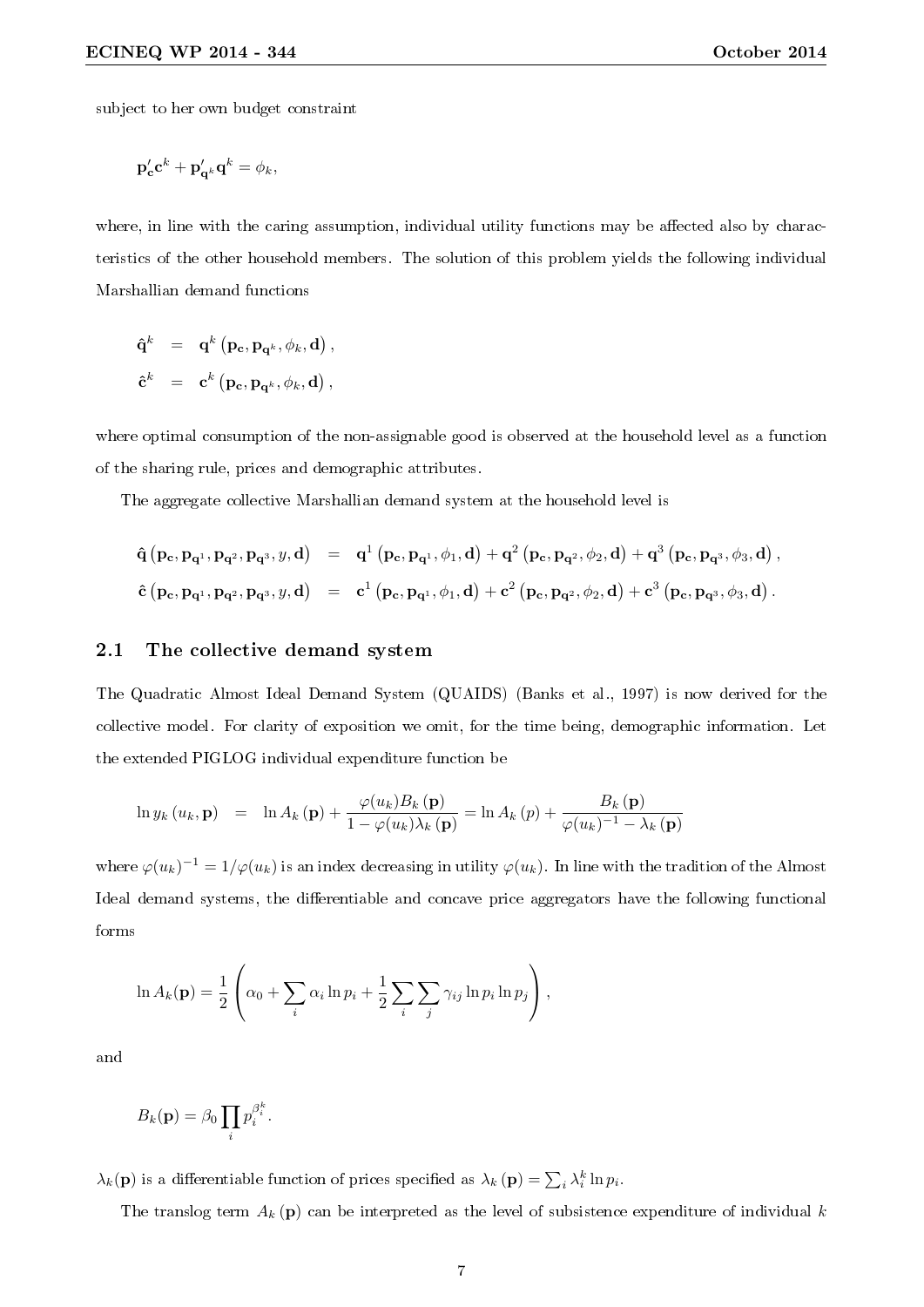when  $u_k = 0$ . It is a portion of household subsistence expenditure. We maintain that each member has equal access to household subsistence expenditure as if each member faced same individual shadow prices and thus define  $\ln A_k$  (p) =  $G^{-1} \ln A$  (p) where G is the number of groups of individuals in the family. In our case we have an adult male, an adult female and a child component in the family.<sup>4</sup> The price aggregators  $B_k(\mathbf{p})$  and  $\lambda_k(\mathbf{p})$  are associated with individual utility variation, in the expenditure definition, and with individual incomes in the budget share equation. It is the variation in individual incomes that permits the identification of the individual specific parameters  $\left(\beta^k_i,\lambda^k_i\right)$  .

By Shephard's lemma the individual budget share of good  $i$  is given by the following Hicksian demand

$$
w_i^k = \frac{\partial \ln y_k(u_k, \mathbf{p})}{\partial \ln p_i} = \frac{\partial \ln A_k(\mathbf{p})}{\partial p_i} + \frac{\left[\frac{\partial \ln B_k(\mathbf{p})}{\partial \ln p_i}\left(\varphi(u_k)^{-1} - \lambda_k(\mathbf{p})\right) + B_k(\mathbf{p})\frac{\partial \lambda_k(\mathbf{p})}{\partial \ln p_i}\right]}{\left(\varphi(u_k)^{-1} - \lambda_k(\mathbf{p})\right)^2}
$$
(1)

The inversion of the individual expenditure function gives the value of  $\varphi(u_k)^{-1} - \lambda_k(p) = B_k(p) / (\ln y_k(u_k, p) - \ln y_k)$ that substituted into equation  $(1)$  yields the individual budget share of good i

$$
w_i^k = \frac{\partial \ln A_k(\mathbf{p})}{\partial \ln p_i} + \beta_i^k (\ln y_k - \ln A_k(\mathbf{p})) + \lambda_i^k \frac{(\ln y_k - \ln A_k(\mathbf{p}))^2}{B_k(\mathbf{p})}.
$$

Because in our case individual prices are not known, we cannot estimate decentralized budget shares as derived above. Therefore, the estimable budget share of good  $i$  is aggregated at the household level by summing up the adult male, female and child component as

$$
w_{i} = w_{i}^{1} + w_{i}^{2} + w_{i}^{3} = \alpha_{i} + \sum_{j} \gamma_{ij} \ln p_{j}
$$
  
+  $\beta_{i}^{1} (\ln y_{1} - \ln A_{1} (\mathbf{p})) + \lambda_{i}^{1} \frac{(\ln y_{1} - \ln A_{1} (\mathbf{p}))^{2}}{B_{1} (\mathbf{p})}$   
+  $\beta_{i}^{2} (\ln y_{2} - \ln A_{2} (\mathbf{p})) + \lambda_{i}^{2} \frac{(\ln y_{2} - \ln A_{2} (\mathbf{p}))^{2}}{B_{2} (\mathbf{p})}$   
+  $\beta_{i}^{3} (\ln y_{3} - \ln A_{3} (\mathbf{p})) + \lambda_{i}^{3} \frac{(\ln y_{3} - \ln A_{3} (\mathbf{p}))^{2}}{B_{3} (\mathbf{p})},$  (2)

where  $\ln y_k = \sigma_k \ln y$ .

Observed heterogeneity is introduced using a translating household technology  $t_i$  (d) that modifies the demand system (2) so that demographic characteristics interact additively with income in a theoretically plausible way (Gorman, 1976; Lewbel, 1985; Perali, 2003). Thus, the demographically modified collective share equation (2) becomes

<sup>4</sup>The assignment of one third the committed expenditure to each member of the family is used here to illustrate the derivation of individual demands but has no implications for the estimation of the collective demand system because the term  $\ln A(\mathbf{p}) = \ln A_1(\mathbf{p}) + \ln A_2(\mathbf{p}) + \ln A_3(\mathbf{p})$  is specified at the household level.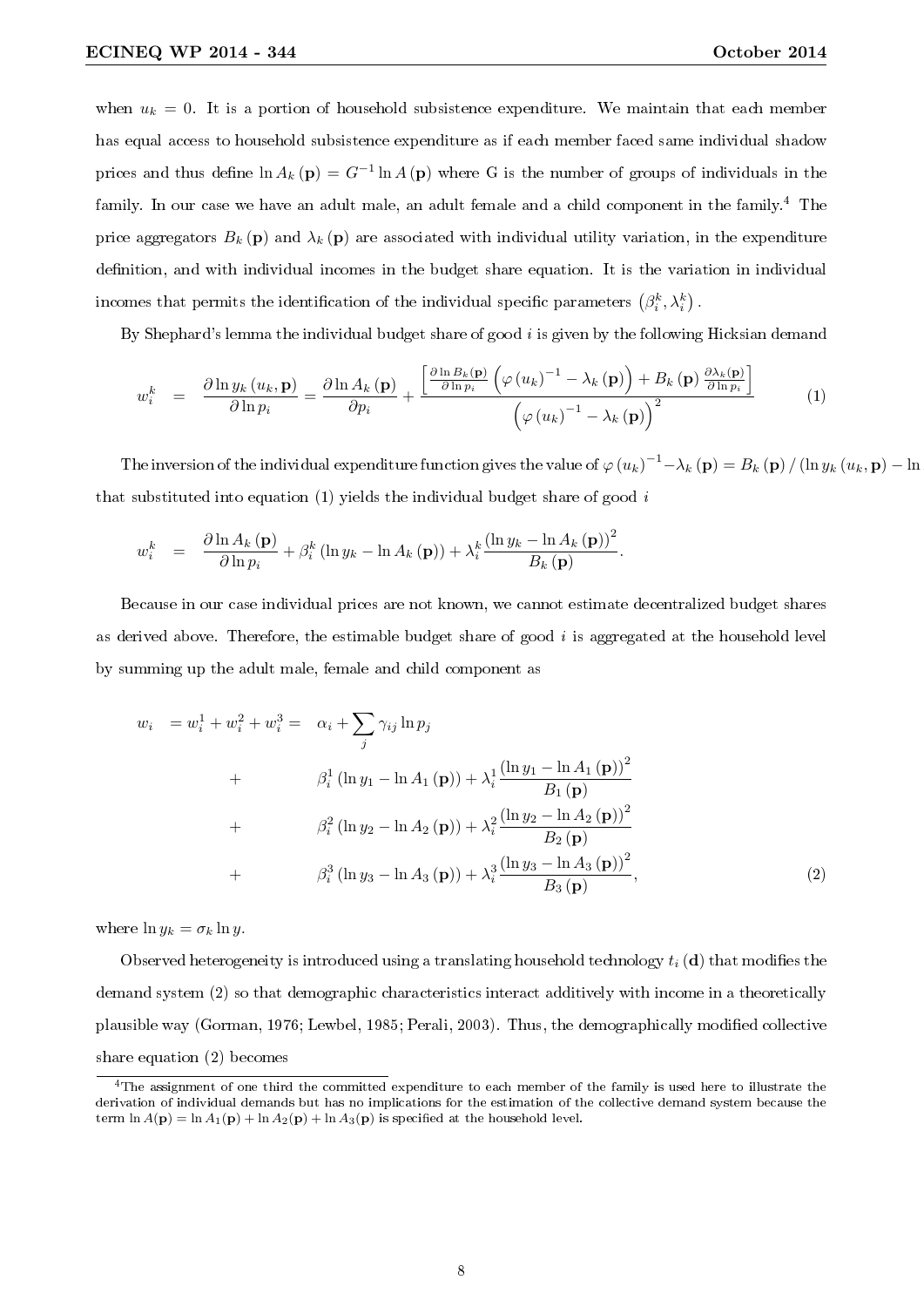$$
w_{i} = \alpha_{i} + t_{i}(\mathbf{d}) + \sum_{j} \gamma_{ij} \ln p_{j}
$$
  
+  $\beta_{i}^{1} (\ln y_{1}^{*} - \ln A_{1} (\mathbf{p})) + \lambda_{i}^{1} \frac{(\ln y_{1}^{*} - \ln A_{1} (\mathbf{p}))^{2}}{B_{1} (\mathbf{p})}$   
+  $\beta_{i}^{2} (\ln y_{2}^{*} - \ln A_{2} (\mathbf{p})) + \lambda_{i}^{2} \frac{(\ln y_{2}^{*} - \ln A_{2} (\mathbf{p}))^{2}}{B_{2} (\mathbf{p})}$   
+  $\beta_{i}^{3} (\ln y_{3}^{*} - \ln A_{3} (\mathbf{p})) + \lambda_{i}^{3} \frac{(\ln y_{3}^{*} - \ln A_{3} (\mathbf{p}))^{2}}{B_{3} (\mathbf{p})},$  (3)

where  $\ln y_1^*$ ,  $\ln y_2^*$  and  $\ln y_3^*$  are the log individual expenditures modified by a translating household technology as

$$
\ln y_k^* = \ln y_k - \sum_i t_i(\mathbf{d}) \ln p_i,
$$

where for empirical convenience the translating demographic functions  $t_i (\mathbf{d})$  are specified as  $t_i (\mathbf{d}) =$  $\sum_{r} \tau_{ir} \ln d_r$  for  $r = 1, ..., R$ . The system of budget shares (3) allows estimating individual income parameters  $\beta_i^1$ ,  $\beta_i^2$ ,  $\beta_i^3$ ,  $\lambda_i^1$ ,  $\lambda_i^2$  and  $\lambda_i^3$  and the associated individual Engel effects, but the intercept  $\alpha_i$ , the price parameters  $\gamma_{ji}$ , and the parameters of the scaling function  $t_i(\mathbf{d})$  are estimated at the household level.

#### 2.2 The sharing rule

In system (3) the sharing rule can be specified as a function of observed individual expenditure  $y_k$  and a vector of distribution factors **z** that affect the decision rule but not tastes. In analogy with Barten's scaling (1964), individual incomes  $y_k$  are scaled by a function  $m_k(z) \in \left(0, \frac{y_k}{y_0}\right)$ y<sup>k</sup> (Menon et al., 2012a) as  $\phi_k(y, \mathbf{z}) = y_k \cdot m_k(\mathbf{z})$ , such that in logarithms it becomes additively separable

 $\ln \phi_k(y, \mathbf{z}) = \ln y_k + \ln m_k(\mathbf{z}).$ 

This property makes the estimation of the sharing rule independent of income as shown in Menon and Perali (2012) and Dunbar et al. (2013), and empirically validated in Menon et al. (2012b).

The portion of income of each member,  $y_k$ , can be recovered from observed expenditures on exclusive or assignable goods. Observed individual income  $y_k$  is determined on the basis of the ratio of the expenditure in exclusive goods,  $\sigma_k$ . Assuming that each member's expenditure is defined as the expenditure on his exclusive good  ${\bf p_c'}{\bf c}^k$  plus  $1/G$  the expenditure in ordinary goods  ${\bf p_q'}$ q. This is equivalent to write  $\ln y_k = \sigma_k \ln y$ , where  $\sigma_k$  is the resource share defined as  $\sigma_k = \frac{1}{y}$  $\left(\mathbf{p_c'}\mathbf{c}^k + \frac{1}{G_k}\mathbf{p_q'}\mathbf{q}\right)$ , with  $G_k$  being the number of family members belonging to group  $k$ . For instance,  $G_1$  is the number of adult males in the household. This makes families with groups of different sizes comparable, because they are 'translated'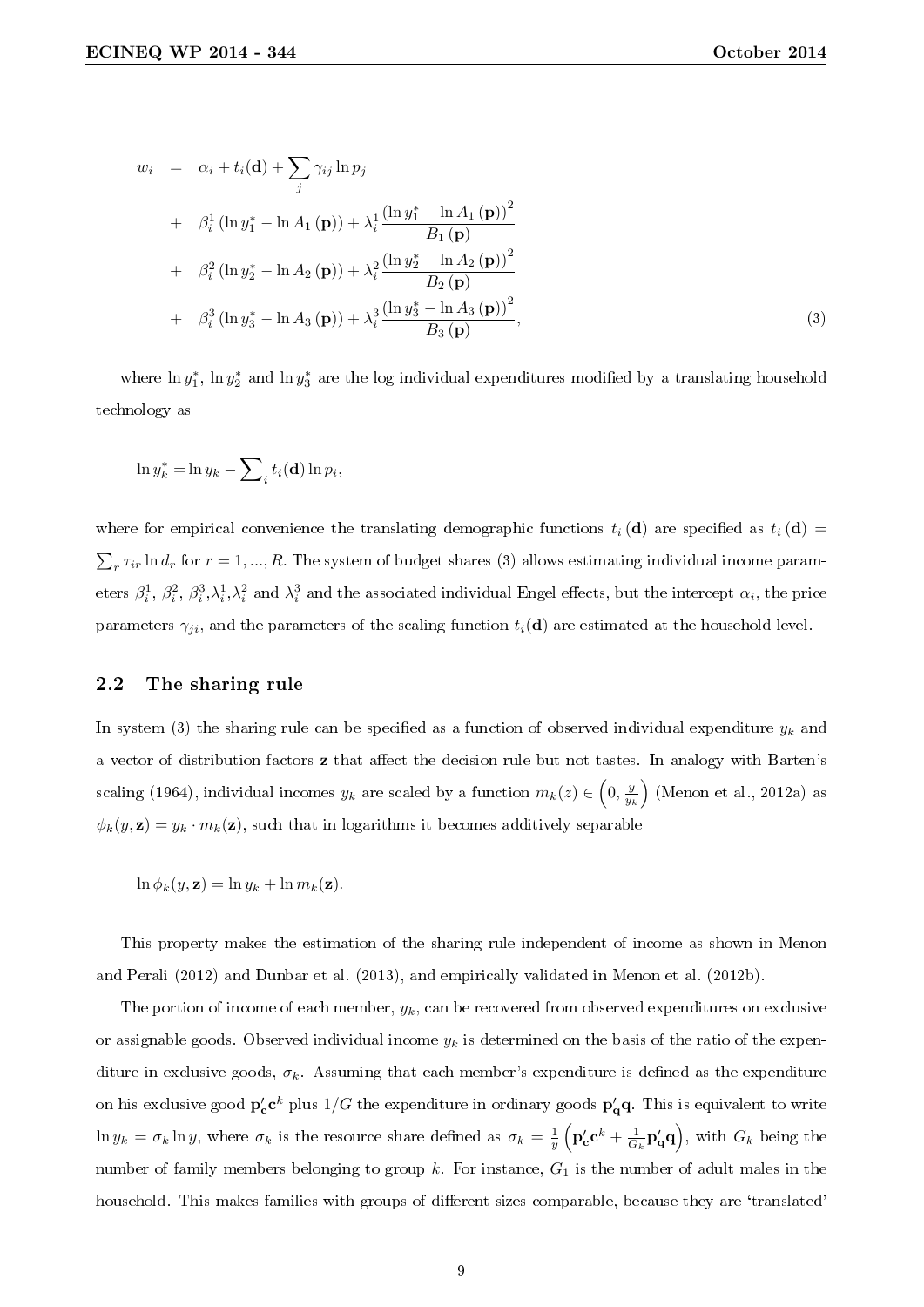into three-members households.

The sharing rules can thus be written as function of household income, distribution factors and the ratio of expenditure in exclusive goods, i.e.

 $\ln \phi_1(y, \mathbf{z}) = \sigma_1 \ln y + \ln m_1(\mathbf{z})$  $\ln \phi_2(y, \mathbf{z}) = \sigma_2 \ln y + \ln m_2(\mathbf{z})$  $\ln \phi_3(y, \mathbf{z}) = \sigma_3 \ln y + \ln m_3(\mathbf{z}).$ 

Because by definition  $\ln \phi_1(y, \mathbf{z}) + \ln \phi_2(y, \mathbf{z}) + \ln \phi_3(y, \mathbf{z}) = \ln y$ , the following constraint on  $\ln m_k(\mathbf{z})$ must hold:

$$
\ln m_1(\mathbf{z}) + \ln m_2(\mathbf{z}) + \ln m_3(\mathbf{z}) = 0. \tag{4}
$$

The income modifying function  $m_k$  behaves as a scaling index that describes the transfers between household members. When the scaling function is less than 1 the expenditure transfer goes from, say,  $k = 1$  to  $k = 2$  and  $k = 3$ . The direction of the transfer is inverted for  $m_k > 1$ . Therefore, the scaling function  $m_k$  explains both the amount and direction of the allocation of resources between household members. It also clarifies that the amount of resources allocated to member k, that is  $\phi_k$ , differs from the observable amount of individual spending  $y_k$ .

In the empirical specification the  $m_k(z)$  function is a Cobb-Douglas, so that the logarithmic specification is linear

$$
\ln m_k(\mathbf{z}) = \sum_{l=1}^L \phi_k^l \ln z_l \,\forall k = 1, 2, 3 \tag{5}
$$

where L is the dimension of vector **z**. Note that this specification drives the restriction  $\sum_k \phi_k^l = 0$  for all  $l = 1, ..., L$ .

Summarizing, the introduction of the sharing rule through the  $m_k(z)$  scaling function modifies system 3 by substituting  $\ln y_k^*$  with  $\ln \phi_k^*$ , defined as

 $\ln \phi_k^*(y, \mathbf{z}) = \ln y_k + \ln m_k(\mathbf{z}) - \sum$  $_i t_i(\mathbf{d}) \ln p_i.$ 

## 3 Empirical estimation and post-estimation strategies

This section discusses empirical issues related to the estimation of demand systems -such as the infrequency of purchases, the construction of household specific prices, the potential endogeneity of total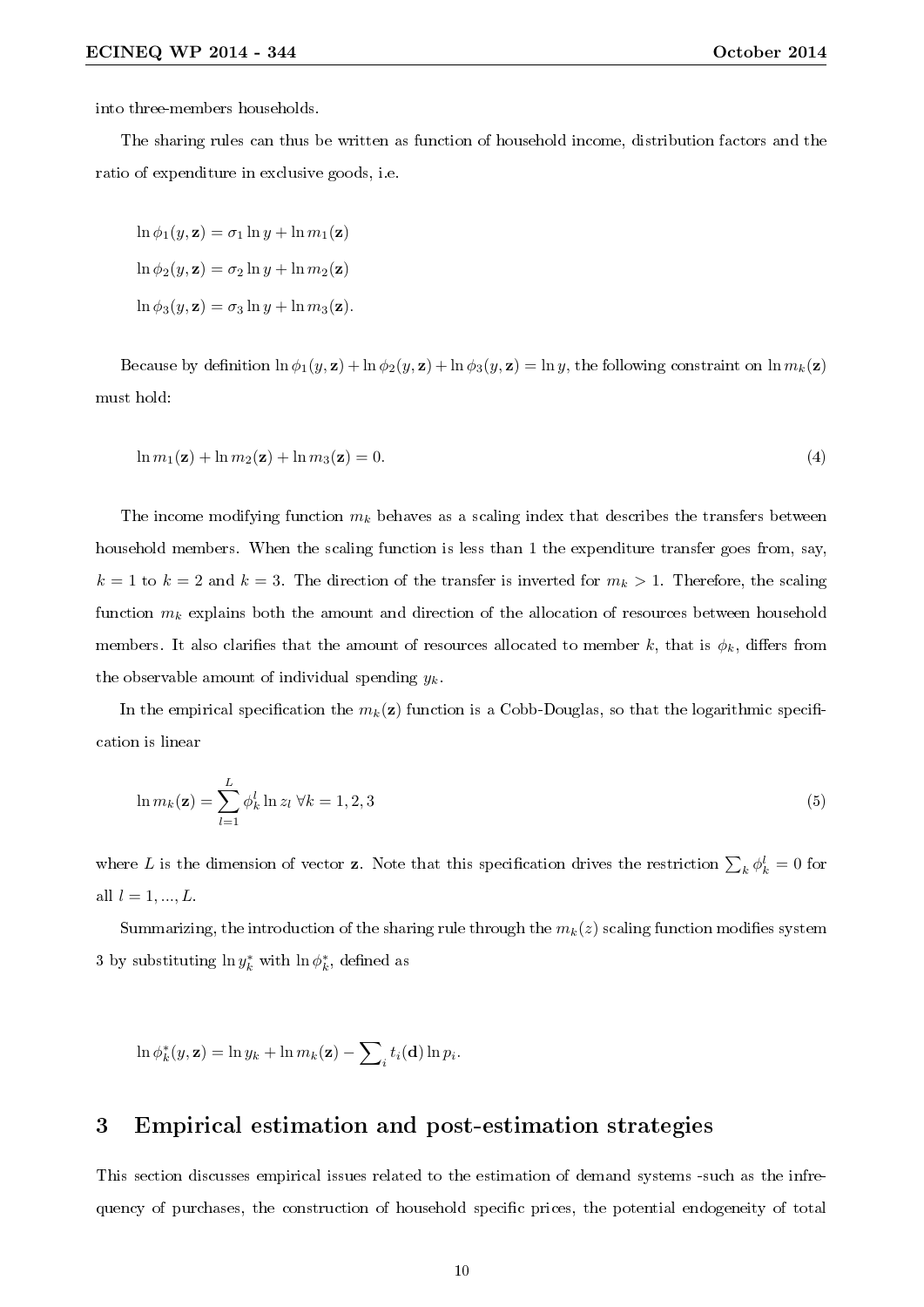household expenditure- and the post-estimation strategy applied to infer about the impact of parental migration on the intrahousehold distribution of resources.

#### Infrequency of purchases

Cross-section household expenditure data often involve positive as well as zero purchases. The behavioral information contained in the observations with zero expenditures has significant econometric as well as economic implications. It is the manifestation of a choice that needs to be explained. In many cases the household deliberately chooses not to consume particular goods given their budget constraint. In other cases, the realization of zero expenditures can be explained by the short duration of the recall period of the survey design.

In our sample of Albanian families, for example, alcohol and tobacco expenditure is censored in non negligible size (see Table 1). We assume that the decision process generating the corner solutions is based on disposable income, prices and preferences. This assumption underlies the type III Tobit model (Maddala, 1983; Amemiya, 1985) that we implement in a system-wide setting with an Heckman two-steps estimator (Heckman, 1979). The sample selection bias is corrected by the inverse Mill's ratio that is the ratio between the predicted normal density and cumulative probability function estimated in the first stage Probit regression. This study adopts a generalized Heckman two-step estimator for a censored system of equations in line with Amemiya (1978), Amemiya (1979), Heien and Wessells (1990), Shonkwiler and Yen (1999), Perali and Chavas (2000) and Arias et al. (2004).

Consider the following limited dependent variables system of  $i = 1, \dots, M$  equations

$$
x_i^* = x(g_i, \theta_i) + \epsilon_i, \quad h_i^* = s_i' \tau_i + \nu_i,
$$
  
\n
$$
h_i = \begin{cases} 1 & \text{if } h_i^* > 0 \\ 0 & \text{if } h_i^* \le 0 \end{cases}, \quad x_i = h_i x_i^*,
$$
\n(6)

where  $x(g_i, \theta_i)$  represents the observed censored continuous variable of interest,  $h_i$  are the indicator variables,  $x_i^*$  and  $h_i^*$  are the latent variables,  $g_i$  and  $s_i$  are vectors of exogenous variables,  $\theta_i$  and  $\tau_i$  are parameters, and,  $\epsilon_i$  and  $v_i$  are bi-variate normal error terms. System (6) can be summarized as

$$
x_i = \Psi(s_i' \tau_i) x(g_i, \theta_i) + \eta_i \psi(s_i' \tau_i) + \xi_i,
$$
\n<sup>(7)</sup>

where  $\Psi$  and  $\psi$  are uni-variate normal standard cumulative distribution and probability density functions respectively. The element  $\xi_i = x_i - E[x_i|g_i]$  belongs to the vector  $\xi \sim MVN(0, \Omega)$ .

#### Household specific prices

Because of the lack of quantity information (except for food consumption) that would allow the direct derivation of unit values from expenditure information, we compute household specific pseudo unit values using the procedure adopted by Atella et al. (2004), Hoderlein and Mihaleva (2008) and McLaren and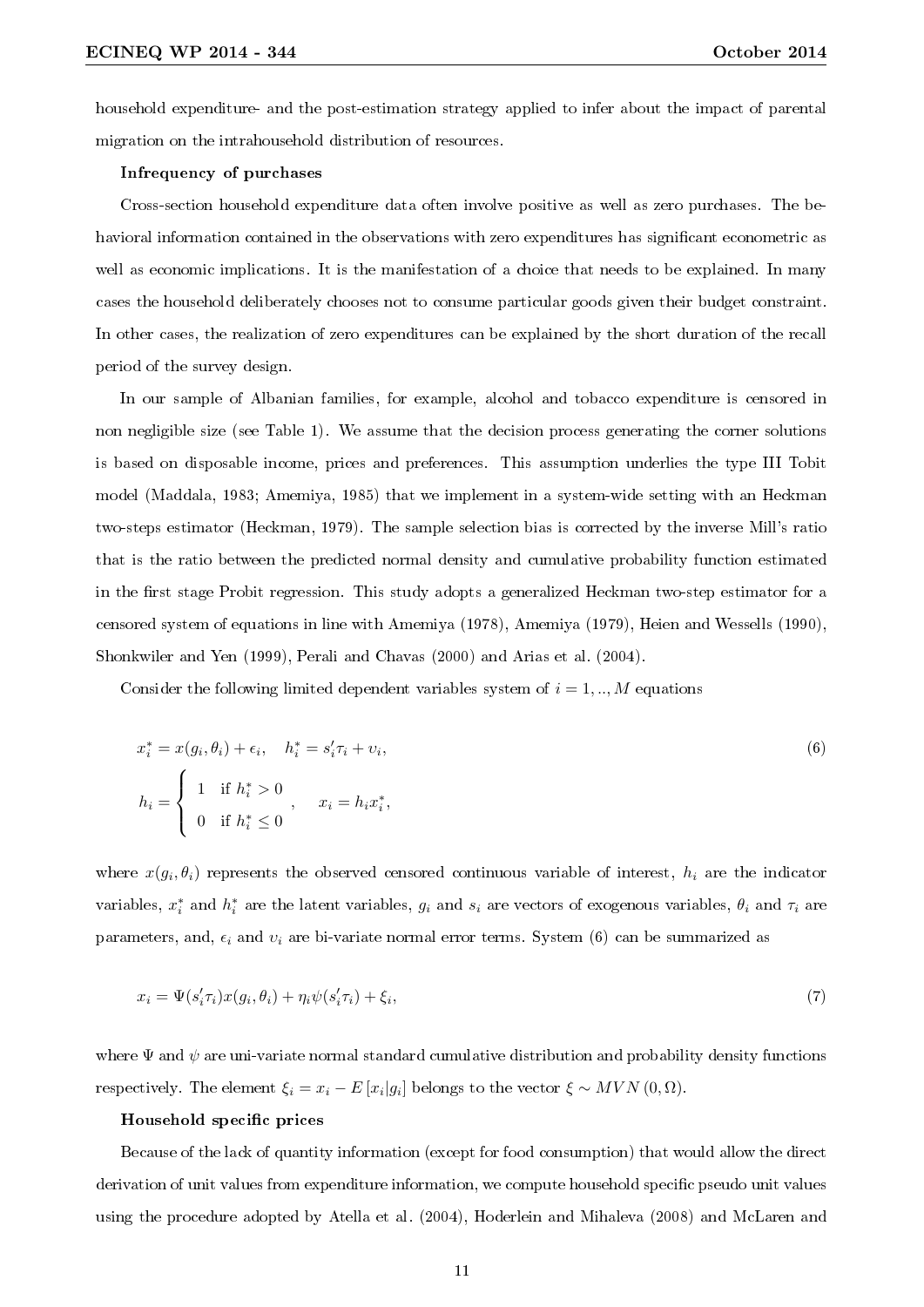Yang (2014), based on theory results developed by Lewbel (1989). Even when monthly price indices are available for each commodity present in the expenditure survey at a relatively small territorial level, such aggregate price indexes do not have sufficient variation to identify all parameters and to provide plausible estimates. Lewbel's method consists in reproducing the cross-sectional price variability using the variability of the budget shares at the highest level of disaggregation available. $^5\,$  In summary, pseudo unit values are estimated by means of

$$
\hat{p}_i = \left(\frac{1}{k_i^*} \prod_{j=1}^J w_{ij}^{-w_{ij}}\right) ex_i,
$$

where  $ex_i$  is expenditure on the i-th good,  $w_{ij}$  is the sub-category budget share,<sup>6</sup> and  $k_i^*$  is a scaling factor defined as

$$
k_i^* = \prod_{j=1}^J \bar{w}_{ij}^{-\bar{w}_{ij}}
$$

with  $\bar{w}_{ij}$  being the average sub-category budget share.

#### Endogeneity of total expenditure

Demand system estimations are often exposed to potential endogeneity of total expenditure. The main cause is measurement error, either due to the infrequency of purchases or to recall errors. Although the potential endogeneity attributable to the infrequency of purchases is already treated, we are still exposed to recall errors, thus we instrument total expenditure using wealth indicators. Because in non-linear models the use of the first stage prediction in place of the endogenous variable is biased and inconsistent (Terza et al., 2008), we use the control function approach. Similarly to the Hausman endogeneity test, it consists in estimating an augmented regression formed by including the predicted residuals from the first stage OLS regression of the endogenous variable on all covariates of the main regression plus the instruments.

Defining  $s$  a vector composed by prices of goods  $p$ , demographic variables  $d$ , and a set of instruments such as wealth discussed in Section 4, the first stage regression is

 $\ln u = s\pi + \omega,$ 

where  $\omega$  is a spherical error term, whose prediction,  $\hat{\omega} = \ln y - s\hat{\pi}$ , is used in the demand system as

 $5$ Atella et al. (2004) estimate a complete quadratic demand system using a time series of cross-sections of Italian household budgets including, in turn, aggregate price indexes and unit values constructed a la Lewbel (1989). The results show that the matrix of compensated price elasticities is negative semidenite only if estimated unit values are used. In order to have a counterfactual experiment, the Atella et al. (2004) study also considers a household survey with actual unit values and compare them with Lewbel-type unit values. The experiment shows that in most cases unit values maintain the relevant characteristics of the distribution of actual unit values. Overall, the study concludes that reconstructed unit values are better than aggregate price indexes for sound demand and welfare analysis.

 ${}^6G$ ood *i* is a good category of the demand system, which is the aggregation of j sub-category goods. For example food is the aggregation of fruit, vegetables, bread, and so on.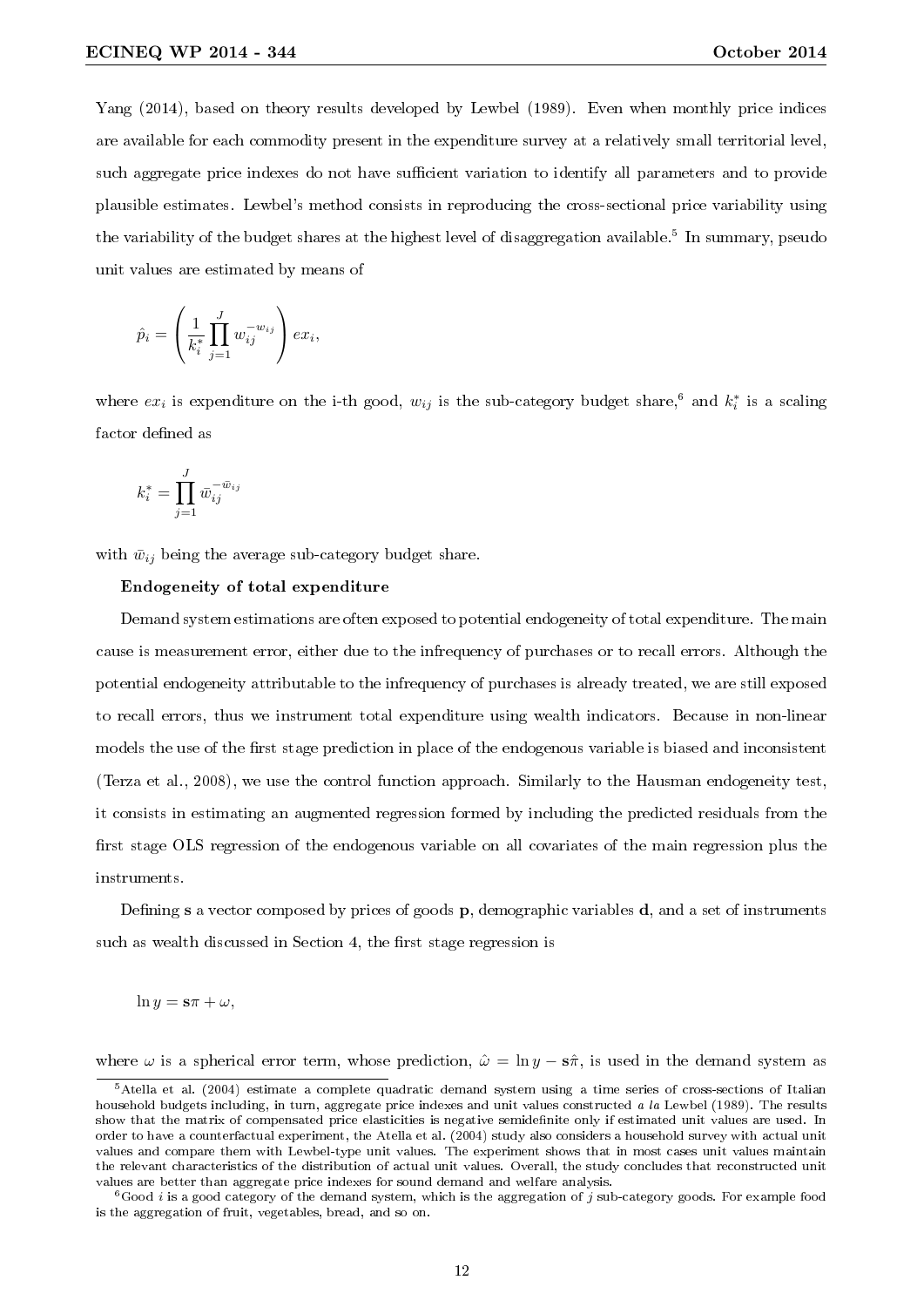specified in the next Section.

#### Specification of the empirical model

The system can be estimated by means of a two-step procedure. The vector of parameters  $\tau_i$  of the Heckman correction is estimated using a Maximum Likelihood probit estimator to obtain the predicted cumulative and probability density functions  $\hat{\Psi}(s'_i\hat{\tau}_i)$  and  $\hat{\psi}(s'_i\hat{\tau}_i)$ . Then the predicted residuals  $\hat{\omega}$  of the endogenous regressor (total expenditure,  $\ln y$ ) are obtained by OLS estimation of the endogenous variable on all covariates and the instruments. Finally, estimates of  $\theta_i$ ,  $\eta_i$  and  $\zeta_i$  are obtained by Full Information Maximum Likelihood of the demand system in budget share form, as

$$
w_i = \hat{\Psi}_i[\alpha_i + t_i(\mathbf{d}) + \sum_j \gamma_{ji} \ln \hat{p}_j + \beta_i^1 (\ln \phi_1^* - \ln A_1(\hat{\mathbf{p}})) + \frac{\lambda_i^1}{B_1(\hat{\mathbf{p}})} (\ln \phi_1^* - \ln A_1(\hat{\mathbf{p}}))^2
$$
  
+ 
$$
\beta_i^2 (\ln \phi_2^* - \ln A_2(\hat{\mathbf{p}})) + \frac{\lambda_i^2}{B_2(\hat{\mathbf{p}})} (\ln \phi_2^* - \ln A_2(\hat{\mathbf{p}}))^2
$$
  
+ 
$$
\beta_i^3 (\ln \phi_3^* - \ln A_3(\hat{\mathbf{p}})) + \frac{\lambda_i^3}{B_3(\hat{\mathbf{p}})} (\ln \phi_3^* - \ln A_3(\hat{\mathbf{p}}))^2 + \eta_i \hat{\psi}_i + \zeta_i \hat{\omega} + \xi_i.
$$
 (8)

System (8) is estimated imposing standard regularity conditions for QUAIDS estimation: adding-up  $(\sum_i \alpha_i = 1)$ , homogeneity  $(\sum_i \tau_{ir} = 0, \sum_i \gamma_{ij} = \sum_j \gamma_{ij} = 0$  and  $\sum_i \beta_i^k = \sum_i \lambda_i^k = 0$  for each  $k = 1, 2, 3$ ), and symmetry  $(\gamma_{ij} = \gamma_{ji}, \forall i \neq j)$ .

#### Post-estimation strategy

Turning to the objective of verifying whether and how migration of one parent influences the distribution of resources within the household, this section describes the post-estimation employed. To be a legitimate policy analysis, in the context of a structural collective consumption model, the variable of interest must be a) a proper distribution factor, and b) exogenous. Being left behind by a migrant parent violates both a) and b). On one hand being left behind is likely to modify consumption behavior, at least since one household member is not consuming anymore. On the other hand, both the distribution of household resources and the decision to migrate might be determined by a common set of unobservable characteristics, such as family values and culture. For these reasons we propose here a post-estimation analysis on the predicted sharing rule. In particular, since the variable of interest is binary, the analysis is conducted using an Endogenous Binary Treatment (EBT) model (Cameron and Trivedi, 2005, sec. 16 and 25, and Wooldridge, 2010, sec. 21). Compared to matching methods, EBT models are robust to violations to the unconfoundedness assumption (or conditional independence assumption), that is the possibility that some unobservable factors influence both the treatment and the outcome. Differently from linear IV models, the set of variables explaining the endogenous variable do not need to include all explanatory variables of the outcome equation. Still, the explanatory variables for the treatment equation must include at least one instrument (exclusion restriction), that is an exogenous variable that is significantly correlated with the endogenous variable but not directly with the outcome.

The EBT model can be specified as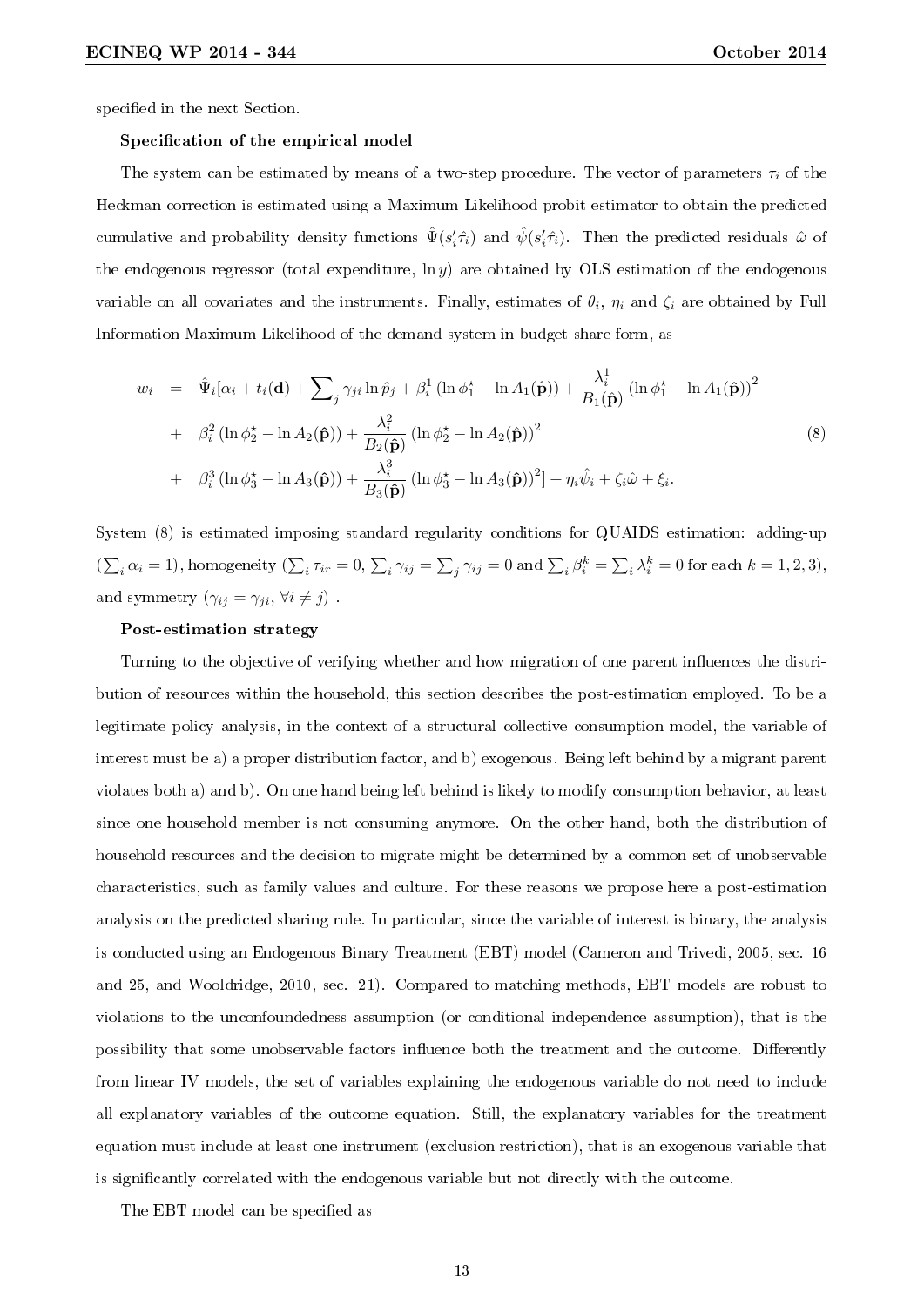$t_j =$ 

 $\overline{a}$ 

0 otherwise

$$
o_j = \mathbf{v}_j \vartheta + \delta t_j + \nu_j,
$$
  

$$
f = \int 1 \quad \text{if } \mathbf{k}_j \kappa + \mu_j > 0
$$
 (9)

where  $o_j$  is the outcome variable for the j-th observation corresponding in our context to the predicted share of resources assigned to each household member,  $\mathbf{v}_j$  are the exogenous covariates used to model outcome,  $t_j$  is the endogenous binary variable - the "treatment"- and  $\mathbf{k}_j$  are the exogenous covariates used to model the endogenous binary variable.  $\nu_j$  and  $\mu_j$  are bi-variate normal error terms.

When there are no interaction terms between the endogenous variable and other outcome covariates, parameter  $\delta$  corresponds to the Average Treatment Effect (ATE) and to the Average Treatment Effect on the Treated (ATET). When there are reasons to think that the endogenous variable may change some parameters of the outcome equation, then interactions of the endogenous variable with those covariates may be added. In this case, the ATE and ATET need to be computed after the estimation of the model.

### 4 Data and sample selection

We estimate the collective QUAIDS using household data drawn from the World Bank Living Standard Measurement Survey collected in Albania in 2002.<sup>7</sup> It is a rich dataset containing information on household consumption, socio-economic conditions and income sources. The survey records detailed individual information on education, labor market participation, health and migration history.

Estimation of the collective demand system (8) requires data on household expenditure on market goods, their prices, relevant household and individual characteristics, and expenditure on at least one exclusive or assignable good. Expenditure on market goods and observed heterogeneity come from the LSMS survey itself.

We select households with children up to fifteen years old  $(1702)$  observations) and exclude those households for which exclusive goods consumption is zero for at least one household group (142 observations). The original sample covers 3,599 households, that after the selection reduces to 1560 families with children. Table 1 provides descriptive statistics for the variables described below.

The estimation of the demand system is conducted over five categories of goods: protein food, other food, clothing, alcohol and tobacco, and other goods.<sup>8</sup> The other goods category includes expenditure on education, leisure, personal care, banking and other non specified services and good categories. Unit

<sup>7</sup>2005, 2008 and 2012 data could not be used because it was not possible to reconstruct consumption sub-categories as needed for pseudo unit value estimation (as explained in Section 3).

<sup>8</sup>We distinguish protein food from other foods such as cereals, fruit and vegetables because generally considered as a luxury food in Albania.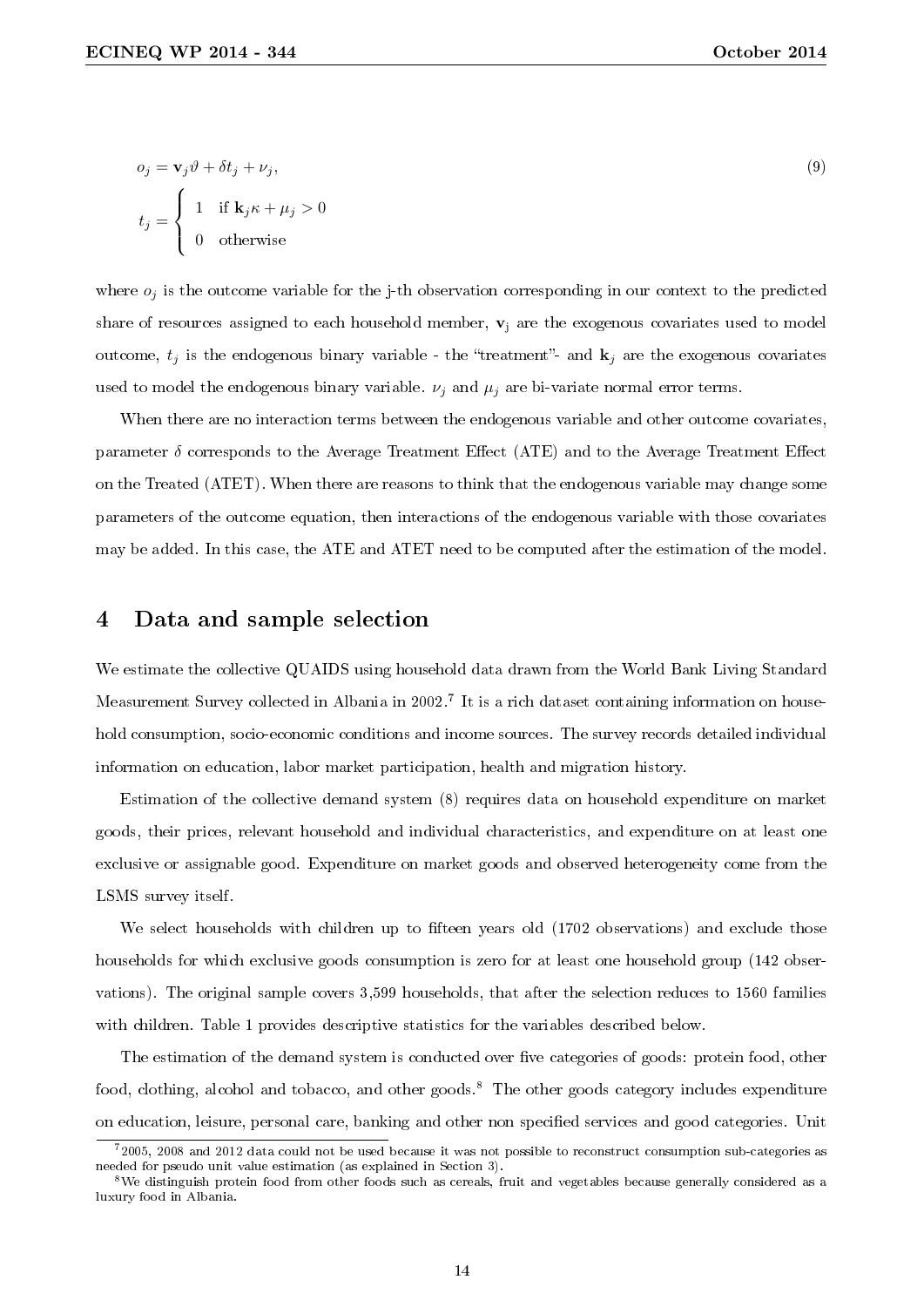values are observed for protein food and other food, for the remaining categories we use pseudo unit values computed following Lewbel's procedure described in the previous section. Exclusive consumption good available in the dataset are clothing and footwear for males, females and children. Expenditure in education is assigned to children. Durables are excluded from the system.

The set of demographic variables  $d$  includes:<sup>9</sup> household head characteristics, as gender, being younger than 35, having tertiary education; health status with dummies indicating whether the head, the spouse or any child are in bad health conditions defined as a chronic illness or disability lasting for more than three months. To account for enlarged families we construct a dummy indicating the presence of more than one couple within the household. Economic status is captured by a family labor supply variable that relates the number of working members to family size, and an indicator for those dwellings that have no continuous water supply. Finally we include a variable indicating residence in a rural area.

The set of variables selected as distribution factors z traditionally used in the literature includes: patents education difference (husband-wife normalized by the average education of the spouses), parents age difference (wife-husband normalized by the average age) and its square, and the proportion of female children. We also include a community level dummy indicating whether a relevant percentage of children under the age of 15 work (either with their parents or in the market). This is a question posed to the community chief asking whether in the community there are children that work even for a short period during the year. Possible answers include none, very few, less than half, half, more than half, most children. The dummy is equal to 1 for all answers except none and very few.

Similarly to Dunbar et al. (2013), to instrument household total expenditure we use a set of wealth indicators: ownership of video player, refrigerator, washing machine, generator, air conditioning and car/truck. Even though other wealth indicators were available, only the non redundant ones were selected.

For the post-estimation analysis of migrant sending families, the endogenous binary treatment model described above requires two sets of regressors: one explaining the outcome of interest and one explaining the treatment. In our case, the outcome of interest is the share of resources assigned to each household member. The treatment variable is the left behind dummy, indicating that one the parents has been abroad for at least three months at the date of interview. In most cases, about 95 percent, the migrant is the father confirming the gendered face of migration in Albania (Giannelli and Mangiavacchi, 2010; Mendola and Carletto, 2012). About 7.2 percent of the households in our sample are left behind by a migrant parent.

The main variable of interest in the outcome equations is being left behind, which we interact with the proportion of female children and a dummy indicating that the head of the household is a woman. The other covariates explaining the outcomes include all the distribution factors **z** plus a set of relevant

 $^9$ In the choice of the demographic variables and distribution factors to include in the demand system estimation we have been careful to include only exogenous demographic variables and distribution factors. The objective is to have a robust estimation of the sharing rule, whose prediction can than be subsequently investigated with a post-estimation analysis.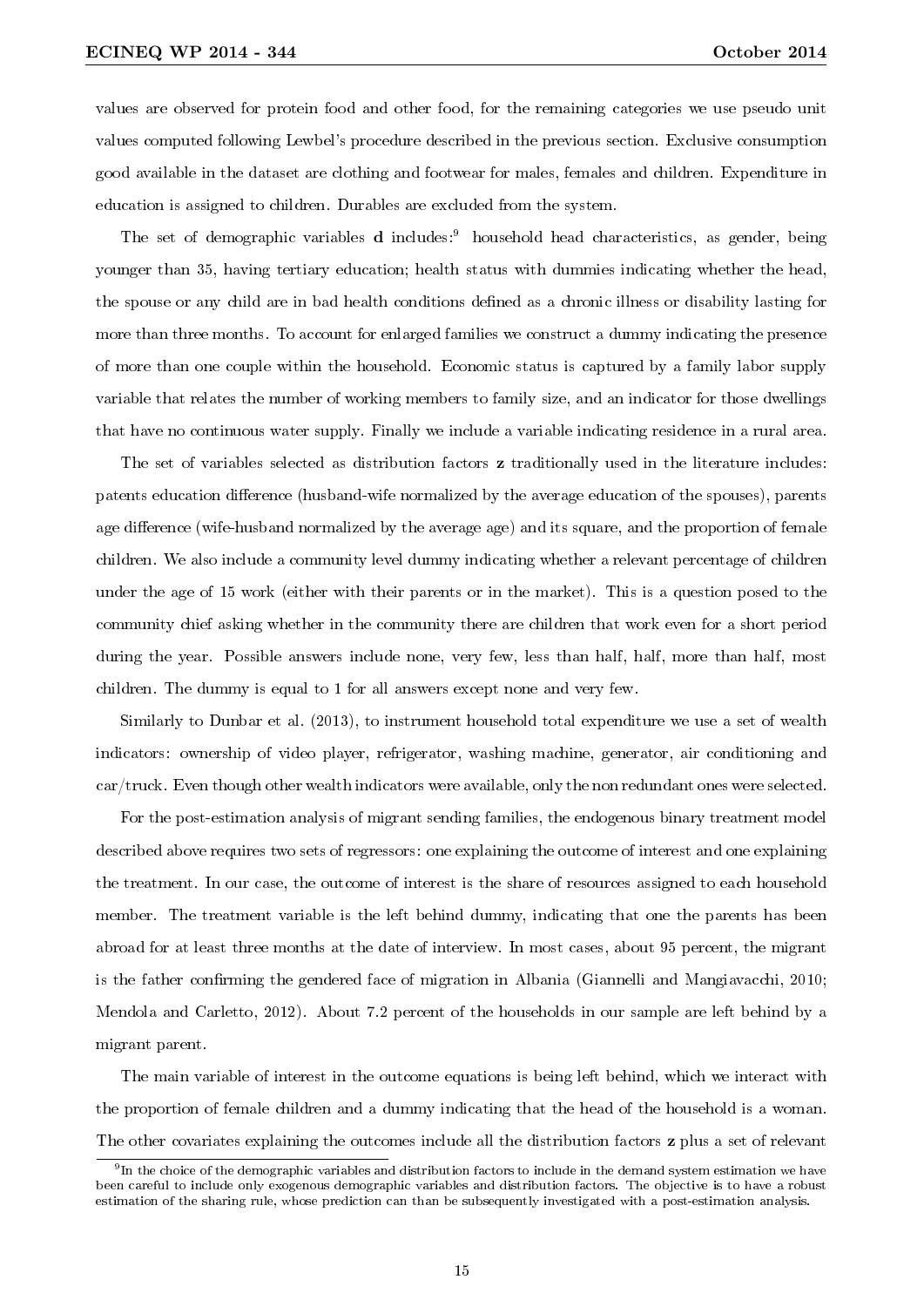household characteristics: the head of the household being young, living in a rural settlement, living in the costal, central, mountain area, education level of the head and the spouse, and family composition variables, such as average age of children, number of children under 5, number of children in primary education age  $(6-11)$ , number of disable working-age members, number of elderly  $(>65)$ , number of male and female adults. We also control for the remittances sent by the migrant parent by constructing the ratio of remittances with respect to total household expenditure in consumption. In average, the relative importance of remittances as compared to the total level of household expenditures is 3.3 percent (Table 1), although the conditional mean is about 46.3 percent, indicating that most families left behind are in need and the amount received is substantial for family sustenance (for amost 20 percen of left behind families remittances represent at least 80 percent of consumption).

As to the treatment equation, the main concern was to find a valid instrument for being left behind. While the literature proposes several options (Cattaneo, 2012; Mendola and Carletto, 2012), we established that a reasonable non-weak instrument that could be applied were the proportion of families in the community which had a member abroad continuously for at least 12 months in the period 1997- 2001 and the district share of migrants that left behind some family member in the period 1990-2001, distinguishing between urban and rural areas. While the first can be considered a good instrument for international migration in general, the latter is more specific to our variable of interest. Indeed migrants that leave behind their family members are only one part of the migration flow, and the motivations for this kind of migration may be of different nature. Other instruments suggested by the literature are: the economic conditions of the main destinations (in our case mostly Italy and Greece), that we found to be non significant in several specifications; the distance from ports (we tried both the Vlore port, the main destination for those that illegally migrated to Italy, and Kakavia, the main frontier pass to Greece, but they were very weak); credit market variables, such as the prevailing interest rate for a loan at the community level, and the reliability of obtaining a loan by some neighbor within the community, which were non significant at all; and the district share of families that spoke Italian, Greek and English in  $1990<sup>10</sup>$  which also were not significant. Other potentially interesting instruments that were not available within our data were if past economic shocks (mainly the Pyramid crisis - a set of nancial Ponzi schemes that precipitated in 1997 involving about two thirds of the Albanian population) hit the family and whether the migrant spoke a foreign language prior migration. The other regressors included in the treatment equations are: the number of associations providing community services (e.g. NGOs, village committees, political groups, parent's associations, and so on), the presence of more than one couple in the household, the average distance from services (bus, school and doctor) in minutes by walk, area of residence (coastal, central and mountain), and the education level of the household head and the spouse.

 $10$ We obtained this information from the 2005 LSMS, so we could not use this instrument at the household level.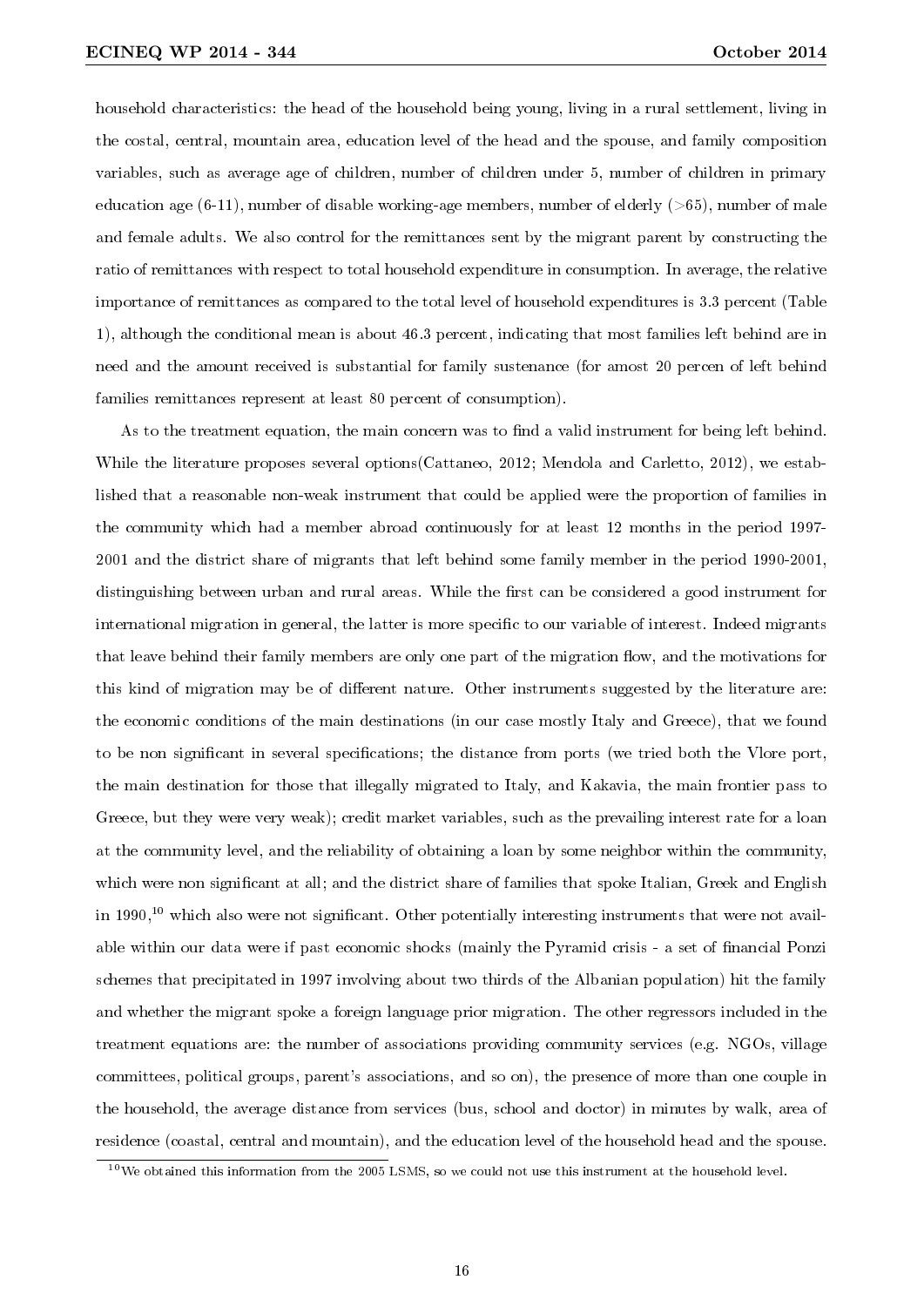### 5 Results

This section presents the results of the estimation of model (8) along with the corresponding individual elasticities and sharing rule results. The description follows with the post-estimation analysis on the predicted relative sharing rule used to asses the impact of being left behind by a migrated family member on the intrahousehold distribution of resource.<sup>11</sup>

#### Demand system estimation

Table 2 reports the estimates of the first stage probit regressions for alcohol and tobacco. Relevant variables in explaining positive alcohol and tobacco consumption are: total expenditure and its own price, both with a positive effect, while the price of other food, the head of the household being a female or young, or the spouse being older than the head all reduce the probability of consuming. The number of elderly, having both parents working and the subjective well-being indicator increase the probability to drink or smoke. The lack of a doctor or an hospital in the community both reduce the probability of consumption. In the demand system estimation the selection parameter  $\eta$  for alcohol and tobacco is not significant, indicating that sample selection bias may not be a problem for this good even though the proportion of zeros is quite large (about 42 percent).

The first stage IV regression for household total expenditure reported in Table 3 shows that all wealth assets chosen as instruments are significant at 5 percent. This evidence together with a partial  $R^2$  of 0.109, and an F statistic for the excluded instruments of 18.83 indicate that the chosen instruments are sufficiently strong.<sup>12</sup> Anderson's under-identification test is strongly rejected, with a  $\chi^2$  of 171.04. The coefficients  $\zeta_i$  of the predicted residuals in the demand system estimation are never significant, except for protein food, revealing that endogeneity of total expenditure might not be a severe issue in our sample.

Table 4 presents the estimates of the collective QUAIDS demand system. The parameters of the sharing rule are estimated jointly with the demand system, but are reported separately in Table 6. Most income and price parameters are significantly different from zero and with the expected sign. In general demographic effects are not large, though several are significantly different from zero. Household head characteristics are important in determining consumption choices. For example, when the household head is a woman, protein food consumption increases, while clothing decreases, while having tertiary education increases consumption of meat and other goods that also includes education and cultural expenditures. The presence of more than one couple, typically grandparents, reduces both alcohol-tobacco and other goods consumption. Also the ratio between number of workers and family size has a signicant impact, increasing protein food and clothing consumption and reducing other food consumption. Living in a

 $\overline{11}$ It is worth noting that while it may seem straightforward to use the sharing rule to perform welfare analysis, as shown by Chiappori and Meghir (2014) this is a more delicate issue. In particular, the proposed model disregards whether some goods consumed by the household can be (partially) public goods -along with the associated economies of scaleand household production technologies. The data requirements for a collective consumption model with public goods and household production, however, are quite demanding and Albanian data are not suitable for this analysis.

<sup>&</sup>lt;sup>12</sup>The Stock-Yogo critical value for a maximum bias of the IV estimator of 5 percent and 10 percent are 20.74 and 11.49 respectively.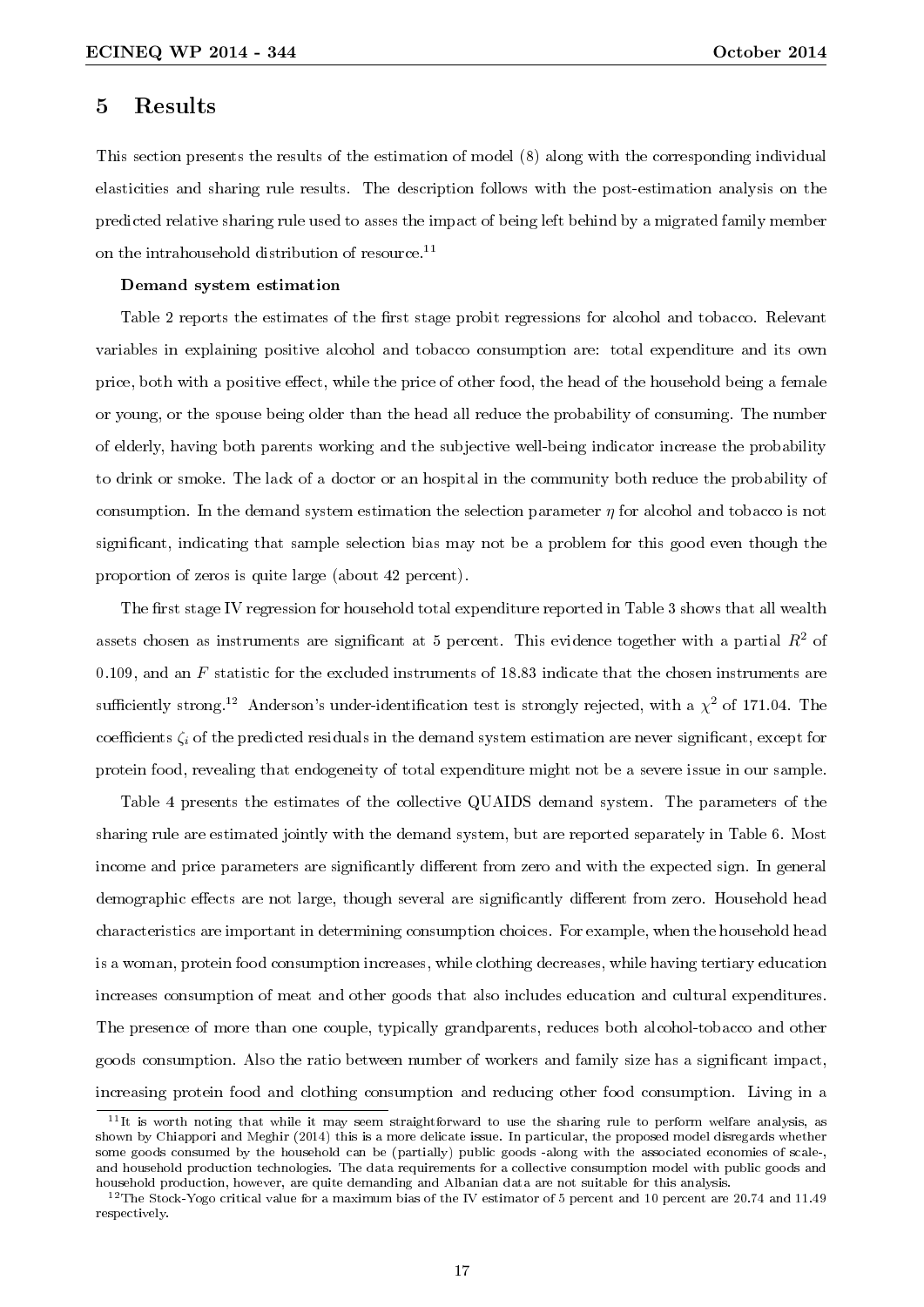rural area reduces the consumption share of all categories but other food.

Table 5 shows individual specific income elasticities for males, females and children, and household price elasticities along with the associated standard errors. Signs are consistent with the theory. Individual Engel effects are important because they allow predicting how changes in the sharing rule may affect individual consumption decisions. Men reveal near unity elasticities for all categories but other goods, which is inelastic. Females show larger elasticities for protein food, clothing and alcohol-tobacco, while other goods and, to some extent, other food are inelastic. Children reveal a rather different pattern, with unitary elasticity for protein food and other food, small elasticities for clothing and alcohol and tobacco, and a large elasticity for other goods. This effect is as expected because the aggregate other goods includes cultural, educational and recreational expenditures as the most relevant items, which are important for children but less for adults, especially males. The comparison of uncompensated and compensated price elasticities in the middle and bottom part of Table 5 reveals that the size of the income term of the Slutsky matrix evaluated at the means is relatively small with the notable exception of protein food and other food. As required by consumption theory all diagonal terms are negative. The own price effect of protein food is relatively more elastic, while that of alcohol and tobacco, as expected. is quite inelastic. The cross-effects of the compensated price elasticities show generally significant complementary relations of alcohol with protein food, clothing and other goods, while protein food and other food are substitute for the other categories.

The estimates of the parameters of the sharing function  $m_k(z)$  are reported in Table 6, while Figure 1 depicts nearly constant (on average) share of resources all along the income distribution.<sup>13</sup> Parents education difference works as expected, increasing the bargaining power of the woman and reducing that of men when she is relatively more educated. Similarly performs parents age dierence and its square. The resource share of children is unaffected by these variables. On the other hand, living in a community where a relevant share of children works has a positive impact on men and children resource shares and negative on female's. On one hand this may be an evidence that if children have more possibility to work they may also gain bargaining power because possible source of money for the family (Basu, 2006). On the other hand, this variable could be an indicator for a traditional agriculture-based area, where the patriarchal values may be more rooted, revealing possible gender discrimination. A further concern is about discrimination of female children within the household: our evidence shows that the proportion of female children improves the child sharing rule, even though this happens at the expenses of female adults rather than males.

The predicted sharing rule, presented in Table 7, shows how resources are distributed among household members. In Albania, on average, male members control about 37.3 percent of the household resource pool mainly at expenses of female members that remain with 26.7 percent of resources. Chil-

 $13$ This empirical evidence is relevant for the income independence assumption as explained in Section 2.1 and is in line with the evidence reported by Menon et al. (2012b).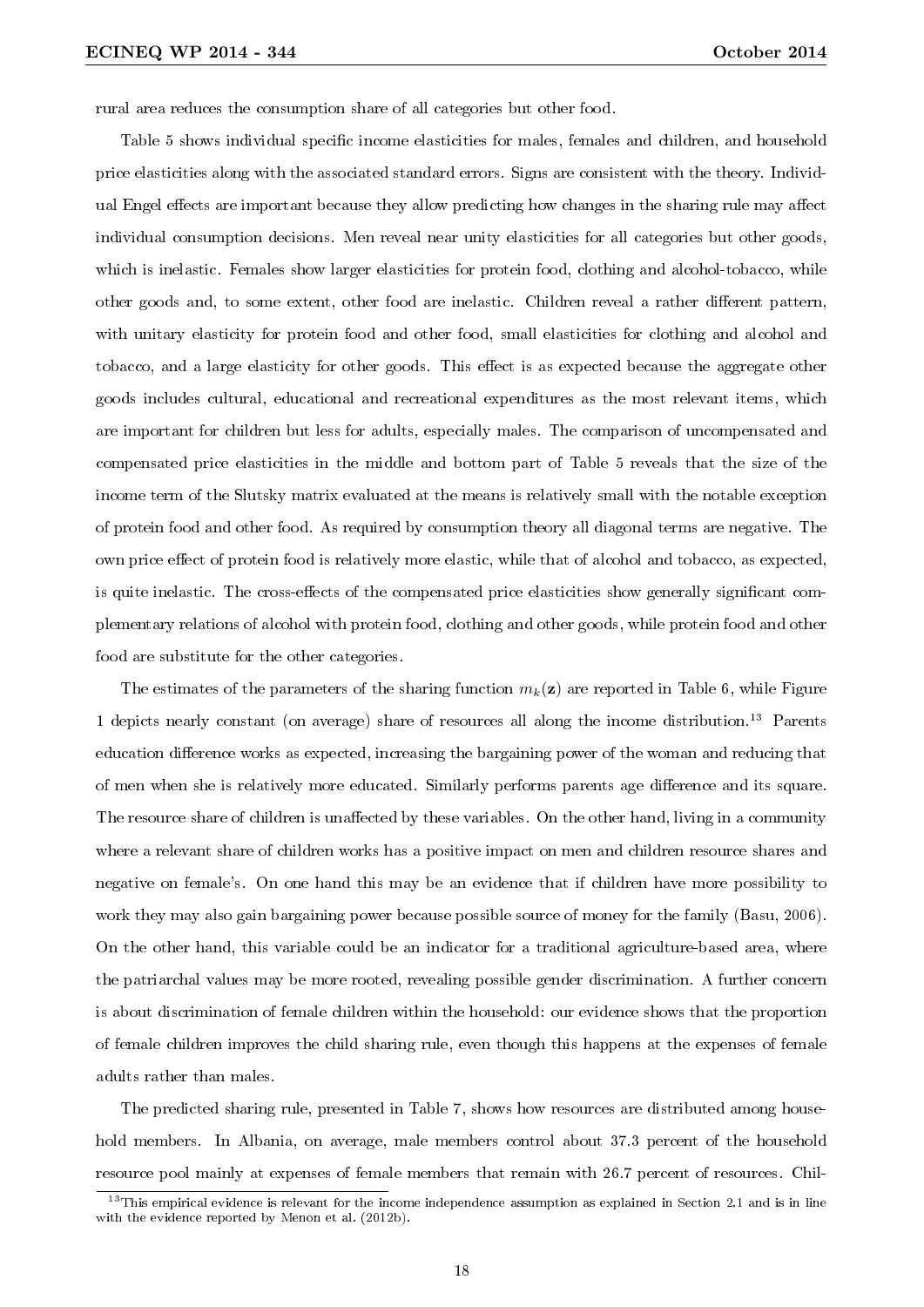dren have 36 percent of resources. These average figures show that the distribution of resources within the family is quite unequal. The bargaining power of Albanian women is much weaker with respect to men's control over household resources. This evidence is in line with the Albanian patriarchal family model that excludes women from the household decision making process. The predicted distribution of resources does not markedly affect what children receive because children's share is slightly above the "fair" share of 33 percent.

These results are strong signals of a critical situation for Albanian mothers, in part victim of a subtle gender discrimination occurring within the household walls. Moreover, women have an even lower resource share in favor of children whenever at risk, a situation that may occur when child work is particularly spread and the majority of children are female. Below, we seek further insights on this issues by implementing a post-estimation analysis of the sharing rule, concentrating on the effects of migration on the share of resources for left behind family members, a critical variable that could not be included among the distribution factors.

#### The impact of migration on the intrahousehold distribution of resources

When a parent migrates abroad, the distribution of resources within the household may substantially change. When the migrant member leaves, he frees part of the home resources that become available for other members of the household. The migrated parent also contributes new resources by sending remittances home. In our sample, most migrants are fathers - this is the case for more than 95 percent of left behind families- and 98 percent of them send remittances. Among those sending remittances, the prevailing declared objective is to buy food or necessity goods (57 percent of households), to invest in construction (12 percent), and to cover medical expenses (12 percent). The declared objective is child support only for 3 percent of the household, while remittances are never used for educational purposes.<sup>14</sup> The remaining is more or less evenly distributed among purchasing a durable good, paying for a wedding or funeral, charity, investment in the household enterprise, and other destinations.

In a general context, it is natural to expect that left behind families are composed by the mother and her children without adult males. In Albania, this is the case only for 6 households that we dropped from the analysis. Thus, the large majority of migrant fathers leave behind the family only if there is at least another adult male in the household and send remittances. The resources freed by the migrant member plus the remittances, though not so important as compared to total household outlays as shown in the data section, sent are likely to be reallocated between the remaining adult males, adult females and children. We expect two kind of behavioral reactions to the migration episode: on one hand the wife may take over the control of household resources and decide on the reallocation, probably favoring children. On the other hand, in the patriarchal tradition, the control of resources may shift to the older

 $14$ This is in line with Cattaneo (2012), who finds that remittances have no impacts on education expenditure, and with Giannelli and Mangiavacchi (2010), that find a negative of parental migration on children schooling.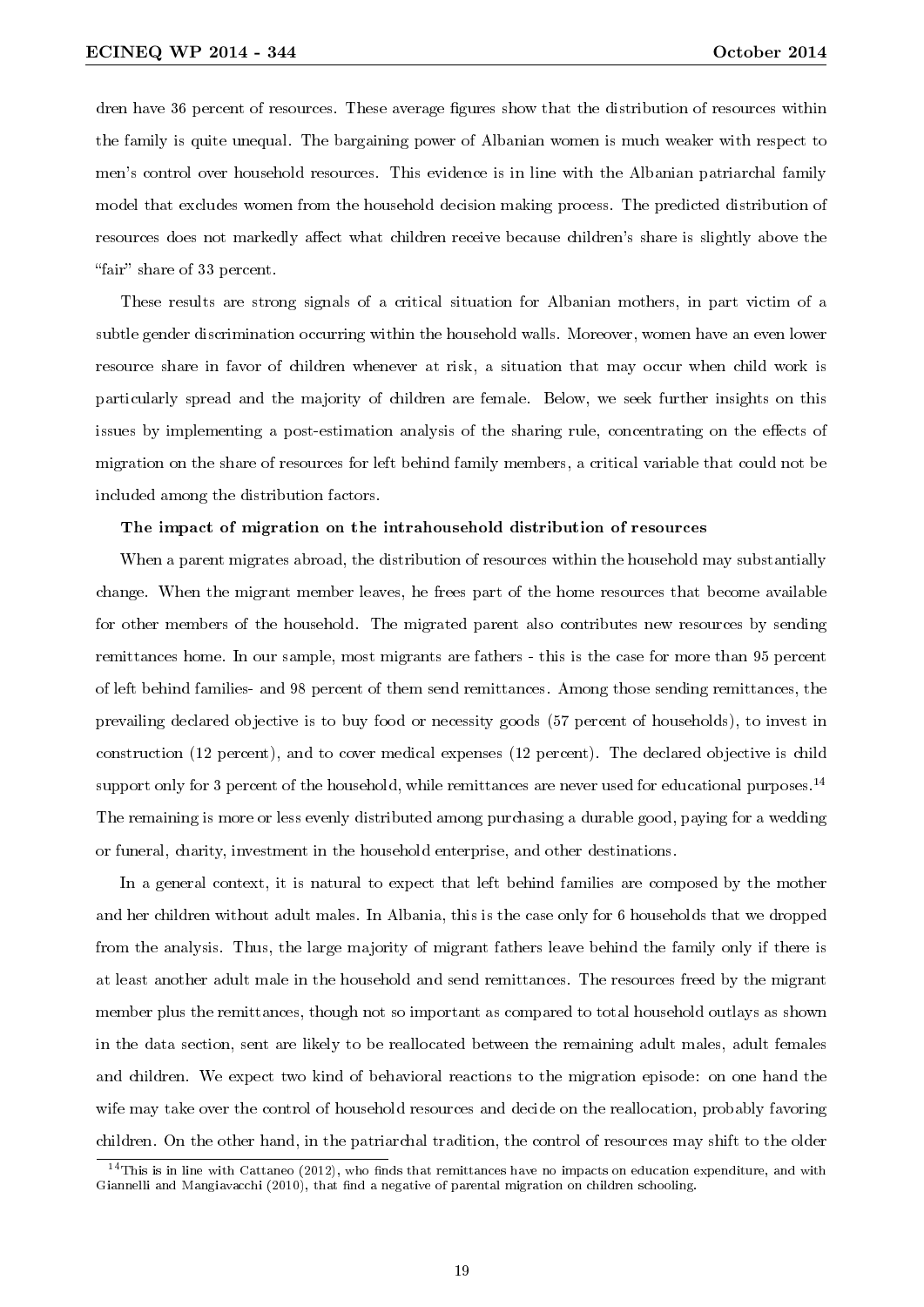remaining male that would probably keep a distribution of resources similar to the pre-migration state<sup>15</sup>. In both cases we expect that the male share of resources reduces -since there is one adult male less in the household- and that the beneficial of the redistribution would be the children since a) women are naturally more caring towards children or b) older males may have stronger traditional values that tend to discriminate women. We intend to disentangle these aspects by controlling for the presence of elderly and for the wife declaring to be head of the household.

We now first comment the results of the treatment equation, with a special emphasis on the endogeneity issue of the left behind status. Subsequently, we turn our attention to the outcome equations, where we investigate the aforementioned issues.<sup>16</sup>

Table 8 reports the treatment equations of the post-estimation analysis of the share of resources of each family member. The variable left behind, which indicates migration of one parent, is treated as endogenous by means of an Endogenous Binary Treatment (EBT) model regressing the left behind status on a set if instruments and other relevant variables.<sup>17</sup> The main instruments, or exclusion restrictions, are the community share of households with at least a member abroad consecutively for at least 12 months since 1997, and the share of families with migrants leaving behind the wife and/or children in the period 1990-2001, computed at the district level using 2005 data. We found these instruments to be those that work best in explaining the left behind status without being directly correlated with the share of resources of each family member. Both coefficients are significant at 1 percent in all equations, except for the women share equation, where the latter is significant at 10 percent. A further potential instrument that we used is the number associations providing community services present in the community, with the idea that the more categories are present, the more likely it is that a family receives some kind of support and that migration of one of the parents may be less necessary. We found this variable to be negative and significant at 1 percent in the treatment equations for men and children, but not significant for women. The last potential instrument we included in the treatment equation is the average distance from services in minutes by walk. Again, it is significant at least at 5 percent for men and children, but not signicant for women. In all equations it has the expected negative sign. The other variables included in the treatment equation, that we recognize could also affect directly the sharing rule, and thus not suitable as instruments are the household head having only primary education, the spouse being older than the head and the presence of more than one couple within the household, all signicant with positive sign.

Table 9 shows the outcome equations of the EBT regressions. Here the share of resources of each household member is regressed on a set of relevant variables, including the distribution factors used in

<sup>&</sup>lt;sup>15</sup>There is evidence of a common practice among migrant fathers to send remittances to their parents rather than their wives (King and Vullnetari, 2009).

<sup>&</sup>lt;sup>16</sup>Although the results of the treatment and outcome regressions are presented in Tables 8 and 9, they are jointly estimated by Full Information Maximum Likelihood.

 $17$ Note that typically remittances should be considered as endogenous as well, but the endogeneity is due to the migration decision, which in our case is already instrumented.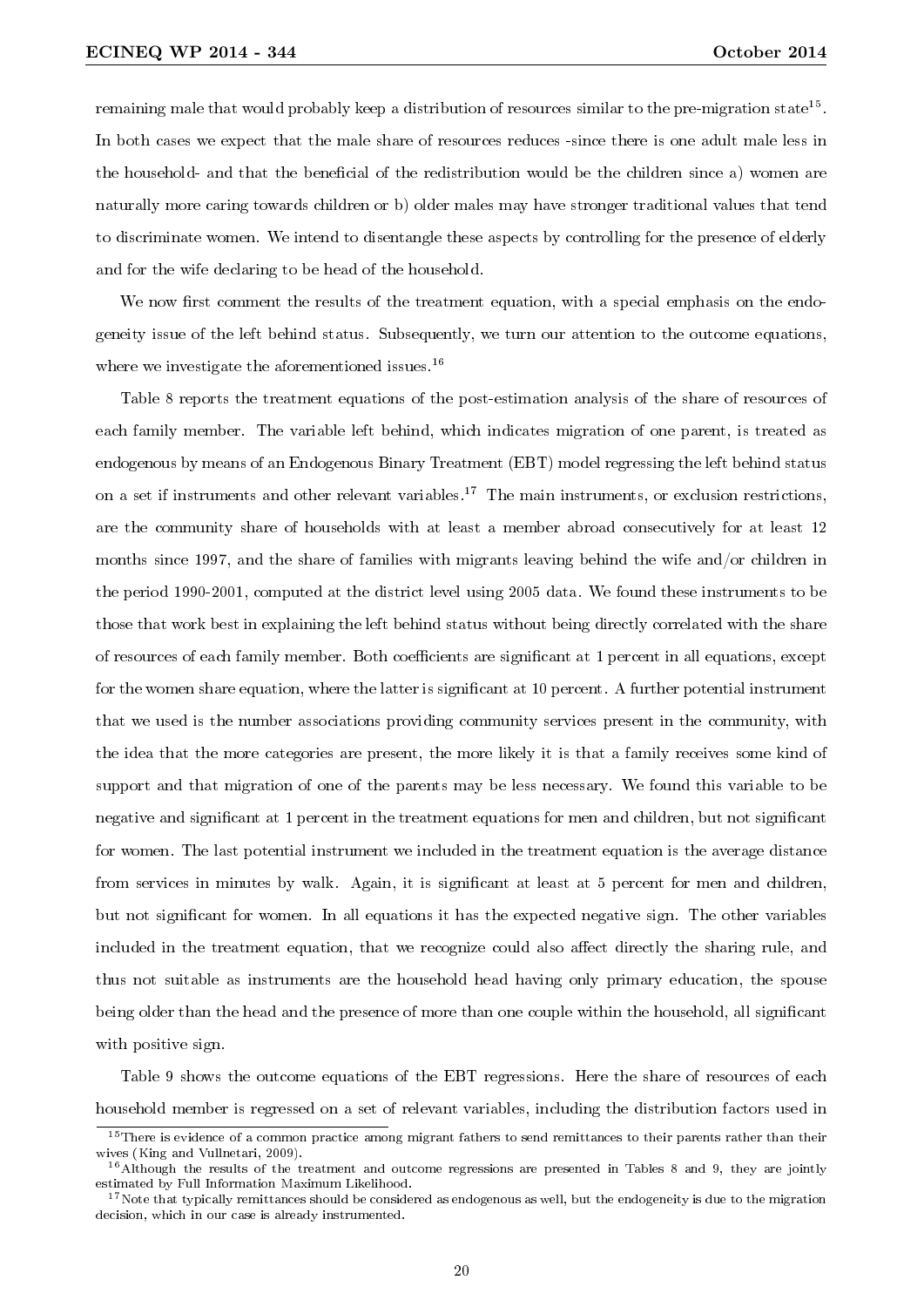the collective demand system estimation, a set of household characteristics and a set of variables related with the migration of one of the parents. The last two lines of Table 9 report the Average Treatment Effect and Average Treatment Effect on the Treated of being left behind. The computation of the ATE and ATET is necessary because interactions of left behind with other explanatory variables are included in the regression and the parameter of the left behind variable alone is netted of the interaction effects. The results show that having a migrant parent reduces the male adults share of resources by  $4.4$ percentage points and improves that of children by 8.8 percentage points, while the ATE on women share of resources is not significantly different from zero.<sup>18</sup> These findings can be due to two different channels suggested by the literature. The first follows the Basu and Van's hypothesis (1998) that children, in this case substituting the loss of labor force of the migrant member, increases their bargaining power. An alternative explanation could be that the mother decides to allocate the share of resources left by the migrant husband to the children. This would reinforce the vision that when the bargaining power is shifted to women they grant more resources to children, especially female ones as suggested in previous studies (Attanasio and Lechene, 2002; Duflo, 2003).

As to the specific parameters of each equation, the left behind variable has a negative and significant impact on male resource share. Interestingly, when left behind is interacted with the proportion of female children we find that more female child increase the share of resources of adult males, but only for families that are not left behind. Moreover, if the head of the household is a woman and the father migrates abroad, the share of male resources signicantly reduces. This evidence shows that when the father is absent, the mother is willing to give the share resources freed by the migrant to children, in particular when there are more females. As expected, the distribution factors significantly affect the resource share of males, and with the same sign of the collective demand system estimation. Geographical variables are also relevant. Living in a rural area moderately increases the male share of resources and among regional indicators, living in the coastal area reduces males resources share. Family composition, as expected, is also important. The share of resources of males is smaller when there are more male adults, when children are older and when there are more young children.

Inspection of the results referring to female resource share shows that having a larger proportion of female children reduces women's share, mostly for families left behind. On the other hand, a household headed by a women does not show a larger women resource share, left behind or not. Again, distribution factors are significant and with the same sign as in the demand system estimation. Rural slightly increases women's share, while regional variables are not significant. When children are older the share reduces but the number of young children increases women's share, especially the number of preschool children.

 $18\text{As}$  a robustness check we ran regressions on the relative sharing rule by using a standard OLS estimator (thus treating the left behind variable as exogenous) and a standard IV regression (thus neglecting the binary nature of the endogenous variable). While OLS regressions revealed weaker and mostly non significant ATEs, the IV regressions produce similar results, with the ATE on male share of resources being slightly larger (-0.075), the female ATE being non significant, and child ATE being almost identical (0.089) to the EBT results. These results are available upon request.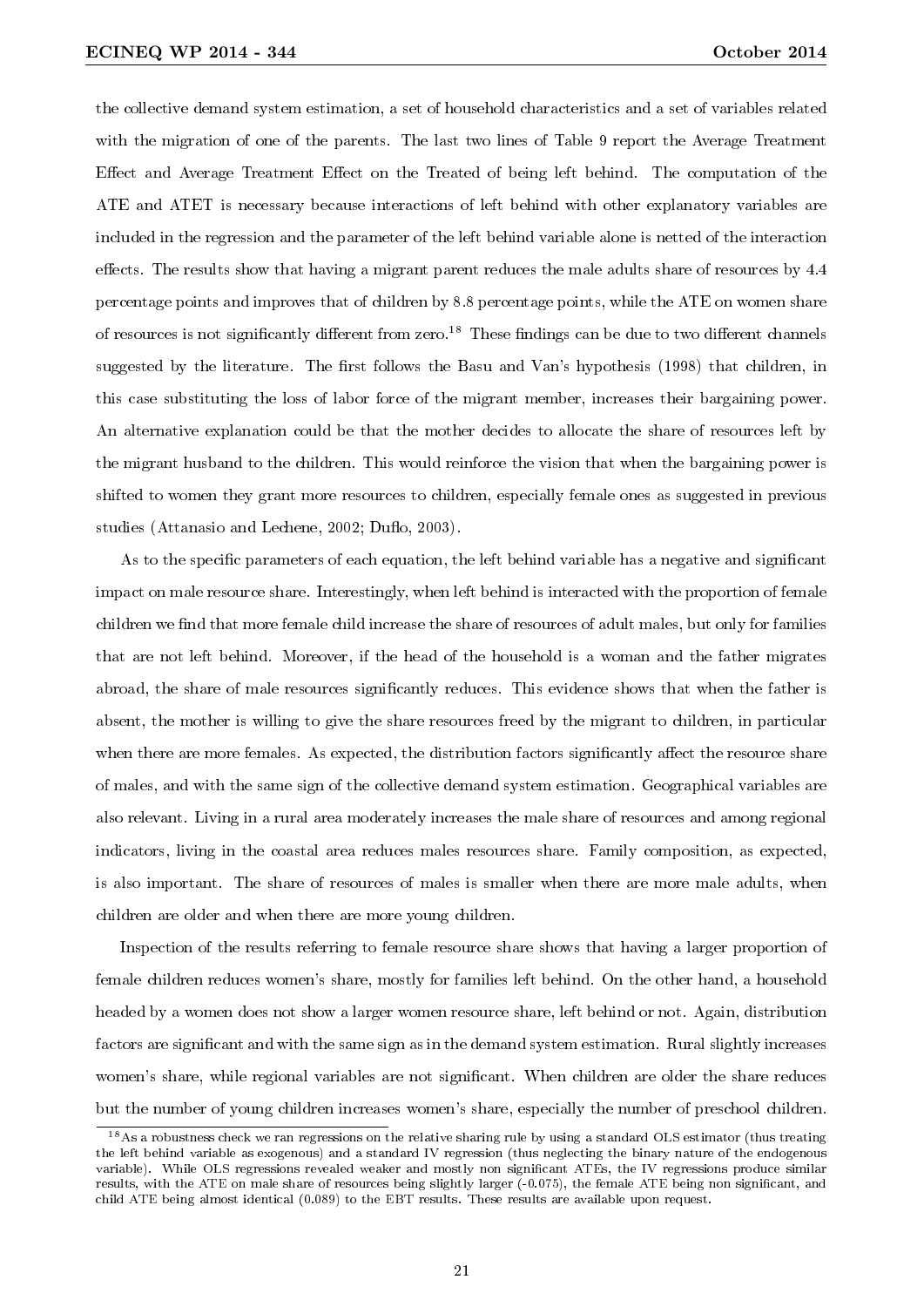As expected, the share reduces with the number of female adults.

Children's share of resources substantially increase when left behind especially if in female headed household. The proportion of female children always increases the share of resources devoted to children, but more when the family is left behind by a migrant parent (in line with Antman, 2014). It is worth noting that this increase always happens at the expenses of women's share. In this case the proportion of remittances on total consumption has a slightly signicant negative impact on the child share of resources. This may be because remittances are large with respect to consumption for very poor households. Again the distribution factors act with the same sign and significance as in the demand system estimation. Living in a rural area significantly reduces the share of resources, while regional variables are not significant. The education of the head plays a significant role in increasing children share of resources, as well as the average age of children. One possible explanation is that older children are able to help more in household and farm duties, allowing them to increase their bargaining power. Family composition is important, with the expected signs and signicance.

Adults age indicators are in general non significant. One of the strongest concerns respect to fathers migration is the possibility that the headship of the household shifts to elderly members following traditional patriarchal household conducts, to the detriment of women and children (Giannelli and Mangiavacchi, 2010; Antman, 2011, 2012) . However, we found that both the indicator for a young household head and the number of elderly living in the household are not significantly affecting the distribution of resources within the household.

The overall picture has clearly defined traits. Children in Albania are effectively protected from the risks associated with male migration both by their mothers or by elder household members taking control over resources. When a variable has a positive impact on the share of resources assigned to children, in most cases it has a negative impact on women's share, and a non signicant or positive impact on men's share. Two notable exceptions are observed for the education of the household head and female headed households left behind by a migrant member. The more educated the household head, the less resources go to male adults to the advantage of children. When a father migrates and the headship of the household is taken by the wife (in Table 9 the interaction between female head of the household and left behind), then a substantial share of resources passes from men to children. Again, it is worth noting that women do not keep resources left by the migrant husband for themselves, as the left behind parameter is not significant.

### 6 Concluding remarks

This study applies the collective consumption framework to the measurement of distribution of resources within Albanian households, placing special emphasis on the impact of international migration of one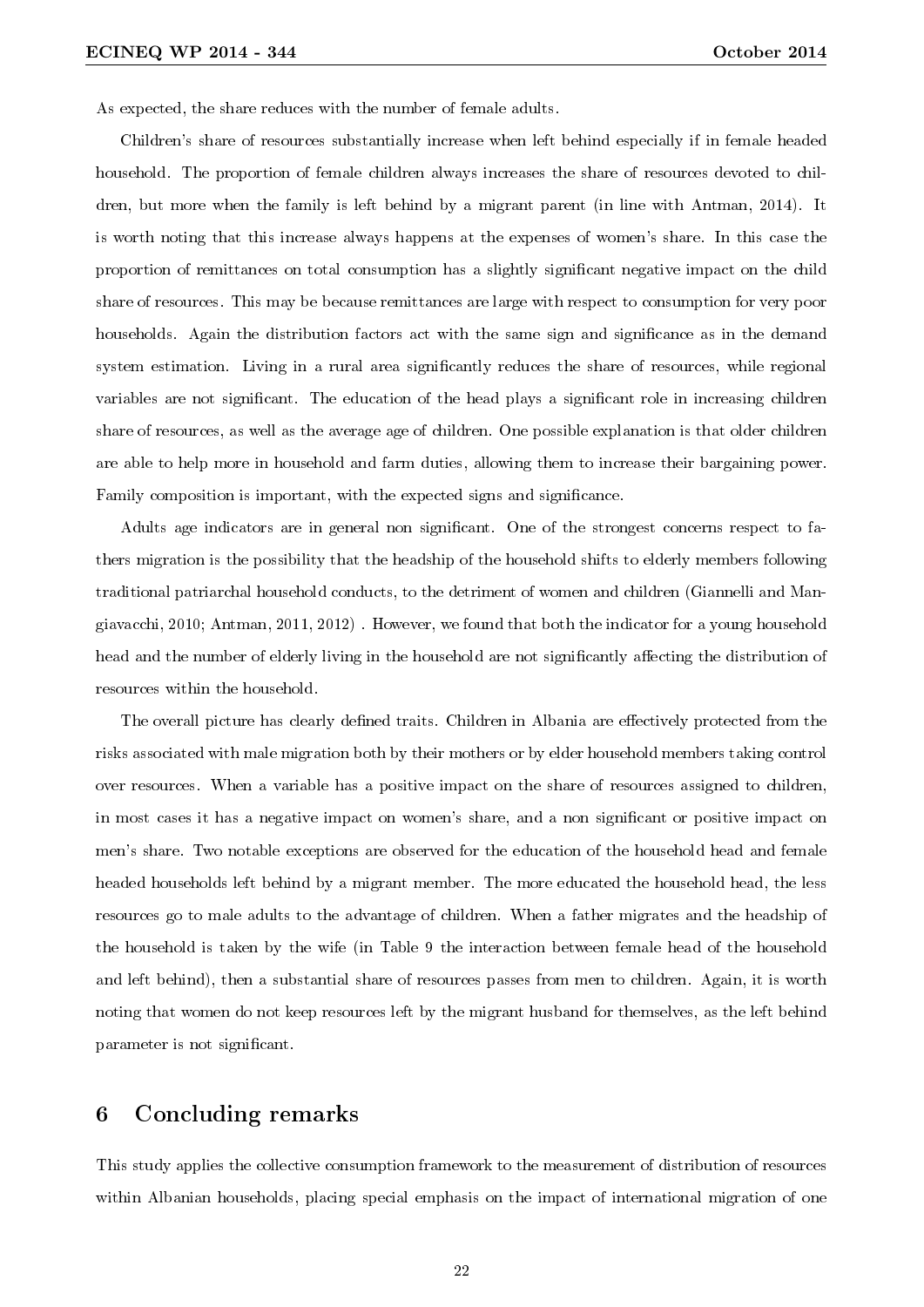parent and on possible discrimination arising from an unfair distribution of resources. The analysis is conducted on households with children up to fifteen years of age observed by the Albanian Living Standard Measurement Survey in 2002.

Albanian households have been deeply affected by the transition to a market economy from a regime that reduced the intensity of previous patriarchal tradition. One of the social effects of transition was the restoration of those traditional values previously rooted as strongly patriarchal with village level customary laws, with the risk of delegating women to a marginal role, especially in rural areas. At the same time, the household structure changed deeply due to sustained migration flows affecting family stability. In order to improve our understanding of these delicate economic and social issues, our study provides detailed information about the distribution of household resources between genders and generations and its relation with migration. To achieve this objective, we identify a sharing rule for the adult male and female component and a sharing rule for children along with their individual Engel effects using a statistically robust identification strategy and a collective complete demand system that is an original contribution to the literature. We also analyze the impact of being left behind by a migrant parent on the resource share of each household member by means of an endogenous binary treatment model.

Our results suggest that when a father migrates abroad leaving the family at home, and the control of family resources shifts to the mother, substantially more resources are allocated to children, especially when the proportion of female children is larger and at the expenses of women resources share. We also find no evidence of a significant change in the distribution of resources when the control of resources shifts to older males. Independently on the left behind status, women share of resources is substantially lower with respect to a fair distribution, suggesting that Albanian women are suffering a prominent discrimination in the allocation of resources within the household.

Such a relevant level of inequality affecting especially women calls for a policy intervention focusing on gender-parity policies such as incentives for female education and work participation. These policies would improve the relative bargaining position of women with respect to men, reducing the risk of female discrimination within the household. Further, if female members both contribute more resources and have more control over them, the migration flows may mitigate, which is a declared governmental objective since 2006. Also, an increasing empowerment of women within the Albanian family may provide an effective safety net especially in those family situations where migration decisions are triggered by husband's inability to provide sufficient resources to the family.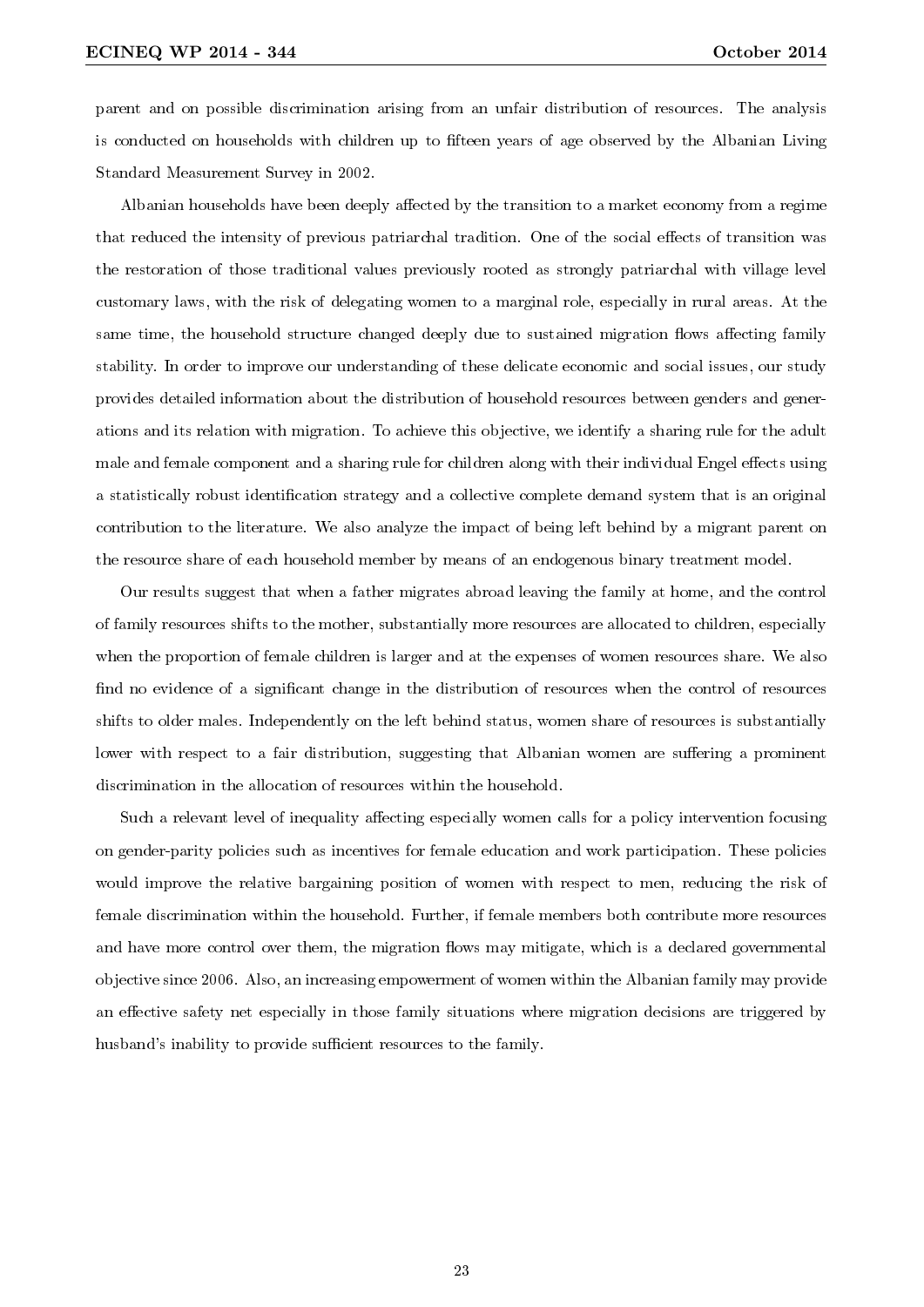### References

- Alam, S. (2012). The effect of gender-based returns to borrowing on intra-household resource allocation in rural Bangladesh. World Development,  $40(6):1164 - 1180$ .
- Alderman, H., Chiappori, P., Haddad, L., Hoddinott, J., and Kanbur, R. (1995). Unitary versus collective models of the household: Is it time to shift the burden of proof? The World Bank Research Observer,  $10(1):1.$
- Amemiya, T. (1978). On a two-step estimation of a multivariate logit model. *Journal of Econometrics*. 8:13-21.
- Amemiya, T. (1979). The estimation of a simultaneous equation tobit model. International Economic  $Review, 20(1):169-81.$
- Amemiya, T. (1985). Advanced econometrics. Harvard University Press, Cambridge, Massachusetts.
- Amuedo-Dorantes, C. and Pozo, S. (2006). Migration, remittances, and male and female employment patterns. The American Economic Review,  $96(2):222-226$ .
- Antman, F. M. (2010). Adult child migration and the health of elderly parents left behind in Mexico. The American Economic Review,  $100(2):205-208$ .
- Antman, F. M. (2011). The intergenerational effects of paternal migration on schooling and work: What can we learn from children's time allocations? Journal of Development Economics,  $96(2):200-208$ .
- Antman, F. M. (2012). Gender, educational attainment, and the impact of parental migration on children left behind. Journal of Population Economics,  $25(4)$ :1187-1214.
- Antman, F. M. (2014). International migration, household decision-making, and gender discrimination in the allocation of household resources. Mimeo.
- Arias, C., Atella, V., Castagnini, R., and Perali, F. (2004). Estimation of the sharing rule between adults and children and related equivalence scales within a collective consumption framework. In Dagum, C. and Ferrari, G., editors, Household Behaviour, Equivalence Scales, Welfare and Poverty, Contributions to Statistics, pages 129–161. Physica-Verlag.
- Atella, V., Menon, M., and Perali, F. (2004). Estimation of unit values in cross sections without quantity information. In Ferrari, G. and Dagum, C., editors, Household Behavior, Equivalence Scales, Welfare and Poverty, Contributions to Statistics. Physica-Verlag.
- Attanasio, O. and Lechene, V. (2002). Tests of income pooling in household decisions. Review of Economic Dynamics,  $5(4)$ :720 - 748.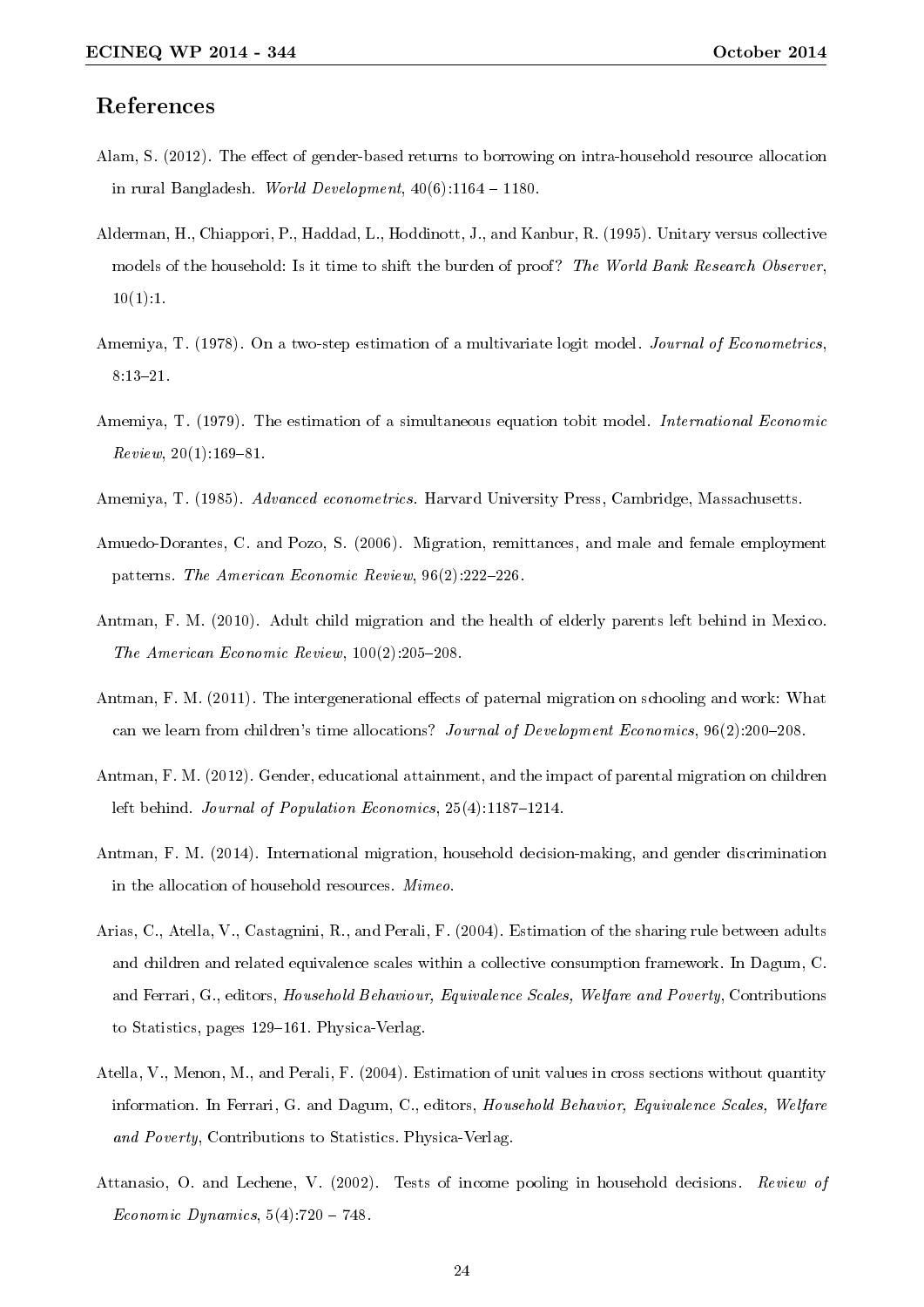- Banks, J., Blundell, R., and Lewbel, A. (1997). Quadratic Engel curves and consumer demand. The Review of Economics and Statistics, 79(4):527-39.
- Bargain, O., Donni, O., and Kwenda, P. (2014). Intrahousehold distribution and poverty: Evidence from Cote d'Ivoire. Journal of Development Economics,  $107(0):262 - 276$ .
- Barten, A. P. (1964). Family composition, prices and expenditure patterns. In Hart, P., Mills, G., and Whitaker, J. K., editors, Econometric analysis for national economic planning: 16th symposium of the Colston Society. Butterworth.
- Basu, K. (2006). Gender and say: a model of household behaviour with endogenously determined balance of power. The Economic Journal,  $116(511):558-580$ .
- Basu, K. and Van, P. H. (1998). The economics of child labor. The American Economic Review,  $88(3):412-27.$
- Bourguignon, F. (1999). The cost of children: may the collective approach to household behavior help? Journal of Population Economics, 12:503-21.
- Browning, M., Bourguignon, F., Chiappori, P., and Lechene, V. (1994). Income and outcomes: a structural model of intrahousehold allocation. Journal of Political Economy, pages 1067-1096.
- Browning, M., Chiappori, P., and Lewbel, A. (2013). Estimating consumption economies of scale, adult equivalence scales, and household bargaining power. Review of Economic Studies, doi: 10.1093/restud/rdt019.
- Caiumi, A. and Perali, F. (2014). Who bears the full costs of children? Empirical Economics, Forthcoming.
- Cameron, A. C. and Trivedi, P. K. (2005). Microeconometrics: methods and applications. Cambridge university press.
- Cattaneo, C. (2012). Migrants' international transfers and educational expenditure. Economics of  $Transition, 20(1):163-193.$
- Chen, J. J. (2013). Identifying non-cooperative behavior among spouses: child outcomes in migrantsending households. Journal of Development Economics,  $100(1)$ :1-18.
- Chiappori, P. A. (1988). Rational household labor supply. *Econometrica*,  $56(1)$ :63-90.
- Chiappori, P. A. (1992). Collective labor supply and welfare. *Journal of Political Economy*, 100(3):437– 67.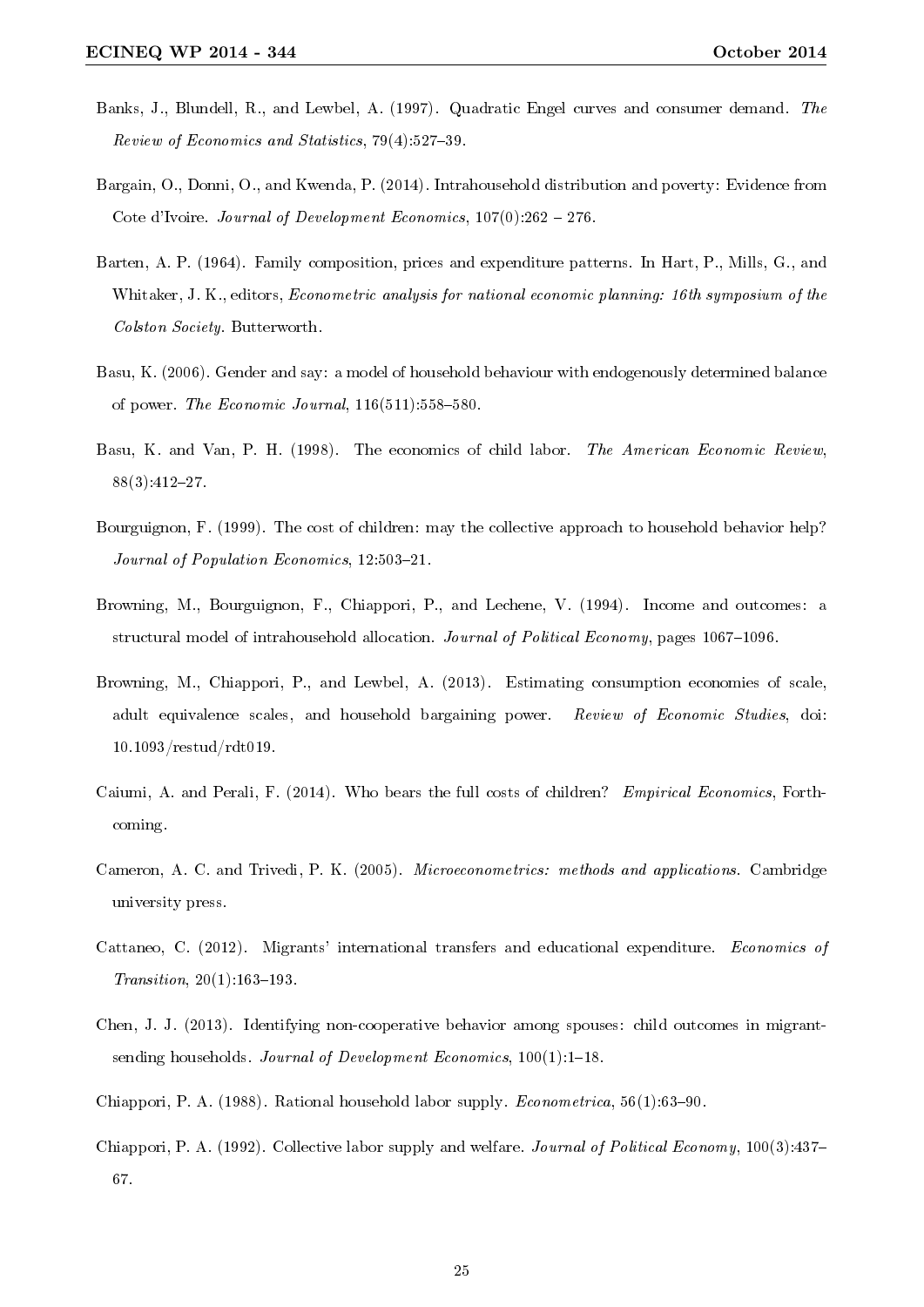- Chiappori, P.-A. and Meghir, C. (2014). Intrahousehold inequality. Cowles Foundation Discussion Paper, (1984).
- de Brauw, A., Gilligan, D. O., Hoddinott, J., and Roy, S. (2014). The impact of bolsa familia on women's decision-making power. World Development,  $59(0)$ :487 - 504.
- Duflo, E. (2000). Child health and household resources in South Africa: evidence from the old age pension program. The American Economic Review, pages 393-398.
- Duflo, E. (2003). Grandmothers and granddaughters: old-age pensions and intrahousehold allocation in South Africa. World Bank Economic Review,  $17(1)$ :1-25.
- Dunbar, G., Lewbel, A., and Pendakur, K. (2013). Children's resources in collective households: Identi fication, estimation, and an application to child poverty in Malawi. The American Economic Review,  $103(1):438-71.$
- Giannelli, G. and Mangiavacchi, L. (2010). Children's schooling and parental migration: empirical evidence on the "left behind" generation in Albania. Labour, 24:76-92.
- Gjonca, A., Aassve, A., and Mencarini, L. (2008). Trends and patterns, proximate determinants and policies of fertility change: Albania. Demographic research,  $19(11):261-292$ .
- Gorman, W. M. (1976). Tricks with utility functions. In Artis, M. J. and Nobay, A. R., editors, Proceedings of the 1975 AUTE Conference, Essays in Economic Analysis. Cambridge University Press, Cambridge.
- Heckman, J. (1979). Sample selection bias as a specification error. *Econometrica*,  $47(1)$ :153–61.
- Heien, D. and Wessells, C. R. (1990). Demand systems estimation with microdata: A censored regression approach. Journal of Business and Economic Statistics, 8:365-71.
- Hoderlein, S. and Mihaleva, S. (2008). Increasing the price variation in a repeated cross section. *Journal* of Econometrics,  $147(2)$ :316-325.
- Jacoby, H. G. (2002). Is there an intrahousehold flypaper effect? Evidence from a school feeding program. The Economic Journal,  $112(476):196-221$ .
- King, R. and Vullnetari, J. (2009). The intersections of gender and generation in Albanian migration, remittances and transnational care. Geografiska Annaler: series B, human geography,  $91(1):19-38$ .
- Kusago, T. and Barham, B. L. (2001). Preference heterogeneity, power, and intrahousehold decisionmaking in rural Malaysia. World Development,  $29(7):1237 - 1256$ .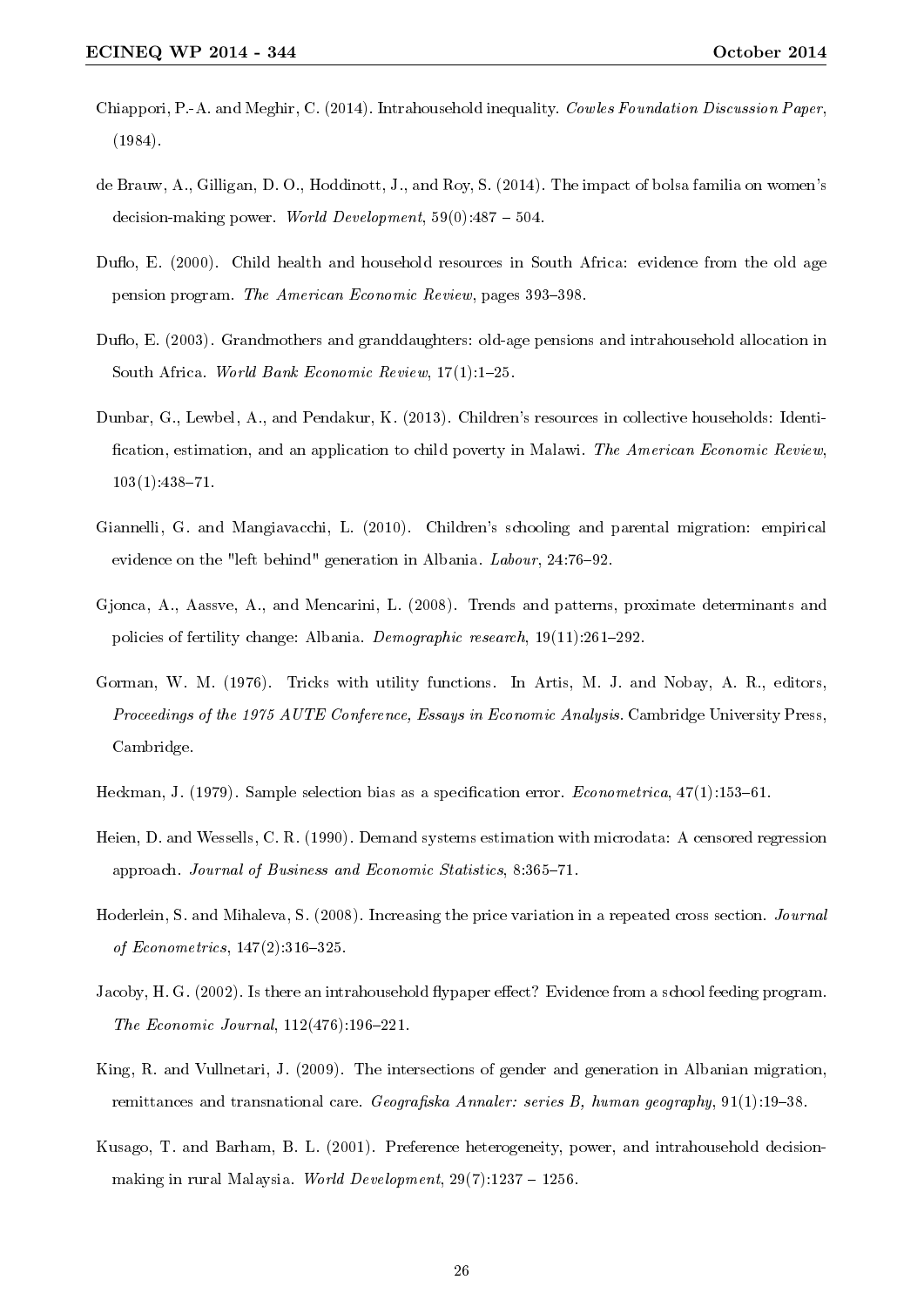- Lewbel, A. (1985). A unified approach to incorporating demograpic or other effects into demand systems. Review of Economic Studies,  $70(1)$ :1-18.
- Lewbel, A. (1989). Identification and estimation of equivalence scales under weak separability. Review of Economic Studies,  $56(2):311-16$ .
- Lokshin, M. and Glinskaya, E. (2009). The effect of male migration on employment patterns of women in Nepal. The World Bank Economic Review, page lhp011.
- Maddala, G. S. (1983). *Limited-dependent and qualitative variables in econometrics*. Cambridge University Press.
- Mangyo, E. (2008). Who benefits more from higher household consumption? the intra-household allocation of nutrients in China. Journal of Development Economics,  $86(2):296 - 312$ .
- McKenzie, D. and Rapoport, H. (2011). Can migration reduce educational attainment? Evidence from Mexico. Journal of Population Economics, 24(4):1331-1358.
- McLaren, K. R. and Yang, O. (2014). A class of demand systems satisfying global regularity and having complete rank flexibility. Working paper  $06/14$ , Monash University, Department of Econometrics and Business Statistics.
- Mendola, M. and Carletto, C. (2012). Migration and gender differences in the home labour market: evidence from Albania. Labour Economics,  $19(6):870 - 880$ .
- Menon, M., Pagani, E., and Perali, F. (2012a). A characterization of collective individual expenditure functions. Working Papers 20/2012, University of Verona, Department of Economics.
- Menon, M., Pendakur, K., and Perali, F. (2012b). On the expenditure-dependence of children's resource shares. Economics Letters,  $117(3)$ :739-742.
- Menon, M. and Perali, F. (2012). The sharing rule: Where is it? DSE Working Papers-University of Verona, 16/2012.
- Menon, M., Perali, F., and Piccoli, L.  $(2012c)$ . The passive drinking effect: a collective demand application. DSE Working Papers-University of Verona, 05/2012.
- Perali, F. (2003). The behavioral and welfare analysis of consumption. The cost of children, equity and poverty in Colombia. Springer-Verlag.
- Perali, F. and Chavas, J.-P. (2000). Estimation of censored demand equations from large cross-section data. American Journal of Agricultural Economics,  $82(4):1022-1037$ .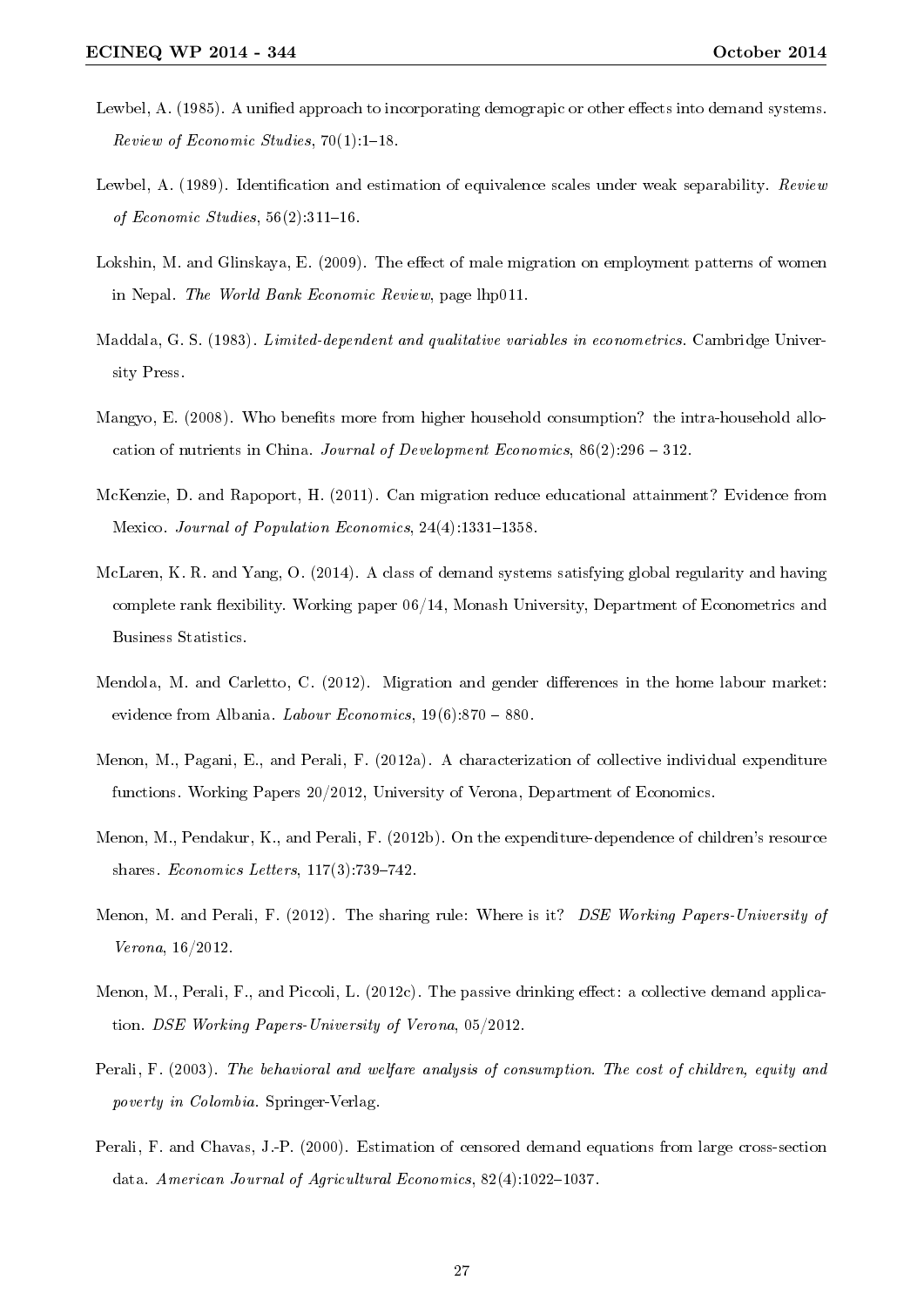- Piracha, M. and Vadean, F. (2010). Return migration and occupational choice: evidence from Albania. World Development,  $38(8):1141 - 1155$ .
- Rosenzweig, M. R. (1986). Program interventions, intrahousehold distribution and the welfare of individuals: Modelling household behavior. World Development,  $14(2):233 - 243$ .
- Shonkwiler, J. S. and Yen, S. T. (1999). Two-step estimation of a censored system of equations. American Journal of Agricultural Economics,  $82(4):972-982$ .
- Terza, J. V., Basu, A., and Rathouz, P. J. (2008). Two-stage residual inclusion estimation: addressing endogeneity in health econometric modeling. Journal of Health Economics,  $27(3):531-543$ .
- Vijaya, R. M., Lahoti, R., and Swaminathan, H. (2014). Moving from the household to the individual: Multidimensional poverty analysis. World Development,  $59(0)$ :70 – 81.
- Vullnetari, J. (2012). Women and migration in Albania: a view from the village. International Migration,  $50(5):169-188.$
- Wang, S.-Y. (2014). Property rights and intra-household bargaining. Journal of Development Economics,  $107(0):192 - 201.$
- Wooldridge, J. M. (2010). Econometric analysis of cross section and panel data. MIT press.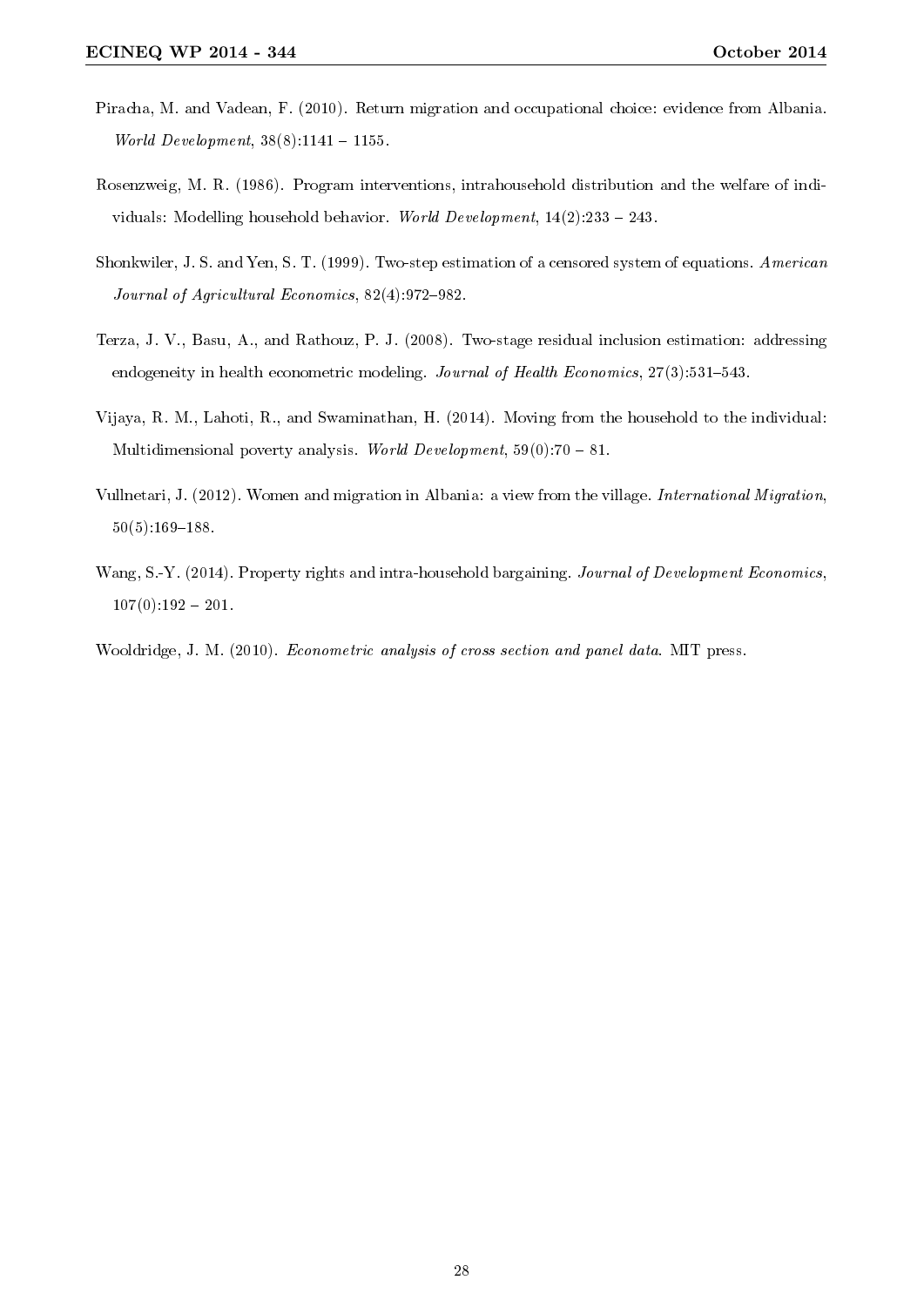|                                                              | Trunc. %         | Mean   | Std. dev.      | Min              | Max          |
|--------------------------------------------------------------|------------------|--------|----------------|------------------|--------------|
| Budget shares                                                |                  |        |                |                  |              |
| Protein food                                                 | 1.7              | 0.144  | 0.079          | 0.000            | 0.541        |
|                                                              |                  | 0.130  |                |                  |              |
| Clothing<br>Alcohol and tobacco                              | $\boldsymbol{0}$ |        | 0.096          | 0.001            | 0.553        |
|                                                              | 41.7             | 0.017  | 0.024          | 0.000            | 0.244        |
| Other goods                                                  | $2.6\,$          | 0.060  | 0.070          | 0.000            | 0.585        |
| Other food                                                   | $\boldsymbol{0}$ | 0.617  | 0.131          | 0.147            | 0.974        |
| $\label{thm:observed} Observed\ share\ of\ assignable\ good$ |                  |        |                |                  |              |
| Male                                                         | $\boldsymbol{0}$ | 0.320  | 0.037          | 0.086            | 0.544        |
| Female                                                       | $\boldsymbol{0}$ | 0.328  | 0.037          | 0.091            | 0.660        |
| Child                                                        | $\boldsymbol{0}$ | 0.352  | 0.056          | 0.158            | 0.819        |
| Total expenditure and unit values                            |                  |        |                |                  |              |
| Log of total expenditure                                     |                  | 9.419  | 0.479          | 7.916            | 11.543       |
| Log of price of protein food                                 |                  | 5.894  | 0.671          | $-0.614$         | 7.170        |
| Log of price of clothing                                     |                  | 6.840  | 0.948          | 3.538            | 9.375        |
| Log of price of alcohol-tobacco                              |                  | 5.316  | 0.983          | 1.364            | 8.739        |
| Log of price of other goods                                  |                  | 5.389  | 1.070          | 1.834            | 8.961        |
| Log of price of other food                                   |                  | 2.919  | 1.311          | $-0.765$         | 5.854        |
| Household characteristics                                    |                  |        |                |                  |              |
| Female head of the household                                 |                  | 0.098  |                | $\boldsymbol{0}$ | $\mathbf{1}$ |
| More females than males in the household                     |                  | 0.190  |                | 0                | $\mathbf{1}$ |
| Household head is young $(< 35)$                             |                  | 0.209  |                | 0                | $\mathbf{1}$ |
| Household head has only primary education                    |                  | 0.519  |                | 0                | $\mathbf{1}$ |
| Household head has university education                      |                  | 0.108  |                | 0                | 1            |
| Education of the household head                              |                  | 2.136  | 1.562          | $\boldsymbol{0}$ | 6            |
| Education of the spouse                                      |                  | 0.835  | 1.312          | 0                | 5            |
| The spouse is older than the household head                  |                  | 0.072  | $\blacksquare$ | 0                | 1            |
| Household head is in bad health conditions                   |                  | 0.215  | $\overline{a}$ | 0                | $\mathbf{1}$ |
| Number of children under 5                                   |                  | 0.916  | 0.835          | $\boldsymbol{0}$ | 5            |
| Number of primary school children (6-11)                     |                  | 0.870  | 0.843          | $\boldsymbol{0}$ | 4            |
| Number of disable working-age members                        |                  | 0.261  | 0.540          | $\boldsymbol{0}$ | 4            |
| Number of elderly $($ >65 $)$                                |                  | 0.544  | 0.784          | 0                | 4            |
| Number of male adults                                        |                  | 1.472  | 0.763          | 1                | 6            |
| Number of female adults                                      |                  | 1.532  | 0.713          | $\mathbf{1}$     | 6            |
|                                                              |                  | 6.402  |                | $\boldsymbol{0}$ |              |
| Average age of children                                      |                  |        | 3.755          |                  | 14           |
| Both parents work                                            |                  | 0.134  |                | 0                | $\mathbf{1}$ |
| Subjective socioeconomic status                              |                  | 3.668  | 1.700          | 1                | 10           |
| Dwelling is small $(40 m2)$                                  |                  | 0.135  |                | $\boldsymbol{0}$ | 1            |
| Dwelling is big $(\geq 100 \, m^2)$                          |                  | 0.137  |                | $\bf{0}$         | $\mathbf{1}$ |
| There are no preschool services in the community             |                  | 0.191  |                | $\bf{0}$         | 1            |
| There is no doctor in the community                          |                  | 0.154  |                | $\boldsymbol{0}$ | $\mathbf{1}$ |
| Household has a telephone                                    |                  | 0.267  |                | 0                | 1            |
| Dwelling has no continuous water supply                      |                  | 0.327  |                | $\bf{0}$         | 1            |
| Distance from school (in minutes by walk)                    |                  | 13.611 | 12.412         | 1                | 90           |
| Distance from doctor (in minutes by walk)                    |                  | 20.114 | 19.931         | 1                | 96           |
| Distance from bus (in minutes by walk)                       |                  | 16.516 | 17.998         | 1                | 99           |
| Presence of a hospital in the community                      |                  | 0.399  |                | 0                | 1            |
| Household lives in Tirana                                    |                  | 0.154  | Ĭ.             | $\bf{0}$         | 1            |
| Household lives in the costal area                           |                  | 0.266  |                | $\bf{0}$         | 1            |
| Household lives in the central area                          |                  | 0.267  |                | 0                | 1            |
| Household lives in the mountain area                         |                  | 0.313  |                | $\boldsymbol{0}$ | 1            |
| The spouse of the head is in bad health conditions           |                  | 0.251  |                | $\boldsymbol{0}$ | $\mathbf{1}$ |
| Number of children in bad health conditions                  |                  | 0.108  | 0.352          | 0                | 3            |
| Presence of more than one couple in the household            |                  | 0.225  |                | $\boldsymbol{0}$ | 1            |
| Employment ratio: number of workers/family size              |                  | 0.313  | 0.189          | 0                | 0.833        |
| Household lives in a rural area                              |                  | 0.476  | -              | $\boldsymbol{0}$ | 1            |

# Table 1: Descriptive statistics (1560 observations).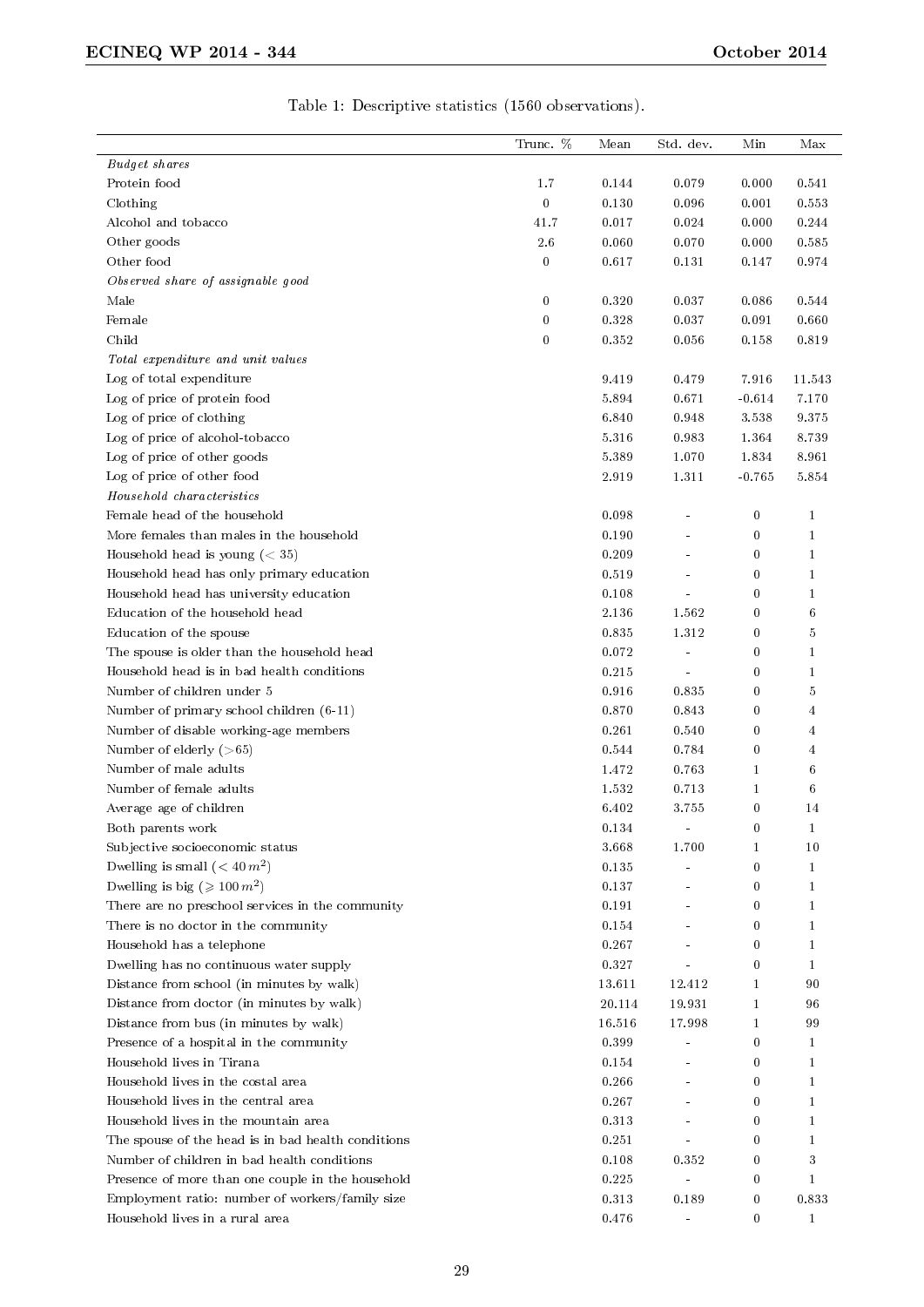|                                                                                       | Trunc. % | Mean     | Std. dev.      | Min         | Max            |
|---------------------------------------------------------------------------------------|----------|----------|----------------|-------------|----------------|
| Parents education difference (wife - husband)                                         |          | $-1.104$ | 1.012          | $-2$        | $\overline{2}$ |
| Children under 15 working (community)                                                 |          | 1.526    | 1.472          | $\bf{0}$    | 5              |
| Proportion of female children                                                         |          | 0.455    |                | $\bf{0}$    | 1              |
| Parents age difference (wife - husband)                                               |          | $-0.266$ | 0.520          | $-2$        | 0.526          |
| Parents age difference squared                                                        |          | 0.341    | 1.071          | $\bf{0}$    | 4              |
| Number of rooms in the dwelling                                                       |          | 2.413    | 1.077          |             | 8              |
| Ownership of a video player                                                           |          | 0.230    |                | $\bf{0}$    |                |
| Ownership of a refrigerator                                                           |          | 0.821    |                | $\Omega$    |                |
| Ownership of a washing machine                                                        |          | 0.528    |                | $\Omega$    |                |
| Ownership of a generator                                                              |          | 0.014    |                | 0           |                |
| Ownership of air conditioning                                                         |          | 0.021    | $\blacksquare$ | $\bf{0}$    |                |
| Ownership of a car/truck                                                              |          | 0.116    |                | $\bf{0}$    |                |
| Community share of families with members abroad continuously<br>for a year since 1997 |          | 0.040    | 0.076          | $\mathbf 0$ | 0.875          |
| District share of migrants leaving behind families since 1990                         |          | 0.561    |                | $\Omega$    | 1              |
| Number of associations providing community services                                   |          | 4.512    | 3.638          | $\Omega$    | 14             |
| Distance from services (in minutes by walk)                                           |          | 16.747   | 14.307         | 1.333       | 90             |
| Left behind                                                                           |          | 0.072    | $\blacksquare$ | $\bf{0}$    | $\mathbf{1}$   |
| Proportion of remittances on consumption                                              |          | 0.033    | 0.155          | 0           | 1.764          |

# Table 1: Descriptive statistics (1560 observations).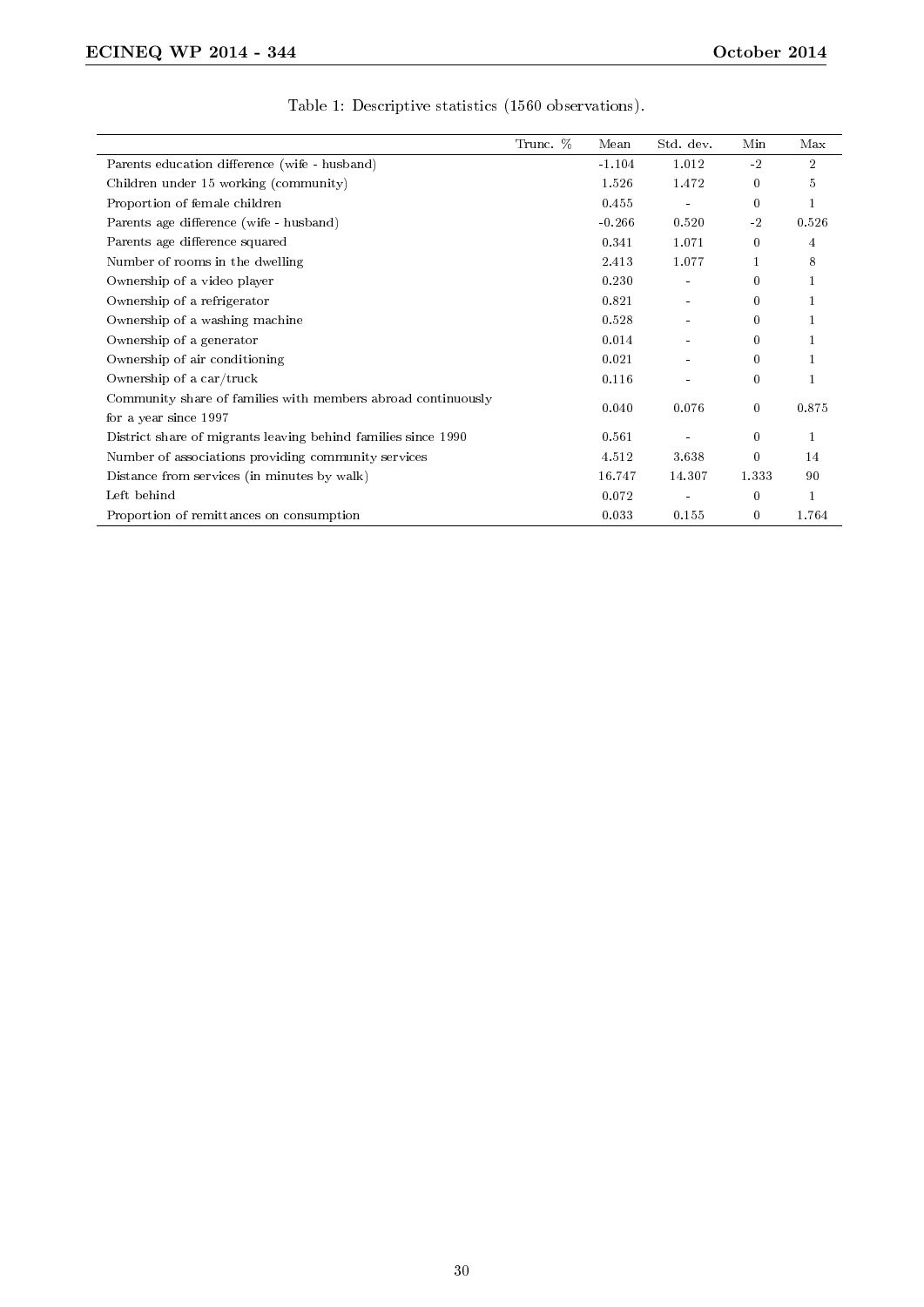| Constant                                         | $-4.105***$ (0.837)   |
|--------------------------------------------------|-----------------------|
| Log of total expenditure                         | $0.167*$ (0.097)      |
| Log of price of protein food                     | 0.020(0.056)          |
| Log of price of clothing                         | 0.051(0.044)          |
| Log of price of alcohol-tobacco                  | $0.473***$ $(0.038)$  |
| Log of price of other goods                      | $-0.003(0.037)$       |
| Log of price of other food                       | $-0.067**$ (0.030)    |
| Female head of the household                     | $-0.528***$ (0.133)   |
| More females than males in the household         | $-0.119(0.105)$       |
| Household head is young $(< 35)$                 | $-0.174*(0.091)$      |
| Household head has only primary education        | 0.063(0.082)          |
| Household head has university education          | $-0.204(0.129)$       |
| The spouse is older than the household head      | $-0.353**$ (0.138)    |
| Household head is in bad health conditions       | $-0.036(0.090)$       |
| Number of children under 5                       | $-0.001(0.045)$       |
| Number of elderly                                | $0.309***$ $(0.089)$  |
| Both parents work                                | $0.261**$ (0.119)     |
| Subjective socioeconomic status                  | $0.058**$ (0.025)     |
| Dwelling is small $(40 m2)$                      | 0.105(0.106)          |
| Dwelling is big ( $\geqslant 100 \, m^2$ )       | $-0.082(0.103)$       |
| There are no preschool services in the community | 0.158(0.112)          |
| There is no doctor in the community              | $-0.369***$ $(0.118)$ |
| Household has a telephone                        | $-0.064(0.098)$       |
| Dwelling has no continuous water supply          | 0.043(0.074)          |
| Distance from school (in minutes by walk)        | 0.001(0.003)          |
| Distance from doctor (in minutes by walk)        | $-0.004(0.003)$       |
| Distance from bus (in minutes by walk)           | $-0.003(0.003)$       |
| Presence of a hospital in the community          | $-0.163*$ (0.088)     |
| Household lives in Tirana                        | $-0.015(0.102)$       |

Table 2: Probit estimates for the sample selection bias correction on alcohol-tobacco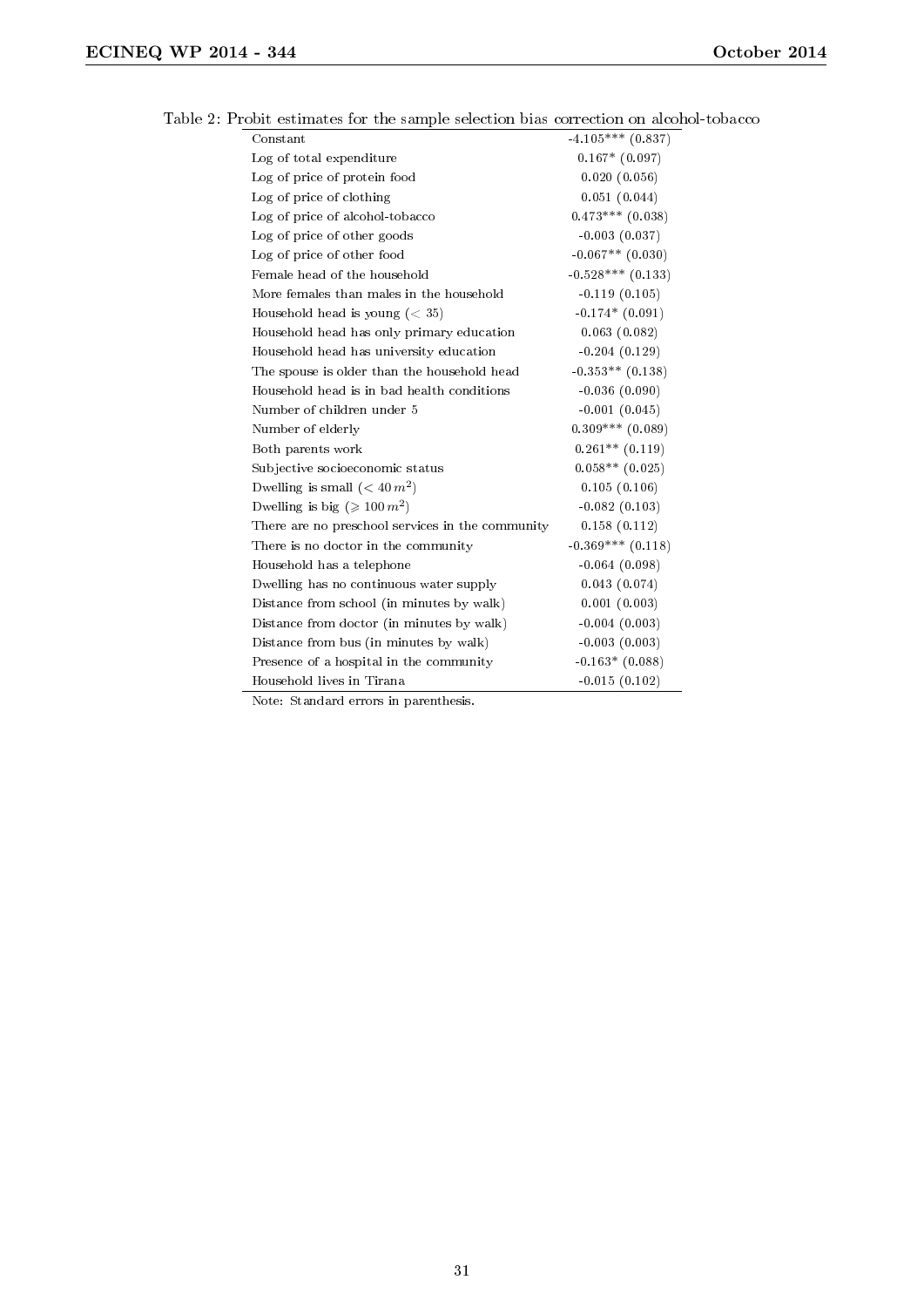| Table 3: First stage OLS regression of total expenditure |                      |
|----------------------------------------------------------|----------------------|
| Log of price of protein food                             | $0.067***$ (0.014)   |
| Log of price of clothing                                 | $0.155***$ $(0.011)$ |
| Log of price of alcohol-tobacco                          | $0.031***$ (0.009)   |
| Log of price of other goods                              | $0.082***$ (0.009)   |
| Log of price of other food                               | 0.007(0.008)         |
| Female head of the household                             | $-0.098**$ (0.042)   |
| Household head is young $(< 35)$                         | $-0.056**$ (0.024)   |
| Household head has university education                  | $0.162***$ (0.032)   |
| Household head is in bad health conditions               | 0.020(0.024)         |
| The spouse of the head is in bad health conditions       | $-0.014(0.026)$      |
| Number of children in bad health conditions              | 0.028(0.026)         |
| Presence of more than one couple in the household        | $0.096***$ $(0.024)$ |
| Employment ratio: number of workers/family size          | $0.159***$ $(0.052)$ |
| Dwelling has no continuous water supply                  | $-0.017(0.019)$      |
| Household lives in a rural area                          | $0.120***$ (0.026)   |
| Parents education difference (wife - husband)            | $-0.010(0.009)$      |
| Children under 15 working (community)                    | $-0.004(0.007)$      |
| Proportion of female children                            | 0.009(0.024)         |
| Parents age difference (wife - husband)                  | 0.090(0.098)         |
| Parents age difference squared                           | 0.084(0.051)         |
| Dwelling is small $(40 m2)$                              | $-0.075**$ (0.029)   |
| Dwelling is big ( $\geqslant 100 \, m^2$ )               | $0.071**$ (0.030)    |
| Number of rooms in the dwelling                          | $0.027**$ $(0.011)$  |
| Household has a telephone                                | 0.041(0.026)         |
| Ownership of a video player                              | $0.076***$ (0.023)   |
| Ownership of a refrigerator                              | $0.051*$ (0.027)     |
| Ownership of a washing machine                           | $0.067***$ $(0.024)$ |
| Ownership of a generator                                 | $0.194**$ (0.079)    |
| Ownership of air conditioning                            | $0.154**$ (0.067)    |
| Ownership of a car/truck                                 | $0.151***$ $(0.031)$ |
| Constant                                                 | $7.001***$ (0.119)   |

Table 3: First stage OLS regression of total expenditure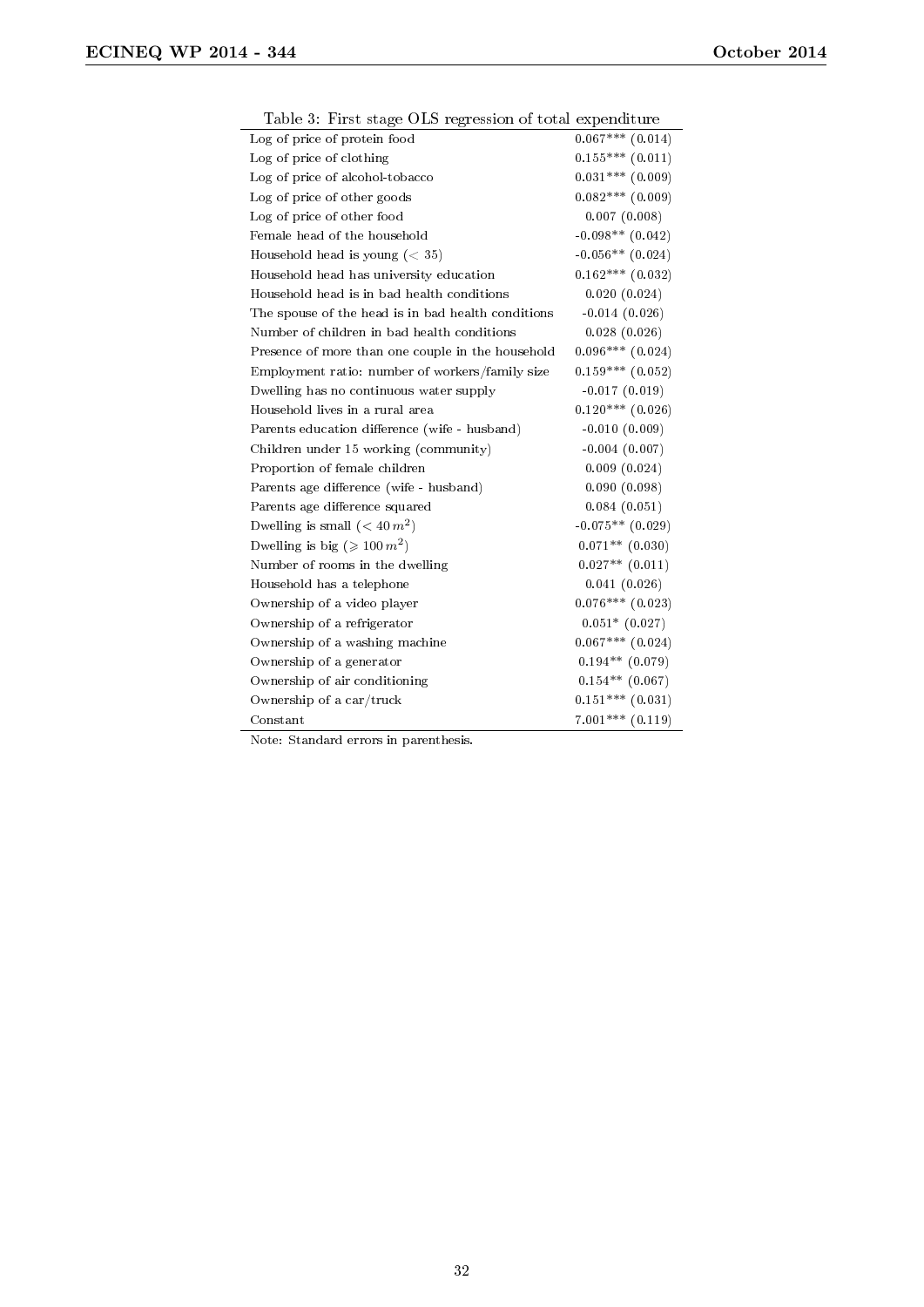|                         | Table 4: Farameters and demographic variables of the conective demand system<br>Protein food | Clothing             | Alcohol-tobacco      | Other goods          | Other food            |
|-------------------------|----------------------------------------------------------------------------------------------|----------------------|----------------------|----------------------|-----------------------|
| $\alpha_i$              | $0.321***$ (0.013)                                                                           | $0.184***$ $(0.012)$ | $0.068***$ (0.008)   | $0.120***$ (0.009)   | $0.308***$ (0.016)    |
|                         |                                                                                              |                      |                      |                      |                       |
| $\gamma_{ij}$           | $0.027***$ (0.003)                                                                           | $-0.009***$ (0.002)  | $-0.002**$ (0.001)   | 0.002(0.002)         | $-0.019***$ $(0.005)$ |
|                         |                                                                                              | $0.079***$ (0.004)   | $-0.007***$ (0.001)  | $0.007$ *** (0.002)  | $-0.070***$ (0.006)   |
|                         |                                                                                              |                      | $0.021***$ $(0.001)$ | $-0.001*$ (0.001)    | $-0.011***$ (0.002)   |
|                         |                                                                                              |                      |                      | $0.034***$ $(0.002)$ | $-0.042***$ (0.004)   |
|                         |                                                                                              |                      |                      |                      | $0.142***$ (0.012)    |
| $\beta_i^1$             | $0.035***$ $(0.013)$                                                                         | $0.082***$ (0.008)   | 0.005(0.006)         | $0.021***$ (0.007)   | $-0.143***$ $(0.011)$ |
| $\beta_i^2$             | $0.048***$ $(0.010)$                                                                         | $0.114***$ (0.008)   | $0.024***$ (0.005)   | $0.044***$ $(0.007)$ | $-0.229***$ (0.009)   |
| $\beta_i^3$             | $0.024***$ $(0.009)$                                                                         | $0.053***$ (0.007)   | 0.000(0.004)         | $0.074***$ (0.005)   | $-0.151***$ (0.010)   |
|                         | $0.009**$ (0.004)                                                                            | $0.028***$ (0.003)   | 0.002(0.002)         | $0.015***$ (0.002)   | $-0.054***$ (0.005)   |
| $\lambda_i^1$           |                                                                                              | $0.025***$ (0.003)   | $0.006***$ (0.002)   | $0.017***$ (0.002)   | $-0.053***$ (0.004)   |
| $\lambda_i^2$           | 0.005(0.003)                                                                                 |                      |                      |                      |                       |
| $\lambda_i^3$           | $0.006**$ (0.003)                                                                            | $0.032***$ (0.003)   | 0.002(0.001)         | $0.015***$ (0.002)   | $-0.054***$ (0.004)   |
| $\eta_i$                |                                                                                              |                      | $-0.019(0.029)$      |                      |                       |
| $\zeta_i$               | $0.053**$ (0.024)                                                                            | $-0.057(0.081)$      | $-0.014(0.272)$      | 0.003(0.137)         | 0.015(0.316)          |
|                         |                                                                                              |                      |                      |                      |                       |
| Female head of the      | $0.015*(0.009)$                                                                              | $-0.005(0.006)$      | 0.002(0.003)         | $-0.007(0.005)$      | $-0.004(0.013)$       |
| household               |                                                                                              |                      |                      |                      |                       |
| Household head is       | $-0.012**$ (0.006)                                                                           | $-0.007(0.004)$      | $0.006***$ (0.002)   | $-0.010***$ (0.003)  | $0.023***$ (0.009)    |
| young $(< 35)$          |                                                                                              |                      |                      |                      |                       |
| Household head has      | $0.023***$ (0.008)                                                                           | 0.001(0.005)         | $-0.001(0.002)$      | $0.014***$ (0.004)   | $-0.036***$ (0.010)   |
| university education    |                                                                                              |                      |                      |                      |                       |
| Household head is in    | $-0.004(0.006)$                                                                              | $-0.004(0.004)$      | $0.005***$ (0.002)   | $-0.003(0.003)$      | 0.006(0.009)          |
| bad health conditions   |                                                                                              |                      |                      |                      |                       |
| The spouse of the head  |                                                                                              |                      |                      |                      |                       |
| is in bad health        | $-0.008(0.006)$                                                                              | 0.002(0.004)         | $0.003*$ (0.002)     | $-0.003(0.003)$      | 0.006(0.009)          |
| conditions              |                                                                                              |                      |                      |                      |                       |
| Number of children in   | $-0.009(0.007)$                                                                              | 0.001(0.005)         | 0.001(0.002)         | 0.003(0.003)         | 0.004(0.010)          |
| bad health conditions   |                                                                                              |                      |                      |                      |                       |
| Presence of more than   |                                                                                              |                      |                      |                      |                       |
| one couple in the       | 0.005(0.006)                                                                                 | $0.007*$ (0.004)     | $-0.006***$ (0.002)  | $-0.009***$ (0.003)  | 0.004(0.008)          |
| household               |                                                                                              |                      |                      |                      |                       |
| Employment ratio:       |                                                                                              |                      |                      |                      |                       |
| $\hbox{number}$ of      | $0.057***$ (0.013)                                                                           | $0.026***$ (0.009)   | 0.001(0.004)         | 0.000(0.006)         | $-0.084***$ (0.018)   |
| workers/family size     |                                                                                              |                      |                      |                      |                       |
| Dwelling has no         | 0.004(0.005)                                                                                 | $-0.003(0.003)$      | 0.001(0.001)         | $0.005**$ (0.002)    | $-0.008(0.007)$       |
| continuous water supply |                                                                                              |                      |                      |                      |                       |
| Household lives in a    | $-0.016***$ (0.006)                                                                          | $-0.002(0.004)$      | $-0.004**$ (0.002)   | $-0.011***$ (0.003)  | $0.033***$ $(0.008)$  |
| rural area              |                                                                                              |                      |                      |                      |                       |

Table 4: Parameters and demographic variables of the collective demand system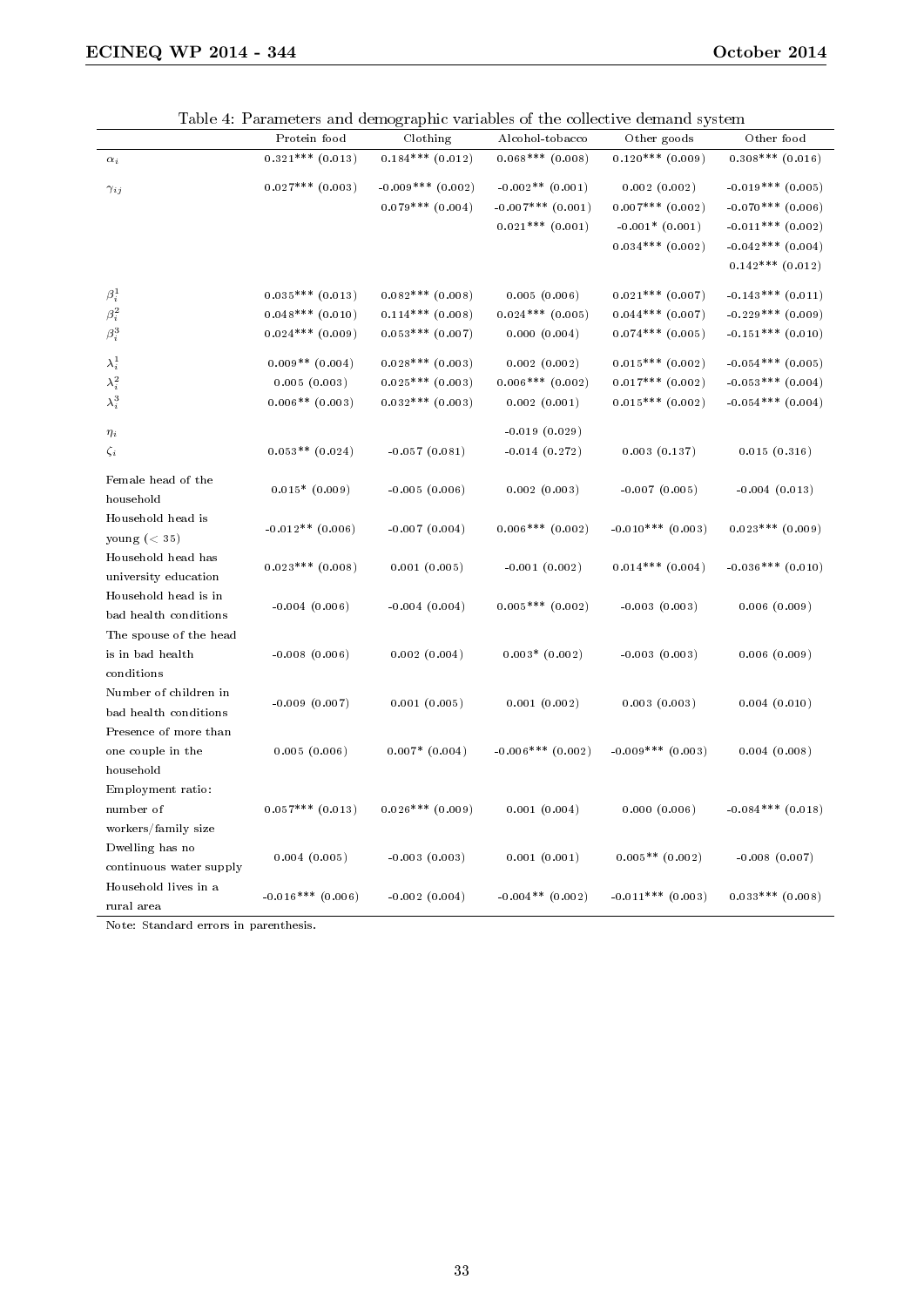| Table 5: Income and price elasticities |                 |                 |                 |                 |                 |  |  |  |
|----------------------------------------|-----------------|-----------------|-----------------|-----------------|-----------------|--|--|--|
| Income                                 | Protein food    | Clothing        | Alcohol-tobacco | Other goods     | Other food      |  |  |  |
| Male                                   | 1.055(0.026)    | 1.022(0.031)    | 0.967(0.067)    | 0.559(0.050)    | 1.019(0.009)    |  |  |  |
| Female                                 | 1.216(0.025)    | 1.300(0.032)    | 1.231(0.064)    | 0.775(0.051)    | 0.905(0.008)    |  |  |  |
| Child                                  | 1.038(0.022)    | 0.605(0.028)    | 0.776(0.063)    | 1.526(0.036)    | 1.029(0.008)    |  |  |  |
| Uncompensated                          | Protein food    | Clothing        | Alcohol-tobacco | Other goods     | Other food      |  |  |  |
| Protein food                           | $-0.956(0.019)$ | $-0.249(0.013)$ | $-0.044(0.006)$ | $-0.079(0.009)$ | 0.017(0.012)    |  |  |  |
| Clothing                               | $-0.159(0.017)$ | $-0.538(0.020)$ | $-0.085(0.008)$ | $-0.065(0.011)$ | $-0.081(0.014)$ |  |  |  |
| Alcohol-tobacco                        | $-0.158(0.043)$ | $-0.471(0.042)$ | $-0.137(0.089)$ | $-0.140(0.028)$ | $-0.069(0.030)$ |  |  |  |
| Other goods                            | $-0.056(0.031)$ | $-0.140(0.028)$ | $-0.066(0.014)$ | $-0.486(0.029)$ | $-0.113(0.021)$ |  |  |  |
| Other food                             | 0.028(0.004)    | 0.004(0.003)    | $-0.001(0.002)$ | $-0.005(0.002)$ | $-0.978(0.005)$ |  |  |  |
| Compensated                            | Protein food    | Clothing        | Alcohol-tobacco | Other goods     | Other food      |  |  |  |
| Protein food                           | $-0.789(0.031)$ | $-0.082(0.024)$ | 0.123(0.017)    | 0.088(0.020)    | 0.184(0.023)    |  |  |  |
| Clothing                               | $-0.049(0.028)$ | $-0.428(0.030)$ | 0.025(0.018)    | 0.045(0.021)    | 0.029(0.025)    |  |  |  |
| Alcohol-tobacco                        | $-0.145(0.045)$ | $-0.457(0.045)$ | $-0.123(0.092)$ | $-0.127(0.030)$ | $-0.055(0.033)$ |  |  |  |
| Other goods                            | $-0.007(0.038)$ | $-0.091(0.035)$ | $-0.017(0.020)$ | $-0.437(0.036)$ | $-0.064(0.028)$ |  |  |  |
| Other food                             | 0.670(0.020)    | 0.646(0.019)    | 0.641(0.018)    | 0.637(0.019)    | $-0.337(0.021)$ |  |  |  |

Table 5: Income and price elasticities

Note: Standard deviation in parenthesis.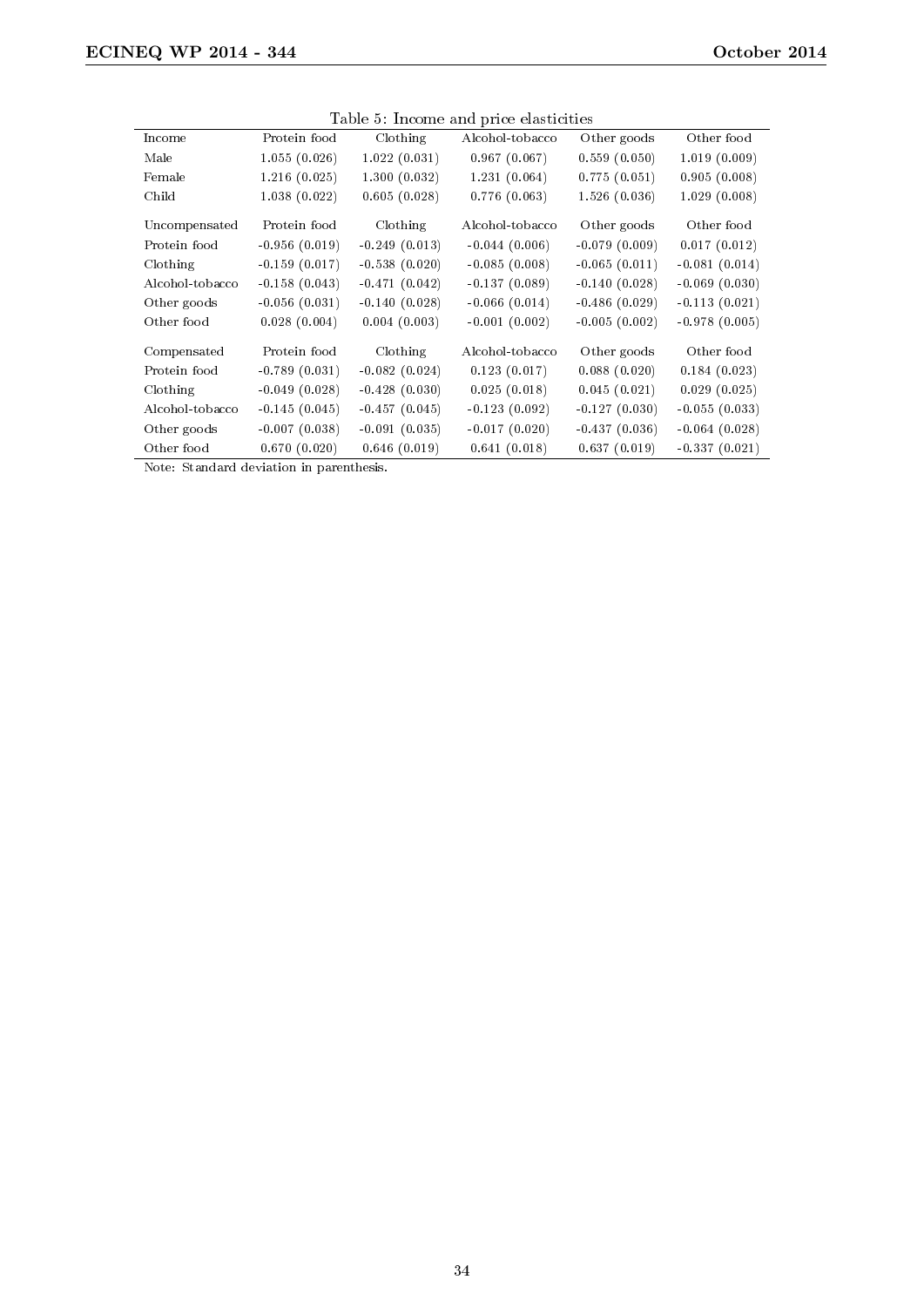| <b>Table 0.</b> Differing Four Farallite to in $m_k(\mathbf{z})$ |                     |                      |                    |  |  |  |  |
|------------------------------------------------------------------|---------------------|----------------------|--------------------|--|--|--|--|
|                                                                  | Male                | Female               | Child              |  |  |  |  |
| Parents education difference (wife - husband)                    | $-0.129***$ (0.032) | $0.114***$ (0.029)   | 0.015(0.017)       |  |  |  |  |
| Children under 15 working (community)                            | $0.084***$ (0.026)  | $-0.128***$ (0.024)  | $0.044***$ (0.014) |  |  |  |  |
| Proportion of female children                                    | $0.150*(0.090)$     | $-0.248***$ (0.082)  | $0.098**$ (0.043)  |  |  |  |  |
| Parents age difference (wife - husband)                          | $-1.569***$ (0.287) | $1.330***$ (0.268)   | 0.240(0.187)       |  |  |  |  |
| Parents age difference squared                                   | $-0.772***$ (0.146) | $0.629***$ $(0.135)$ | 0.143(0.094)       |  |  |  |  |

Table 6: Sharing Rule Parameters in  $m_k(\mathbf{z})$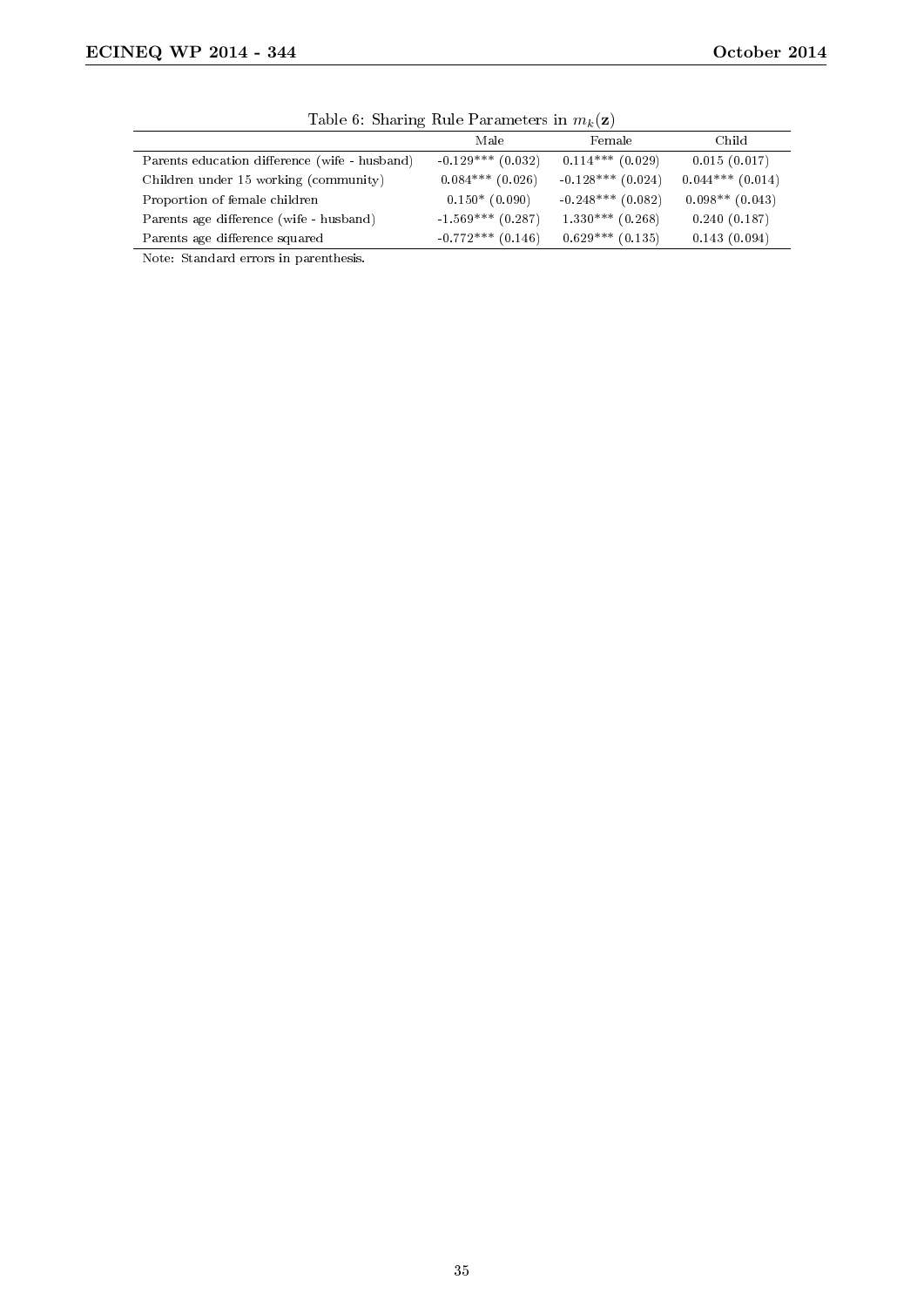| Variable                   | Mean     | Std. dev. | Min      | Max    |
|----------------------------|----------|-----------|----------|--------|
| $\ln y$                    | 9.401    | 0.487     | 7.771    | 11.543 |
|                            |          |           |          |        |
| $\ln \phi^m$               | 3.511    | 0.462     | 1.291    | 6.328  |
| $\ln \phi^f$               | 2.514    | 0.453     | 0.300    | 5.842  |
| $\ln \phi^c$               | 3.395    | 0.582     | 1.948    | 8.512  |
|                            |          |           |          |        |
| $\ln m^m(\cdot)$           | 0.493    | 0.233     | $-0.552$ | 1.421  |
| $\ln m^f(\cdot)$           | $-0.573$ | 0.261     | 1.572    | 0.271  |
| $\ln m^c(\cdot)$           | 0.081    | 0.084     | $-0.113$ | 0.410  |
| $s^m = \ln \phi^m / \ln y$ | 0.373    | 0.046     | 0.124    | 0.595  |
| $s^f = \ln \phi^f / \ln y$ | 0.267    | 0.045     | 0.029    | 0.603  |
| $s^c = \ln \phi^c / \ln y$ | 0.360    | 0.056     | 0.201    | 0.816  |
| $\sigma_m$                 | 0.320    | 0.037     | 0.086    | 0.544  |
|                            | 0.328    | 0.037     | 0.091    | 0.660  |
| $\sigma_f$                 |          |           |          |        |
| $\sigma_c$                 | 0.352    | 0.056     | 0.158    | 0.819  |

Table 7: Estimated resource share: descriptive statistics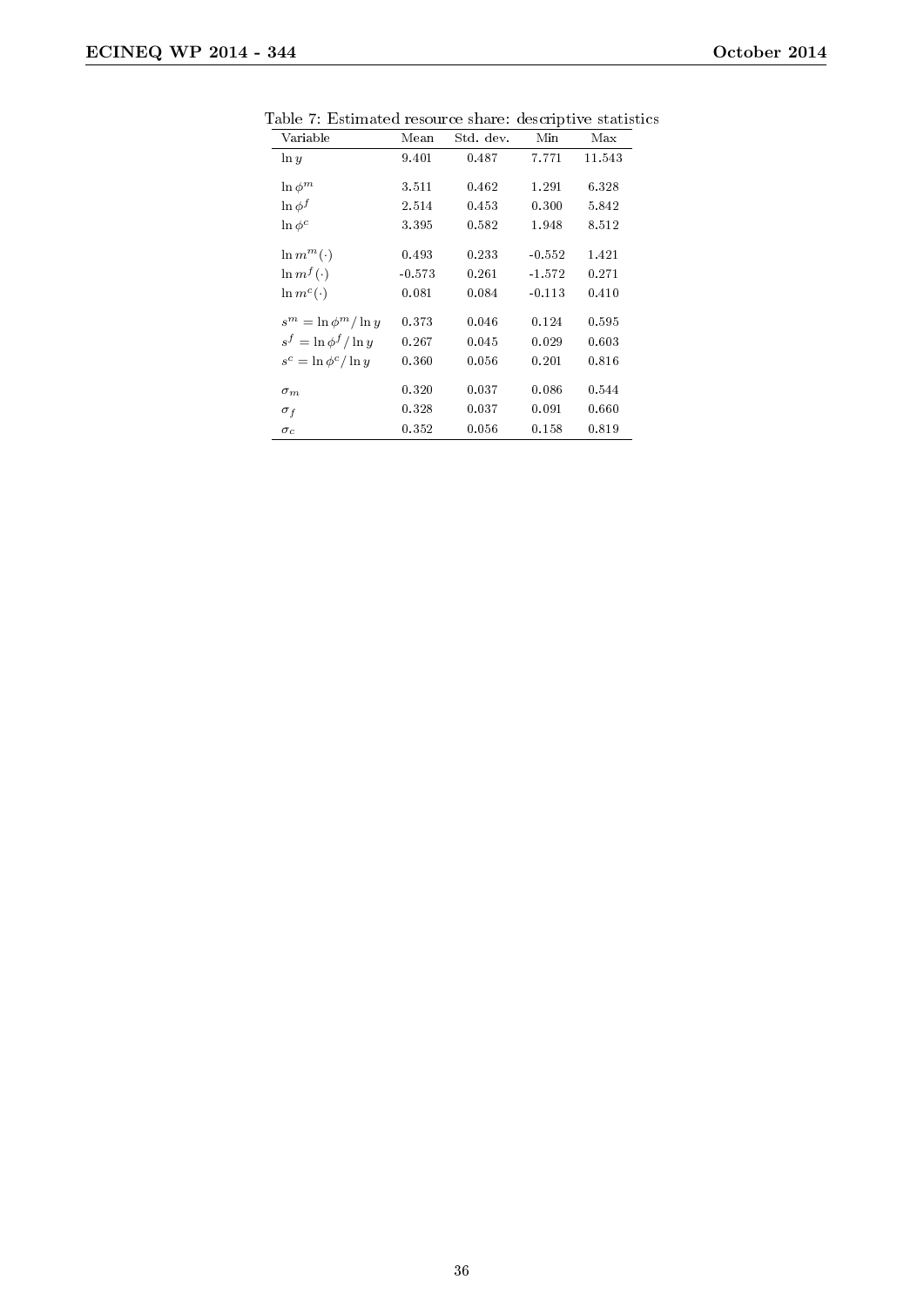Table 8: Endogenous binary treatment estimation - treatment regressions (being left behind).

|                                                                                         | таліє о. Епилясныя ліпату стеаспісне езеннасімі - стеаспісне гедісэзімня (ленія теп леніни). |         |             |         |             |         |
|-----------------------------------------------------------------------------------------|----------------------------------------------------------------------------------------------|---------|-------------|---------|-------------|---------|
| Variables                                                                               | Male                                                                                         |         | Female      |         | Child       |         |
| Constant                                                                                | $-1.328***$                                                                                  | (0.234) | $-1.323***$ | (0.241) | $-1.222***$ | (0.213) |
| Community share of families with members abroad<br>continuatively for a year since 1997 | $1.951***$                                                                                   | (0.410) | $2.344***$  | (0.512) | $1.253***$  | (0.326) |
| District share of migrants leaving behind families<br>since 1990                        | $0.560***$                                                                                   | (0.196) | $0.456*$    | (0.256) | $0.568***$  | (0.170) |
| Number of associations providing community<br>services                                  | $-0.046***$                                                                                  | (0.016) | $-0.029$    | (0.019) | $-0.051***$ | (0.012) |
| Presence of more than one couple in the household                                       | $0.470***$                                                                                   | (0.104) | $0.504***$  | (0.109) | $0.334***$  | (0.090) |
| Distance from services (in minutes by walk)                                             | $-0.008**$                                                                                   | (0.004) | $-0.006$    | (0.005) | $-0.009***$ | (0.003) |
| Household lives in the costal area                                                      | $-0.007$                                                                                     | (0.184) | $-0.040$    | (0.188) | $-0.051$    | (0.168) |
| Household lives in the central area                                                     | 0.058                                                                                        | (0.183) | $-0.010$    | (0.179) | 0.086       | (0.163) |
| Household lives in the mountain area                                                    | $-0.140$                                                                                     | (0.191) | $-0.277$    | (0.184) | $-0.006$    | (0.166) |
| Education of the household head                                                         | $-0.116***$                                                                                  | (0.040) | $-0.128***$ | (0.047) | $-0.094***$ | (0.034) |
| Education of the spouse                                                                 | $-0.236***$                                                                                  | (0.074) | $-0.252***$ | (0.081) | $-0.152***$ | (0.045) |
| $\rho$                                                                                  | $0.635***$                                                                                   | (0.073) | $-0.265$    | (0.269) | $-0.840***$ | (0.033) |
| $\sigma$                                                                                | $0.036***$                                                                                   | (0.001) | $0.035***$  | (0.002) | $0.055***$  | (0.003) |

Robust standard errors in parentheses. \*\*\* p<0.01, \*\* p<0.05, \* p<0.1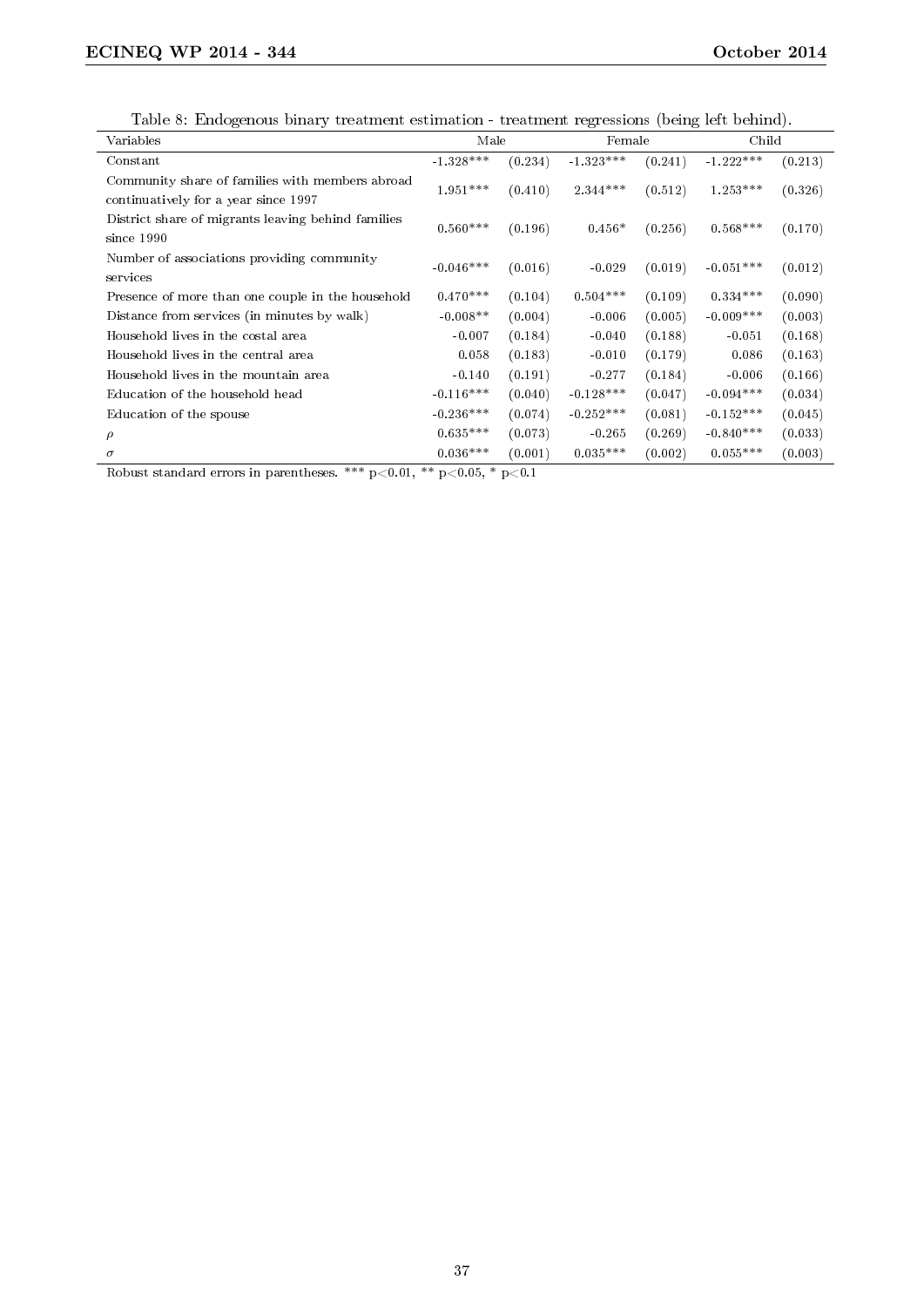Table 9: Endogenous binary treatment estimation - outcome regressions (resource shares).

| Table of Endogenous binary treatment commation coacome regressions (resource shares).<br>Variables | Male        |         | Female      |         | Child       |         |
|----------------------------------------------------------------------------------------------------|-------------|---------|-------------|---------|-------------|---------|
| Constant                                                                                           | $0.353***$  | (0.007) | $0.337***$  | (0.007) | $0.311***$  | (0.010) |
| Distribution factors                                                                               |             |         |             |         |             |         |
| Parents education difference (wife - husband)                                                      | $-0.013***$ | (0.001) | $0.011***$  | (0.001) | 0.003       | (0.002) |
| Children under 15 working (community)                                                              | $0.008***$  | (0.001) | $-0.012***$ | (0.001) | $0.004***$  | (0.001) |
| Parents age difference (wife - husband)                                                            | $-0.168***$ | (0.009) | $0.152***$  | (0.010) | 0.014       | (0.012) |
| Parents age difference squared                                                                     | $-0.083***$ | (0.004) | $0.074***$  | (0.005) | 0.008       | (0.006) |
| Household characteristics                                                                          |             |         |             |         |             |         |
| Household head is young $(< 35)$                                                                   | $-0.002$    | (0.002) | 0.001       | (0.003) | $-0.000$    | (0.003) |
| Household lives in a rural area                                                                    | $0.004*$    | (0.002) | $0.003*$    | (0.002) | $-0.007**$  | (0.003) |
| Household lives in the costal area                                                                 | $-0.008**$  | (0.004) | 0.001       | (0.003) | 0.007       | (0.005) |
| Household lives in the central area                                                                | $-0.002$    | (0.004) | 0.003       | (0.003) | $-0.001$    | (0.005) |
| Household lives in the mountain area                                                               | 0.001       | (0.004) | 0.004       | (0.003) | $-0.003$    | (0.005) |
| Education of the household head                                                                    | $-0.003***$ | (0.001) | $-0.000$    | (0.001) | $0.004***$  | (0.001) |
| Education of the spouse                                                                            | 0.000       | (0.001) | 0.002       | (0.001) | $-0.001$    | (0.002) |
| Average age of children                                                                            | $-0.002***$ | (0.000) | $-0.002***$ | (0.000) | $0.004***$  | (0.001) |
| Number of children under 5                                                                         | $0.003**$   | (0.001) | $0.004**$   | (0.002) | $-0.008***$ | (0.002) |
| Number of primary school children (6-11)                                                           | $0.003***$  | (0.001) | $0.002**$   | (0.001) | $-0.005***$ | (0.002) |
| Number of disable working-age members                                                              | 0.001       | (0.002) | $-0.002$    | (0.002) | 0.001       | (0.003) |
| Number of elderly $($ >65 $)$                                                                      | 0.001       | (0.002) | 0.003       | (0.002) | $-0.003$    | (0.002) |
| Number of male adults                                                                              | $-0.008***$ | (0.002) | 0.002       | (0.002) | $0.006**$   | (0.003) |
| Number of female adults                                                                            | $-0.002$    | (0.002) | $-0.012***$ | (0.002) | $0.011***$  | (0.003) |
| Migration variables                                                                                |             |         |             |         |             |         |
| Proportion of remittances on consumption                                                           | $-0.006$    | (0.009) | 0.014       | (0.011) | $-0.016*$   | (0.009) |
| Proportion of female children                                                                      | $0.016***$  | (0.003) | $-0.026***$ | (0.003) | $0.011***$  | (0.004) |
| x left behind                                                                                      | 0.009       | (0.007) | $-0.032***$ | (0.009) | $0.024**$   | (0.010) |
| Female head of the household                                                                       | $-0.005$    | (0.006) | 0.003       | (0.008) | 0.004       | (0.008) |
| x left behind                                                                                      | $-0.023***$ | (0.006) | $-0.005$    | (0.008) | $0.030***$  | (0.008) |
| Left behind                                                                                        | $-0.039***$ | (0.008) | 0.020       | (0.020) | $0.080***$  | (0.009) |
| $ATE1$ of being left behind                                                                        | $-0.044***$ | (0.007) | 0.017       | (0.020) | $0.089***$  | (0.008) |
| $\text{ATET}^1$ of being left behind                                                               | $-0.051***$ | (0.007) | 0.014       | (0.019) | $0.098***$  | (0.009) |

Robust standard errors in parentheses. \*\*\*  $p<0.01$ , \*\*  $p<0.05$ , \*  $p<0.1$ 

1. ATE and ATET stand for Average Treatment Effect and Average Treatment Effect on the Treated respectively.